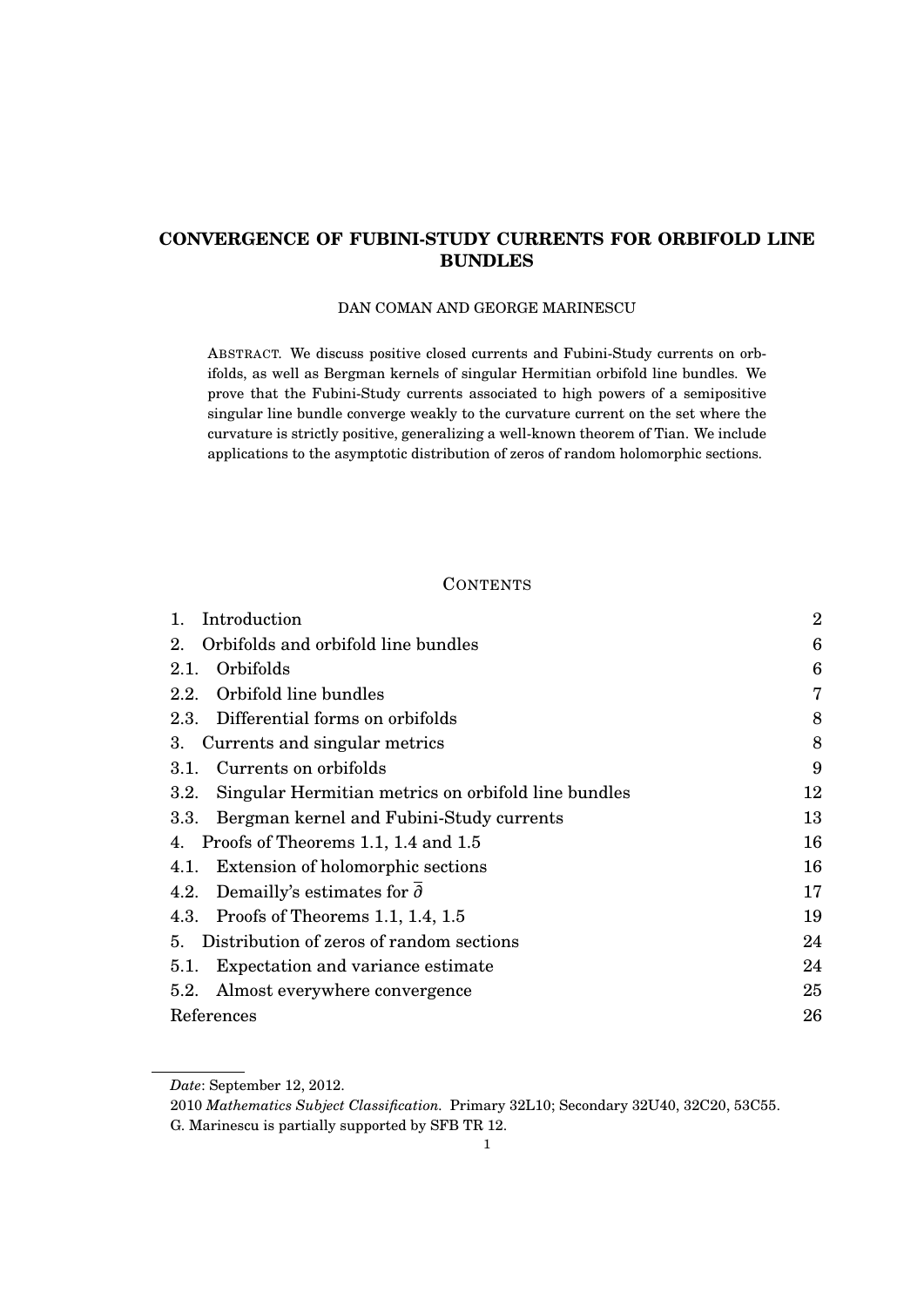### 1. INTRODUCTION

Let *X* be a compact complex manifold and  $(L, h)$  be a positive holomorphic line bundle over *X*, with Chern curvature form  $\omega = c_1(L, h)$ . By Kodaira's embedding theorem, high powers  $L^p$  give rise to embeddings

$$
\Phi_p: X \to \mathbb{P}(H^0(X, L^p)^*), \quad x \mapsto \{S \in H^0(X, L^p): S(x) = 0\}
$$

into projective spaces. The Hermitian metric *h* on *L* and the volume form  $\omega^n/n!$  on *X* induce an  $L^2$  inner product on  $H^0(X, L^p)$ , hence an associated Fubini-Study metric *ω*<sub>*FS*</sub> on  $\mathbb{P}(H^0(X, L^p)^*)$ . This gives an *induced Fubini-Study metric γ*<sub>*p*</sub> =  $\Phi_p^* \omega_{FS}$  on *X*. The induced Fubini-Study metrics are in some sense "algebraic" objects used to approximate the "transcendental" metric *ω*. The relations between these metrics is given by

(1) 
$$
\frac{1}{p}\gamma_p - \omega = \frac{i}{2\pi p}\partial\overline{\partial}\log P_p,
$$

where  $P_p$  is the Bergman kernel function of  $H^0(X, L^p)$ . Following a suggestion of Yau [Y], Tian [T, Theorem A] proved that

(2) 
$$
\frac{1}{p}\gamma_p \to \omega
$$
, as  $p \to \infty$ , in the  $\mathscr{C}^2$ -topology.

Later, Ruan [R] proved the convergence in the  $\mathscr{C}^{\infty}-$  topology and improved the estimate of the convergence speed. In view of (1), the proof consists in showing the asymptotics  $P_p(x) = p^n + o(p^n)$  in the  $\mathcal{C}^k$ –topology ( $k \ge 2$ ), which implies

(3) 
$$
\frac{1}{p}\log P_p \to 0
$$
, as  $p \to \infty$ , in the  $\mathscr{C}^k$ -topology.

Catlin [Ca], Zelditch [Z], Dai-Liu-Ma [DLM1], and [MM1, MM2, MM3] showed the full asymptotics

(4) 
$$
P_p(x) = \sum_{r=0}^{\infty} b_r(x) p^{n-r} + O(p^{-\infty}), \text{ as } p \to \infty, \text{ in the } \mathscr{C}^k-\text{topology},
$$

which obviously implies (3). The asymptotics (2) and (4) play an important role in the Yau-Tian-Donaldson programme of relating the existence of constant scalar curvature Kähler metrics to a suitable notion of stability, see e. g. [D, RT], and also in the equidistribution theorems for zeros of random sections [SZ1, SZ2, DS, SZ3, DMS, CM].

There are several natural generalizations of these results in the presence of singularities. One of them is for a compact orbifold *X* and a positive orbifold line bundle  $L \longrightarrow X$ . Then  $\gamma_p$  is degenerate at the points with non-trivial isotropy group, that is at points of  $X_{sing}^{orb}$ . However,  $\frac{1}{p}\gamma_p$  still approximates the original metric on the regular set  $X_{reg}^{orb}$  . Dai-Liu-Ma [DLM1] (see also [MM2, Theorem 5.4.19]) showed that for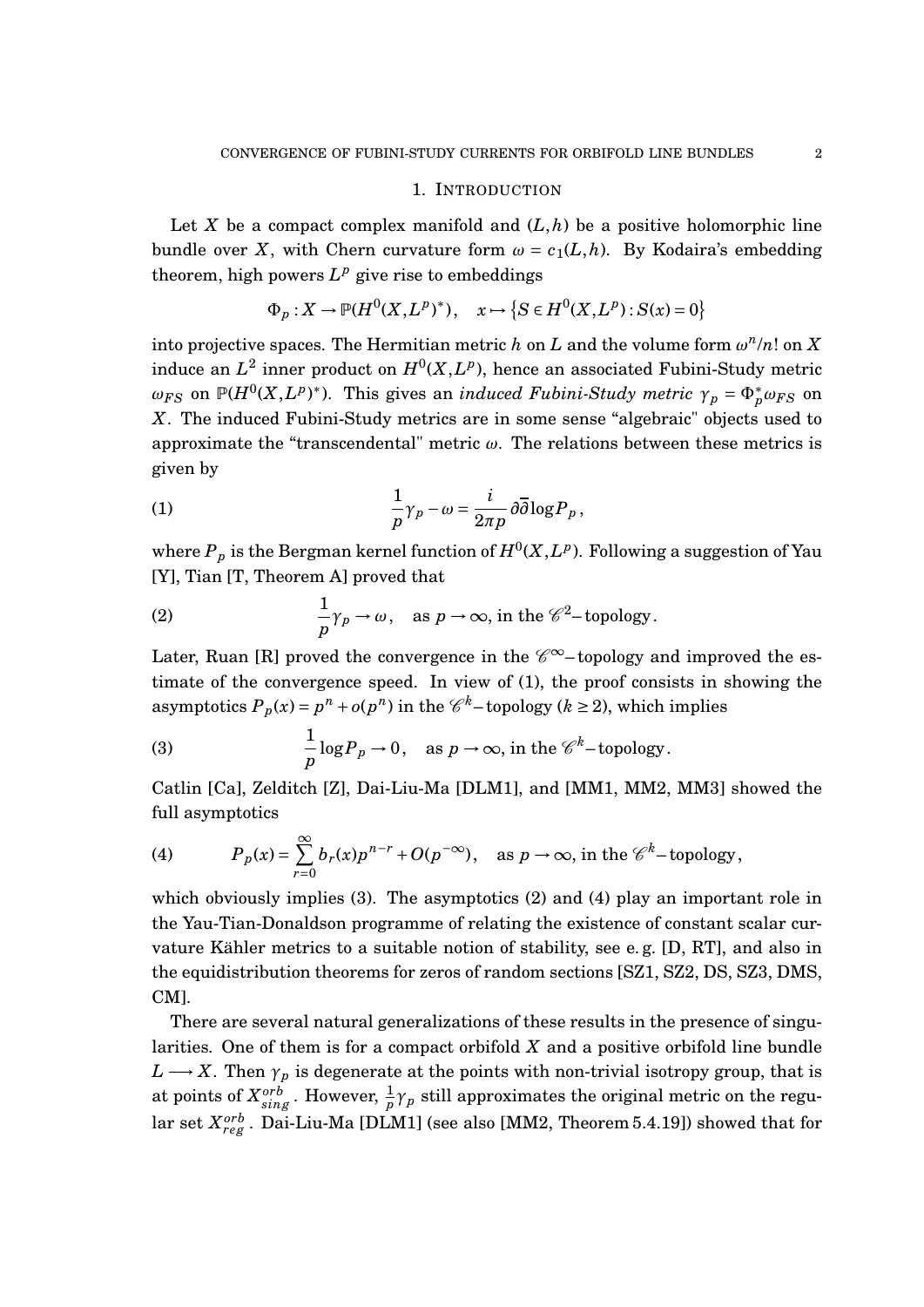any  $0 \le \alpha < 1$  we have  $\frac{1}{p} \log P_p \to 0$  as  $p \to \infty$ , in the  $\mathscr{C}^{1,\alpha}$ -topology on local orbifold charts and  $\frac{1}{p}\gamma_p \to \omega$  as  $p \to \infty$  in the  $\mathscr{C}^k$ –topology on compact sets of  $X_{reg}^{orb}$ . This is based on the orbifold analogue of (4), see [DLM1], [MM2, Theorems 5.4.10 –11] and also [DLM2, RT] for results on orbifolds with cyclic stabiliser groups.

Another generalization is to consider a smooth manifold *X* and a smooth line bundle *L*, but a *singular* Hermitian metric *h* on *L* with strictly positive curvature current *ω* = *c*<sub>1</sub>(*L*,*h*). In this case  $γ_p = Φ_p^* ω_{FS}$  are positive currents and it was shown in [CM] that the analogue of Tian's result (2) is

(5) 
$$
\frac{1}{p}\gamma_p \to \omega
$$
, as  $p \to \infty$ , weakly in the sense of currents.

This folows via (1) from the fact that  $\log P_p$  is locally the difference of two plurisubharmonic functions, thus locally integrable, and

(6) 
$$
\frac{1}{p}\log P_p \to 0, \text{ as } p \to \infty, \text{ in } L^1_{loc}(X).
$$

It turns out that (5) and (6) are all that is needed to obtain equidistribution results for singular metrics and they are fulfilled in several geometric contexts, see [CM].

In this paper we consider the following setting:

(A)  $\mathcal{X} = (X, \mathcal{U})$  is a complex (effective) orbifold of dimension *n*,  $\tilde{\Omega}$  is a Hermitian form on  $\mathscr X$  with induced Hermitian form  $\Omega$  on the orbifold regular locus of X.

(B)  $G \subset X$  is an open set with orbifold structure  $\mathscr{G} = (G, \mathscr{U}_G)$  induced by  $\mathscr{X}$ .

(C)  $(L,\mathscr{X},\tilde{h})$  is an orbifold line bundle on  $\mathscr{X}$  endowed with a singular Hermitian metric  $\tilde{h}$  with (semi)positive curvature current  $c_1(L, \tilde{h}) \geq 0$ .

We denote by  $\widetilde{h}^p$  the metric induced by  $\widetilde{h}$  on  $L^p:=L^{\otimes p}$ , and we consider the orbifold canonical bundle  $K_{\mathscr{X}}$  endowed with the metric  $\widetilde{h}^{K_{\mathscr{X}}}$  induced by the volume form  $\widetilde{\Omega}^n$ . With this metric data we can define the following Hilbert spaces of  $L^2$ -holomorphic sections:

(I)  $H^0_{(2)}(\mathscr{X}, L^p \otimes K_{\mathscr{X}})$  is the space of  $L^2$ -holomorphic sections of  $L^p \otimes K_{\mathscr{X}}$  endowed with the inner product determined by the metric  $\tilde{h}^p \otimes \tilde{h}^{K_{\mathscr{X}}}$  and the volume form  $\tilde{\Omega}^n$ .

(II)  $H^0_{(2)}(\mathscr{X}, L^p)$  is the space of  $L^2$ -holomorphic sections of  $L^p$  endowed with the inner product determined by the metric  $\tilde{h}^p$  and the volume form  $\tilde{\Omega}^n$ .

We refer to Section 2 for background about orbifolds and orbifold line bundles. Let us recall that in the above setting *X* is a normal complex space and let us denote by  $X_{reg}$  the set of its regular points, and by  $X^{orb}_{reg}$   $\subset$   $X_{reg}$  its orbifold regular locus (see Section 2.1). In Section 3.1 we discuss the notion of orbifold current and show that positive closed orbifold currents of bidegree (1,1) are in one-to-one correspondence to positive closed currents of bidegree  $(1,1)$  on  $X_{reg}$  (see Propositions 3.1 and 3.3). In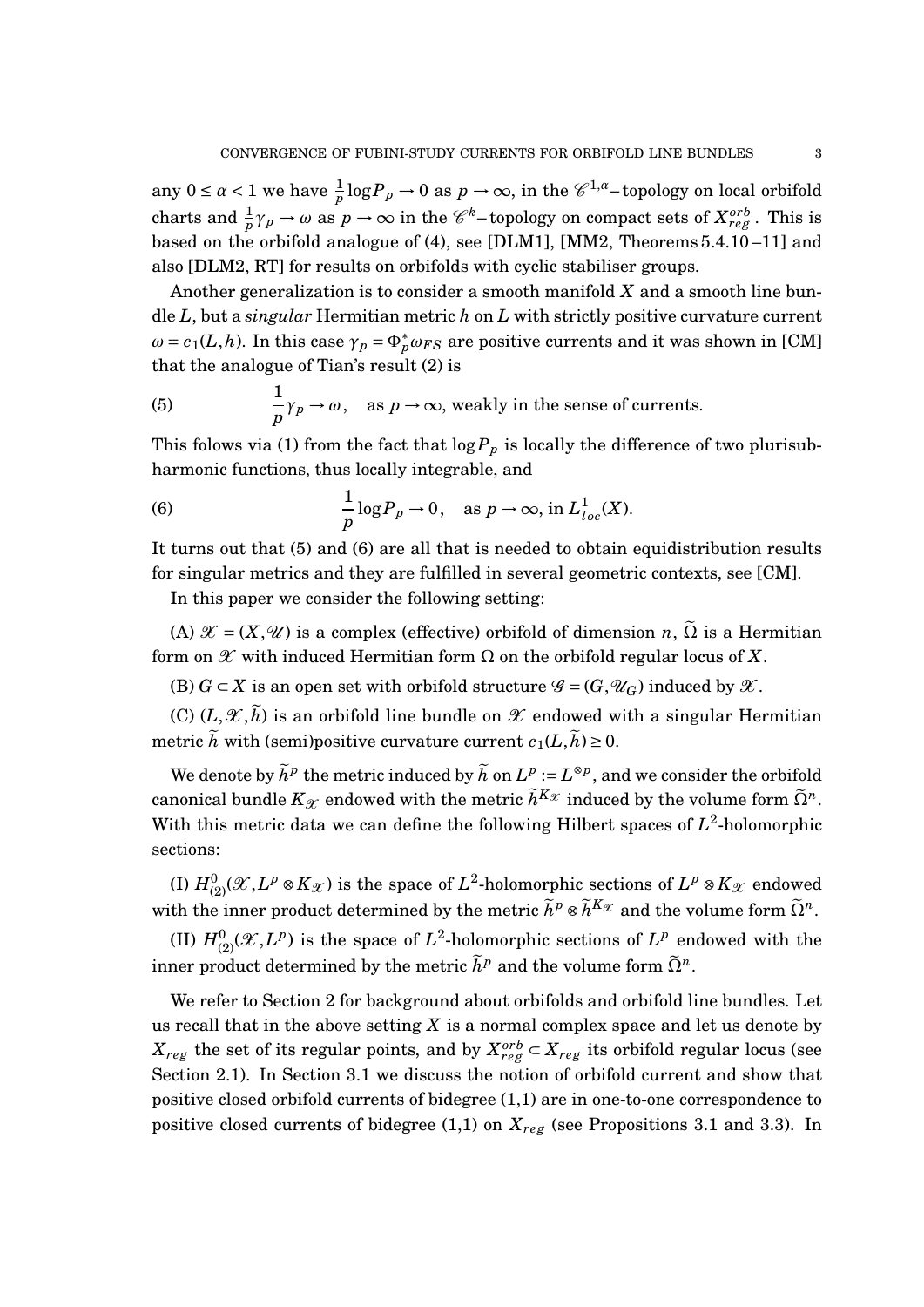view of these, such orbifold currents can be regarded as currents on  $X_{reg}$ . The notion of singular metric on an orbifold line bundle is recalled in Section 3.2, and we refer to Section 3.3 for the necessary definitions of spaces of  $L^2$ -holomorphic sections, their Fubini-Study currents and Bergman kernel functions.

With these preparations we can state our results.

**Theorem 1.1.** Let  $(L,\mathscr{X},\widetilde{h})$ ,  $\mathscr{G},\,\widetilde{\Omega}$  verify assumptions (A)-(C). Suppose that  $X_{reg}^{orb}$  car $r$ ies a complete Kähler metric and there exists a continuous function  $\varepsilon$  :  $G \cap X_{reg}^{orb}$   $\longrightarrow$  $(0, +\infty)$  *so that*  $c_1(L, \tilde{h}) > \varepsilon \Omega$  *on*  $G \cap X_{reg}^{orb}$ *. If*  $\gamma_p$ *,* $P_p$  *are the Fubini-Study currents,*  $r$ esp. the Bergman kernel functions, of the spaces  $H^0_{(2)}({\mathscr X}, L^p\otimes K_{\mathscr X}),$  then:

- $(i)$   $\frac{1}{p}\gamma_p \to c_1(L,\widetilde{h})$  *weakly as orbifold currents on G as*  $p \to \infty$ *.*
- $(iii)$   $\frac{1}{p}$   $\log P_p \to 0$  as  $p \to \infty$ , in  $L^1_{loc}(G)$  with respect to the area measure on  $X$ .

Note that the metric  $\Omega$  is not assumed to be complete, we assume just that  $X_{reg}^{orb}$ carries *some* complete Kähler metric. The assumption that  $X_{reg}^{orb}$  is Kähler complete is known to hold in the following situations, thanks to an argument in [O]:

 $\bf{Proposition~1.2.}$   $X_{reg}^{orb}$  admits a complete Kähler metric if one of the following three *conditions hold:*

 $(i)$   $(\mathscr{X}, \tilde{\Omega})$  *is a compact Kähler orbifold, or (ii) X is a Stein space, or*  $(iii)$   $X$  *is a complete Kähler manifold.* 

An immediate consequence of Theorem 1.1 for  $L = K_{\mathcal{X}}$  is the following.

**Corollary 1.3.** Let  $\mathscr X$  be an orbifold so that  $X_{reg}^{orb}$  carries a complete Kähler metric, *G* ⊂ *X an open set, and*  $\tilde{\Omega}$  *a Hermitian metric on*  $\mathcal{X}$  *so that*  $c_1(K_{\mathcal{X}}, \tilde{h}) \geq 0$ *, where*  $\widetilde{h} = \widetilde{h}^{K_{\mathcal{X}}}$  *is the metric on*  $K_{\mathcal{X}}$  *induced by*  $\widetilde{\Omega}$ *. Suppose that there exists a continuous* function  $\varepsilon: G \cap X_{reg}^{orb} \longrightarrow (0, +\infty)$  so that  $c_1(K_{\mathcal{X}}, \tilde{h}) > \varepsilon \Omega$  on  $G \cap X_{reg}^{orb}$ . Then  $\frac{1}{p} \gamma_p \rightarrow$  $c_1(K_\mathscr{X}, \widetilde{h})$  weakly on G, and  $\frac{1}{p} \log P_p \to 0$  in  $L^1_{loc}(G)$ , as  $p \to \infty$ , where  $\gamma_p$  , $P_p$  are the  $F$ ubini-Study currents, resp. the Bergman kernel functions, of  $H_{(2)}^{0}(\mathscr{X},K_{\mathscr{X}}^{p})$  $\frac{\rho}{\mathscr{X}}$ ).

Under stronger hypotheses, we can formulate a version of Theorem 1.1 for  $L^2$ holomorphic sections of  $L^p$  rather than  $L^p$ -valued holomorphic *n*-forms:

 ${\bf Theorem~1.4.}$   $Let \ (L,\mathscr{X},\tilde{h}), \mathscr{G},\ \tilde{\Omega}$  verify assumptions (A)-(C) such that  $X_{reg}^{orb}$  carries a *complete Kähler metric and*  $\tilde{\Omega}$  *is a Kähler form with semipositive Ricci form*  $Ric_{\tilde{\Omega}} \geq 0$ *. If there exists a continuous function*  $\varepsilon$  :  $G \cap X_{reg}^{orb} \longrightarrow (0, +\infty)$  so that  $c_1(L, \tilde{h}) > \varepsilon \Omega$  on  $G \cap X_{reg}^{orb},$  then the conclusions (i)-(ii) of Theorem 1.1 hold for the Fubini-Study currents  $\gamma_p$  *and the Bergman kernel functions*  $P_p$  *of the spaces*  $H^0_{(2)}(\mathscr{X}, L^p)$ *.* 

For overall positive holomorphic orbifold line bundles with smooth metrics we have the following result.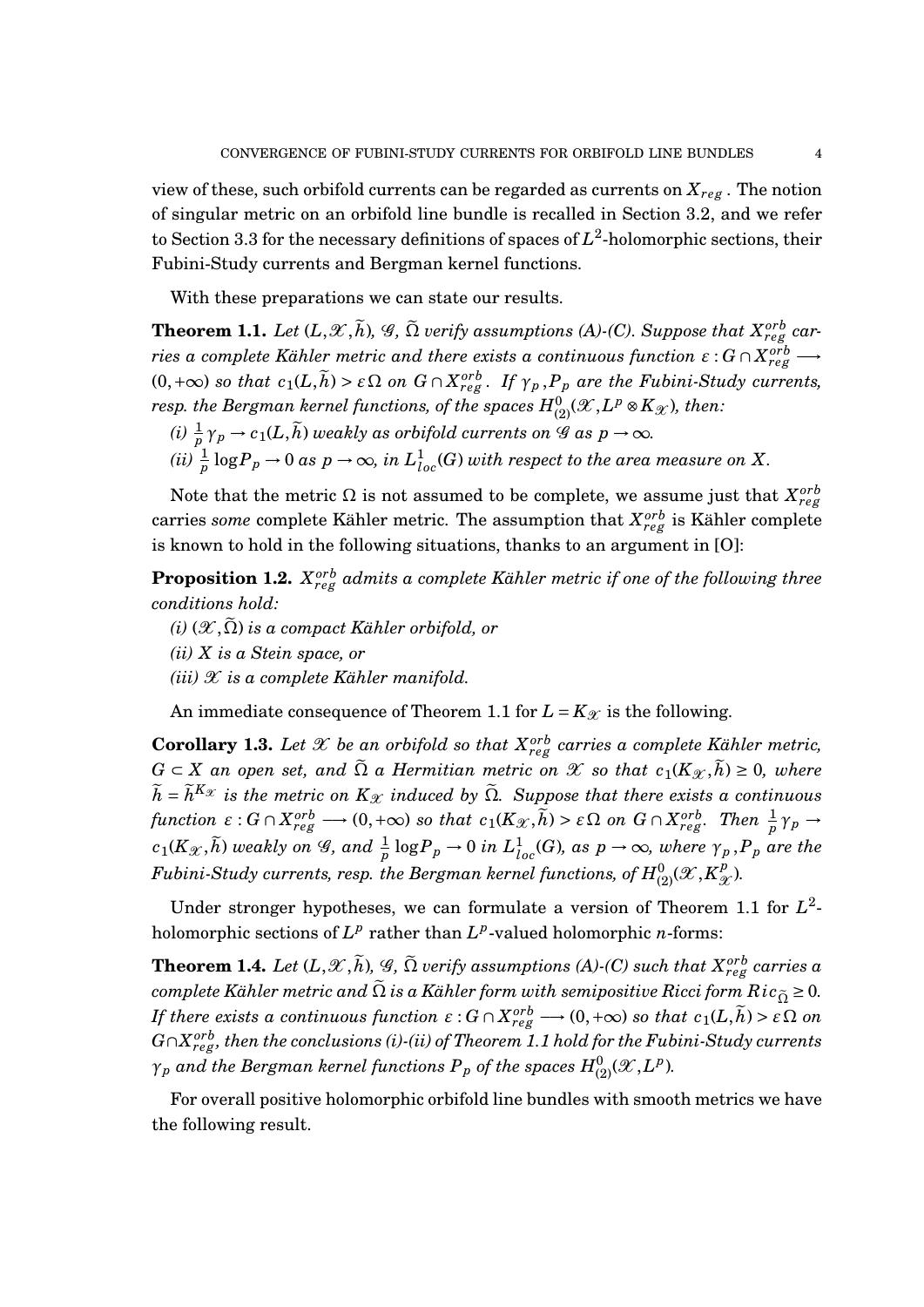**Theorem 1.5.** Let  $(\mathcal{X}, \tilde{\Omega})$  be a compact Hermitian orbifold and  $(L, \mathcal{X}, \tilde{h})$  be a pos*itive orbifold line bundle endowed with a smooth positively curved metric*  $\tilde{h}$ . Then 1  $\frac{1}{p}\gamma_p \to c_1(L,\widetilde{h})$  *weakly on*  $\mathscr X$  *as*  $p\to\infty$ *, where*  $\gamma_p$  *are the Fubini-Study currents of*  $H^0_{(2)}(\mathscr{X}, L^p).$ 

An important application of Theorems 1.1, 1.4 and 1.5 is to the study of the asymptotic distribution of zeros of random holomorphic sections. This is done using a general method due to Shiffman and Zelditch, who describe the asymptotic distribution of zeros of random holomorphic sections of a positive line bundle over a projective manifold endowed with a smooth positively curved metric [SZ1, SZ2, SZ3].

Suppose that we are in either one of the settings of Theorem 1.1, or Corollary 1.3, or Theorem 1.4, or Theorem 1.5. We assume in addition that  $\mathscr X$  is compact and  $\tilde{\Omega}$ is a Kähler form and we denote by  $\mathcal{V}^p$  the corresponding spaces of  $L^2$ -holomorphic sections in each of the above settings.

Following the framework in [SZ1], we let  $\lambda_p$  be the normalized surface measure on the unit sphere  $\mathscr{S}^p$  of  $\mathcal{V}^p$ , defined in the natural way by using an orthonormal basis of  $\mathcal{V}^p$  (see Section 5). Consider the probability space  $\mathcal{S}_{\infty} = \prod_{p=1}^{\infty} \mathcal{S}^p$  endowed with the probability measure  $\lambda_{\infty} = \prod_{p=1}^{\infty} \lambda_p$ . We have the following theorem:

**Theorem 1.6.** *In either one of the settings of Theorem 1.1, 1.4, 1.5, or Corollary 1.3, assume in addition that*  $\mathcal X$  *is compact and*  $\Omega$  *is a Kähler form. Then:* 

(*i*) The Fubini-Study current of  $V^p$  is the expectation  $E_p[S = 0]$  of the current-valued *random variable*  $S \in \mathcal{S}^p \rightarrow [S = 0]$ *, given by* 

$$
\langle E_p[S=0],\widetilde\theta \,\rangle = \int_{\mathscr{S}^p} \langle [S=0],\widetilde\theta \,\rangle \,d\lambda_p(S),
$$

 $where \ \widetilde{\theta} \ is \ a \ test \ form \ on \ \mathscr{X}. \ We \ have \ that \ \frac{1}{p}E_p[S=0] \to c_1(L,\widetilde{h}) \ as \ p \to \infty, \ weakly \ as$ *orbifold currents on*  $G$  *(resp. on*  $X$ *, in the case of Theorem 1.5).* 

*(ii)* For  $\lambda_{\infty}$ -a.e. sequence  $\{\sigma_p\}_{p\geq 1} \in \mathscr{S}_{\infty}$ , we have that  $\frac{1}{p} [\sigma_p = 0] \to c_1(L, \widetilde{h})$  as  $p \to \infty$ , *weakly as orbifold currents on*  $\mathscr G$  *(resp. on*  $\mathscr X$ *, in the case of Theorem 1.5).* 

Here  $[S = 0]$  denotes the current of integration (with multiplicities) over the zero set of a nontrivial section  $S \in \mathcal{V}^p$ . The arguments of Shiffman and Zelditch [SZ1] needed for the proof of Theorem 1.6 are recalled in Section 5.

*Acknowledgement.* Dan Coman is grateful to the Alexander von Humboldt Foundation for their support and to the Mathematics Institute at the University of Köln for their hospitality.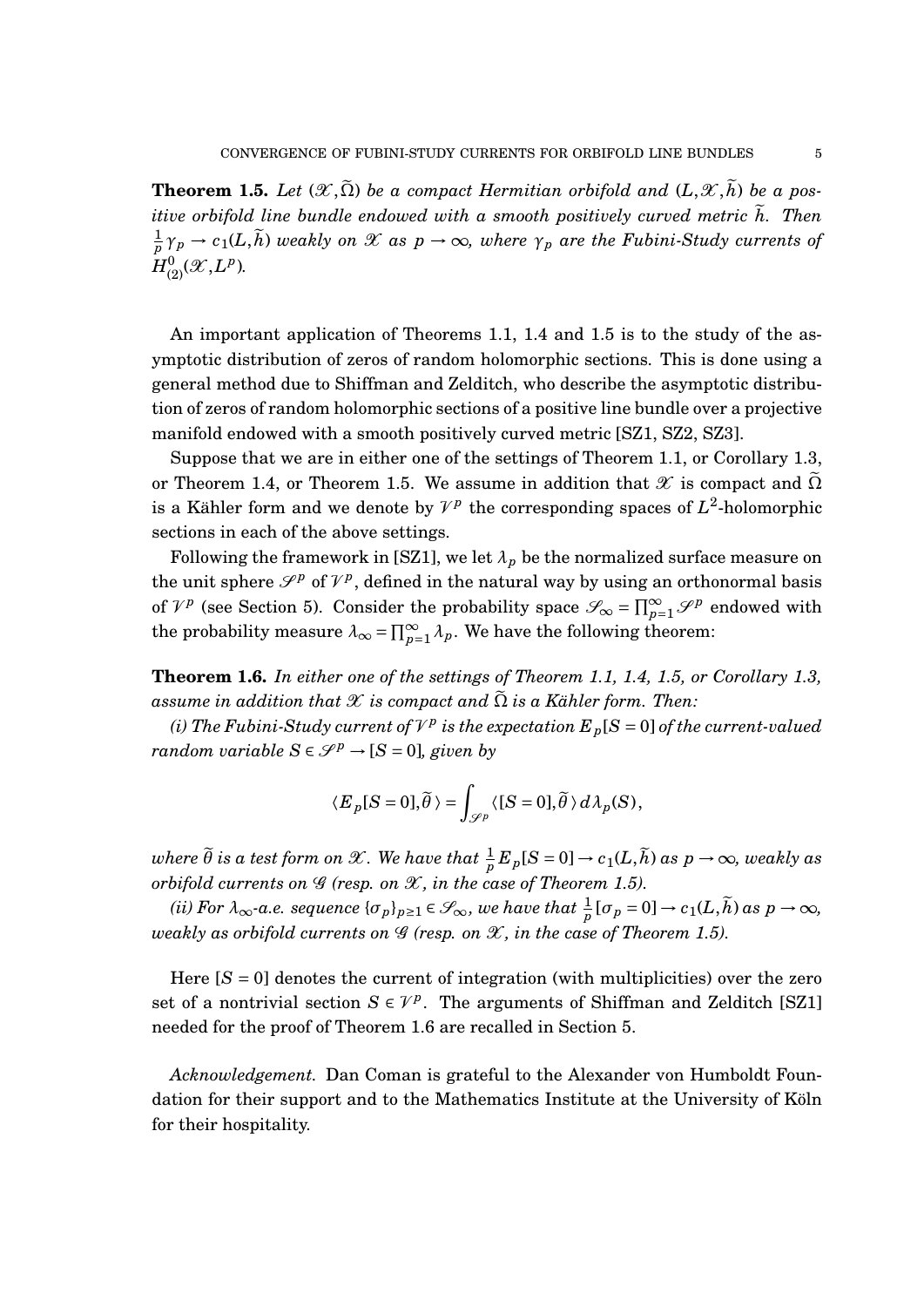#### 2. ORBIFOLDS AND ORBIFOLD LINE BUNDLES

We recall here some necessary notions about (complex effective) orbifolds and (holomorphic) orbifold line bundles, following [BG] (see also [ALR, BGK, GK, MM2]).

2.1. **Orbifolds.** Let *X* be a (second countable) complex space of dimension *n*. An  $\widetilde{U}$  orbifold chart on  $X$  is a triple  $(\widetilde{U}, \Gamma, \phi)$  where  $\widetilde{U}$  is a domain in  $\mathbb{C}^n$ ,  $\Gamma$  is a finite group acting effectively as automorphisms of  $\tilde{U}$ , and  $\phi : \tilde{U} \longrightarrow U$  is an analytic cover (i.e. proper and finite holomorphic map) onto an open set  $U \subset X$  such that  $\phi \circ \gamma = \phi$  for every  $\gamma \in \Gamma$  and the induced natural map  $\tilde{U}/\Gamma \longrightarrow U$  is a homeomorphism. An injec- $\tilde{U}$  tion between two charts  $(\tilde{U}, \Gamma, \phi), (\tilde{U}', \Gamma', \phi')$  is a holomorphic embedding  $\lambda: \tilde{U} \longrightarrow \tilde{U}'$ so that  $\phi' \circ \lambda = \phi$ . An orbifold atlas on *X* is a family  $\mathcal{U} = \{(\widetilde{U}_i, \Gamma_i, \phi_i)\}\$  of orbifold charts such that  $X = \bigcup U_i$ , where  $U_i := \phi_i(\widetilde{U}_i)$ , and, given two charts  $(\widetilde{U}_i, \Gamma_i, \phi_i)$ ,  $(\widetilde{U}_j, \Gamma_j, \phi_j)$  and  $x \in U_i \cap U_j$ , there exist a chart  $(\widetilde{U}_k, \Gamma_k, \phi_k)$  with  $x \in U_k$  and injections  $\lambda_{ik}:(\widetilde{U}_k,\Gamma_k,\phi_k)\longrightarrow(\widetilde{U}_i,\Gamma_i,\phi_i),\ \lambda_{jk}:(\widetilde{U}_k,\Gamma_k,\phi_k)\longrightarrow(\widetilde{U}_j,\Gamma_j,\phi_j).$  An atlas  $\mathscr U$  is said to be a refinement of an atlas  $V$  if there exists an injection of every chart of  $U$  into some chart of V. An orbifold  $\mathcal{X} = (X, \mathcal{U})$  is a complex space X with a (maximal) orbifold atlas  $\mathcal{U}$ . It follows that the underlying space X is a reduced normal complex space with at most quotient singularities (see e.g. [BG, Sec. 4.4]).

Given an injection  $\lambda : \widetilde{U} \longrightarrow \widetilde{U}'$  and  $\gamma \in \Gamma$ , one has that there exists a unique  $\gamma' \in \Gamma'$ with  $\gamma' \circ \lambda = \lambda \circ \gamma$  [BG, Lemma 4.1.2]. Thus we get an injective group homomorphism, denoted still by  $\lambda : \Gamma \longrightarrow \Gamma'$ , defined by  $\lambda(\gamma) = \gamma'$ . Moreover, if  $\gamma' \lambda(\widetilde{U}) \cap \lambda(\widetilde{U}) \neq \emptyset$  then  $\gamma' \in \lambda(\Gamma)$ , and so  $\gamma' \lambda(\widetilde{U}) = \lambda(\widetilde{U})$  [ALR, p. 3]. This implies that the set  $\gamma' \lambda(\widetilde{U})$  depends only on the coset  $[\gamma'] = \gamma' \lambda(\Gamma)$  and

(7) 
$$
(\phi')^{-1}(U) = \bigcup_{[\gamma']} \gamma' \lambda(\widetilde{U}),
$$

where the union is disjoint.

We write

$$
X=X_{reg}\cup X_{sing},
$$

where  $X_{reg}$  (resp.  $X_{sing}$ ) is the set of regular (resp. singular) points of X. Since *X* is normal, we have that  $X_{reg}$  is a connected complex manifold and  $X_{sing}$  is a closed reduced complex subspace of *X* with codim  $X_{sing} \geq 2$ . Given an orbifold chart  $(\tilde{U}, \Gamma, \phi)$ , the isotropy group  $\Gamma_x$  of  $x \in U$  is defined as the isotropy (stabilizer) group  $\Gamma_y$ of any  $y \in \phi^{-1}(x)$ , which is unique up to conjugacy. The sets of orbifold regular, resp. orbifold singular, points are defined by

$$
X_{reg}^{orb} = \{x \in X : |\Gamma_x| = 1\}, X_{sing}^{orb} = \{x \in X : |\Gamma_x| > 1\}.
$$

Then  $X_{sing}^{orb}$  is a closed complex subspace of *X* and one has that  $X_{reg}^{orb} \subset X_{reg}$  and  $X_{sing}$  ⊂  $X_{sing}^{orb}$ .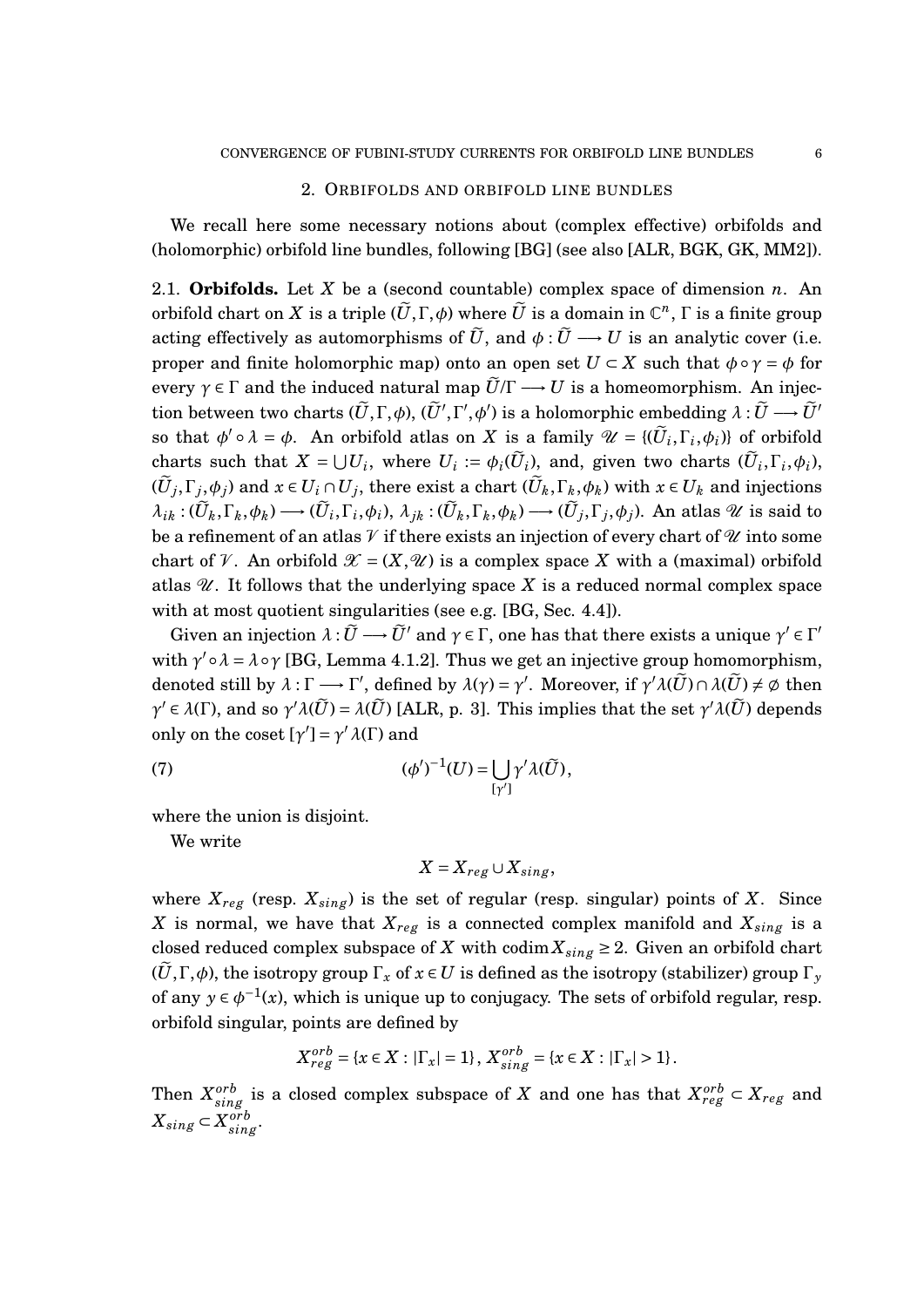An orbifold  $\mathcal{X} = (X, \mathcal{U})$  can be identified with the log pair  $(X, \Delta)$ , where  $\Delta$  is called the branch divisor and is the Q-divisor defined by

$$
\Delta = \sum (1 - m^{-1}) D.
$$

Here the sum is taken over all Weil divisors  $D \subset X_{sing}^{orb}$  and  $m$  is the ramification index over *D* (see [BGK, GK], [BG, Sec. 4.4]).

2.2. **Orbifold line bundles.** We now recall the notion of a (proper) orbifold line bundle on  $\mathcal{X} = (X, \mathcal{U})$  (see [BG]). This is a collection  $\{L_{\tilde{U}_i}\}\$  of  $\Gamma_i$ -equivariant holomorphic line bundles  $\tilde{\pi}_i: L_{\tilde{U}_i} \longrightarrow \tilde{U}_i$  which satisfy a gluing condition. Equivariance means that  $\Gamma_i$  acts effectively on  $L_{\tilde{U}_i}$  as bundle maps which are isomorphisms along fibers and the following diagram is commutative,

$$
L_{\widetilde{U}_i} \xrightarrow{\widetilde{\gamma}} L_{\widetilde{U}_i}
$$

$$
\downarrow \widetilde{\pi}_i \qquad \qquad \downarrow \widetilde{\pi}_i
$$

$$
\widetilde{U}_i \xrightarrow{\gamma} \widetilde{U}_i
$$

,

where  $\tilde{\gamma}$  is the bundle map corresponding to  $\gamma \in \Gamma_i$ . The gluing condition is as follows:  $\text{any injection } \lambda_{ji} : \widetilde{U}_i \longrightarrow \widetilde{U}_j \text{ induces a bundle map } \widetilde{\lambda}_{ji} : L_{\widetilde{U}_j} \mid$  $\mu_{ji}(\tilde{U}_i) \longrightarrow L_{\tilde{U}_i}$  which is an isomorphism along fibers, so that if  $\gamma \in \Gamma_i$  and  $\gamma' = \lambda_{ji}(\gamma) \in \Gamma_j$  (i.e.  $\gamma' \circ \lambda_{ji} = \lambda_{ji} \circ \gamma$ ) then  $\tilde{\lambda}_{ji} \circ \tilde{\gamma}' = \tilde{\gamma} \circ \tilde{\lambda}_{ji}$ . Moreover, the  $\tilde{\lambda}_{ji}$  are functorial: if  $\lambda_{kj} : \tilde{U}_j \longrightarrow \tilde{U}_k$  is another injection then  $\overline{\lambda_{kj} \circ \lambda_{ji}} = \overline{\lambda}_{ji} \circ \overline{\lambda}_{kj}$ .

The total space *L* of the orbifold line bundle  $\{L_{\tilde{U}_i}\}$  is constructed by gluing the sets  $L_{\tilde{U}_i}$  *C*<sub>*i*</sub></sub> in the usual way. Let  $\tilde{\phi}_i$  :  $L_{\tilde{U}_i} \longrightarrow L_{\tilde{U}_i}$  *C*<sub>*i*</sub> be the natural map. Then the atlas  $\{ (L_{\tilde{U}_i}, \Gamma_i, \phi_i) \}$  gives *L* the structure of an (effective) orbifold, hence *L* is a normal complex space. Since

$$
\phi_i \circ \widetilde{\pi}_i \circ \widetilde{\gamma} = \phi_i \circ \gamma \circ \widetilde{\pi}_i = \phi_i \circ \widetilde{\pi}_i, \ \forall \ \gamma \in \Gamma_i,
$$

there exists a continuous map  $\pi_i$  which makes the following diagram commutative:

$$
L_{\widetilde{U}_i} \xrightarrow{\widetilde{\phi}_i} L_{\widetilde{U}_i}/\Gamma_i
$$

$$
\downarrow \widetilde{\pi}_i \qquad \qquad \downarrow \pi_i
$$

$$
\widetilde{U}_i \xrightarrow{\phi_i} U_i
$$

.

Note that  $\pi_i$  is surjective and is holomorphic on  $\pi_i^{-1}$  $\int_i^{-1} (U_i \cap X_{reg}^{orb}),$  hence it is holomorphic. The maps  $\pi_i$  glue to a surjective holomorphic map  $\pi: L \longrightarrow X$ .

For brevity, we will denote the orbifold line bundle  ${L_{\tilde{U}_i}}$  on  $\mathcal{X} = (X, \mathcal{U})$  by  $(L, \mathcal{X})$ . If  $L\mid_{X_{reg}^{orb}}:=\pi^{-1}(X_{reg}^{orb})$ , then  $\pi:L\mid_{X_{reg}^{orb}}\longrightarrow X_{reg}^{orb}$  is a holomorphic line bundle. Suppose now that  $x \in X$  has non-trivial isotropy group. If  $y \in \phi^{-1}(x)$  for some orbifold chart  $(U, \Gamma, \phi)$  near *x*, then each  $\gamma \in \Gamma_y$  induces an isomorphism  $\tilde{\gamma}: L_{\tilde{U}} \mid_y \longrightarrow L_{\tilde{U}} \mid_y$ . Hence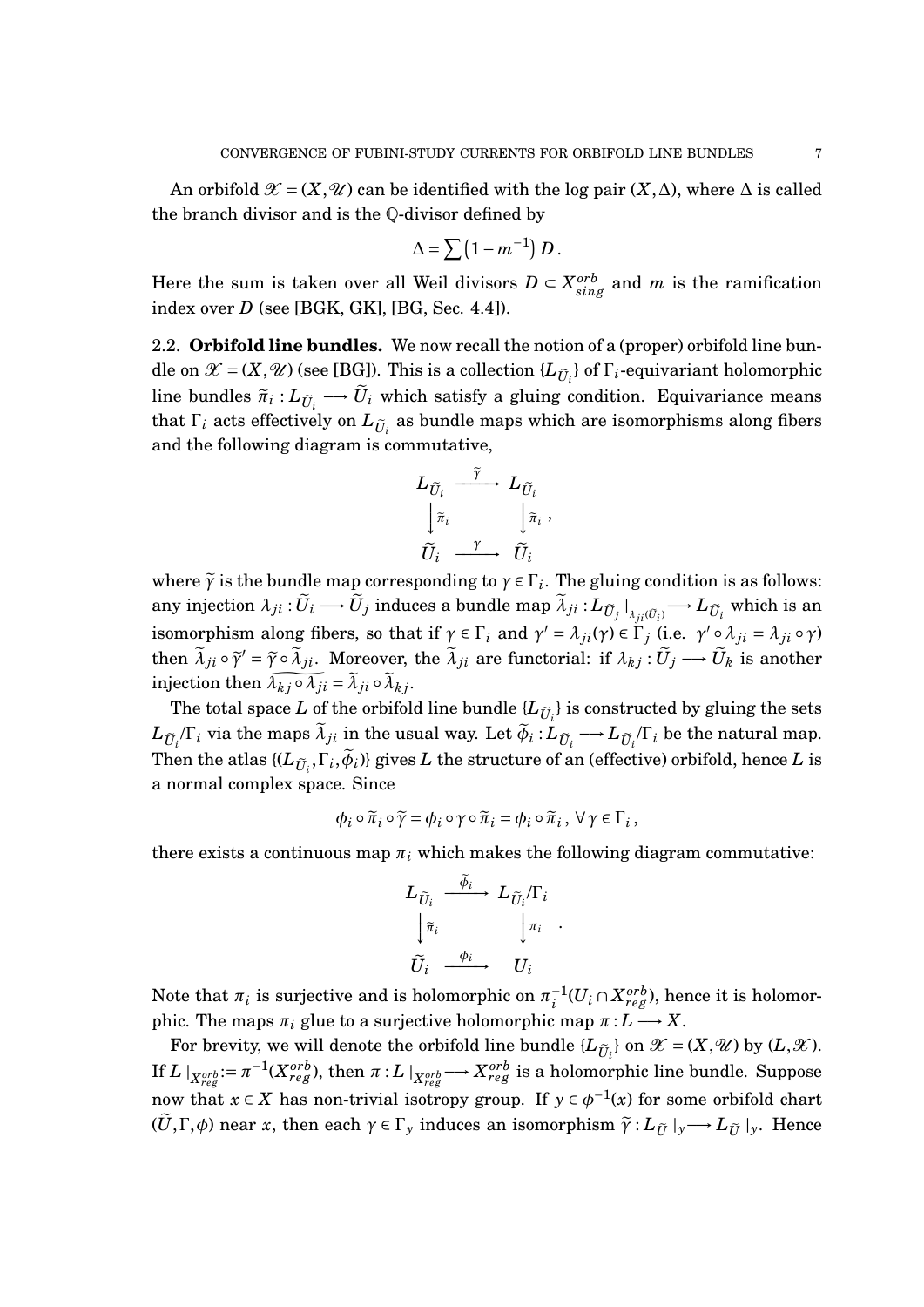$L|_{x} := \pi^{-1}(x) \cong (L_{\tilde{U}}|_{y})/\Gamma_{y}$ , and  $\pi: L \longrightarrow X$  is in general not a holomorphic line bundle in the usual sense. The latter are sometimes called absolute orbifold line bundles, see [BG]. However if *X* is compact then there exists  $m \in \mathbb{N}$  so that, for every orbifold  $\lim_{\varepsilon}$  bundle *L* on  $\mathscr{X}, L^{\otimes m}$  is absolute.

 $A$  (holomorphic) section of (*L*,  $\mathscr{X}$ ) is a collection of sections  $\widetilde{S}_i : \widetilde{U}_i \longrightarrow L_{\widetilde{U}_i}$  for each orbifold chart  $(\widetilde{U}_i, \Gamma_i, \phi_i)$  so that  $\widetilde{S}_i$  is  $\Gamma_i$ -equivariant, i.e.  $\widetilde{\gamma} \circ \widetilde{S}_i = \widetilde{S}_i \circ \gamma$  for all  $\gamma \in \Gamma_i$ ,  $\partial_i$  and for every injection  $\lambda_{ji} : \widetilde{U}_i \longrightarrow \widetilde{U}_j$  one has  $\widetilde{\lambda}_{ji} \circ \widetilde{S}_j \circ \lambda_{ji} = \widetilde{S}_i$ .

Since  $\widetilde{\phi}_i \circ \widetilde{S}_i \circ \gamma = \widetilde{\phi}_i \circ \widetilde{\gamma} \circ \widetilde{S}_i = \widetilde{\phi}_i \circ \widetilde{S}_i$  for each  $\gamma \in \Gamma_i$ , there exists a continuous map  $S_i$  which makes the following diagram commutative:

$$
L_{\widetilde{U}_i} \xrightarrow{\widetilde{\phi}_i} L|_{U_i}
$$

$$
\begin{bmatrix} \tilde{S}_i & |S_i| \\ \tilde{U}_i & \xrightarrow{\phi_i} & U_i \end{bmatrix}
$$

Note that  $S_i$  is in fact holomorphic on  $U_i$ , since it is holomorphic on  $U_i \cap X_{reg}^{orb}$ . The local sections  $S_i$  glue to an injective holomorphic map  $S: X \longrightarrow L$  which verifies  $\pi \circ S = id_X$ . Its restriction to  $X_{reg}^{orb}$  is a section of the line bundle  $L\mid_{X_{reg}^{orb}}$ 

We denote by  $H^0(\mathscr{X}, L)$  the vector space of holomorphic sections of  $(L,\mathscr{X})$ .

2.3. **Differential forms on orbifolds.** A  $(p,q)$  form on an orbifold  $\mathcal{X} = (X,\mathcal{U})$  is a  $\widetilde{\psi} = {\widetilde{\psi}_i} \text{ of smooth } (p, q) \text{ forms } \widetilde{\psi}_i \text{ on } \widetilde{U}_i, \text{ for each orbifold chart } (\widetilde{U}_i, \Gamma_i, \phi_i),$ so that  $\gamma^{\star}\widetilde{\psi}_i = \widetilde{\psi}_i$  for each  $\gamma \in \Gamma_i$ , and  $\lambda_{ji}^{\star}\widetilde{\psi}_j = \widetilde{\psi}_i$  for each injection  $\lambda_{ji} : \widetilde{U}_i \longrightarrow \widetilde{U}_j$ . Equivalently, a  $(p,q)$  form on  $\mathscr X$  is a smooth  $(p,q)$  form  $\psi$  on  $X^{orb}_{reg}$  so that for each chart  $(\tilde{U}_i, \Gamma_i, \phi_i), \phi_i^{\star}$  $\int\limits_0^\star (\psi \,|_{U_i \cap X^{orb}_{reg}})$  extends to a smooth form on  $\widetilde{U}_i$  [BGK].

A  $(p, p)$  form  $\widetilde{\psi} = {\widetilde{\psi}_i}$  is positive (resp. closed) if each form  $\widetilde{\psi}_i$  is positive (resp. closed). A (1,1) form  $\widetilde{\Omega} = \{\widetilde{\Omega}_i\}$  is Kähler, resp. Hermitian, if each form  $\widetilde{\Omega}_i$  is Kähler, resp. Hermitian (i.e. positive).

One can define the orbifold tangent and cotangent bundles of  $\mathscr X$  and view orbifold differential forms as sections of such. An important example that we will need is the orbifold canonical bundle  $K_{\mathcal{X}}$ , defined as the collection of canonical bundles  $\{K_{\tilde{U}_i}\},$ for all charts  $(\widetilde{U}_i, \Gamma_i, \phi_i) \in \mathcal{U}$ . Note that the equivariance and gluing are given by the pull-back operators,  $\widetilde{\gamma} := (\gamma^{-1})^{\star}, \widetilde{\lambda}_{ji} := \lambda_{ji}^{\star}$ .

#### 3. CURRENTS AND SINGULAR METRICS

We collect here a few facts about currents on orbifolds, being especially interested in positive closed currents of bidegree (1,1). We also recall the notion of singular metric on an orbifold line bundle and we introduce the Bergman kernel function and the Fubini-Study currents for subspaces of  $L^2$ -holomorphic sections. Throughout this section, we use the notations introduced in Section 2.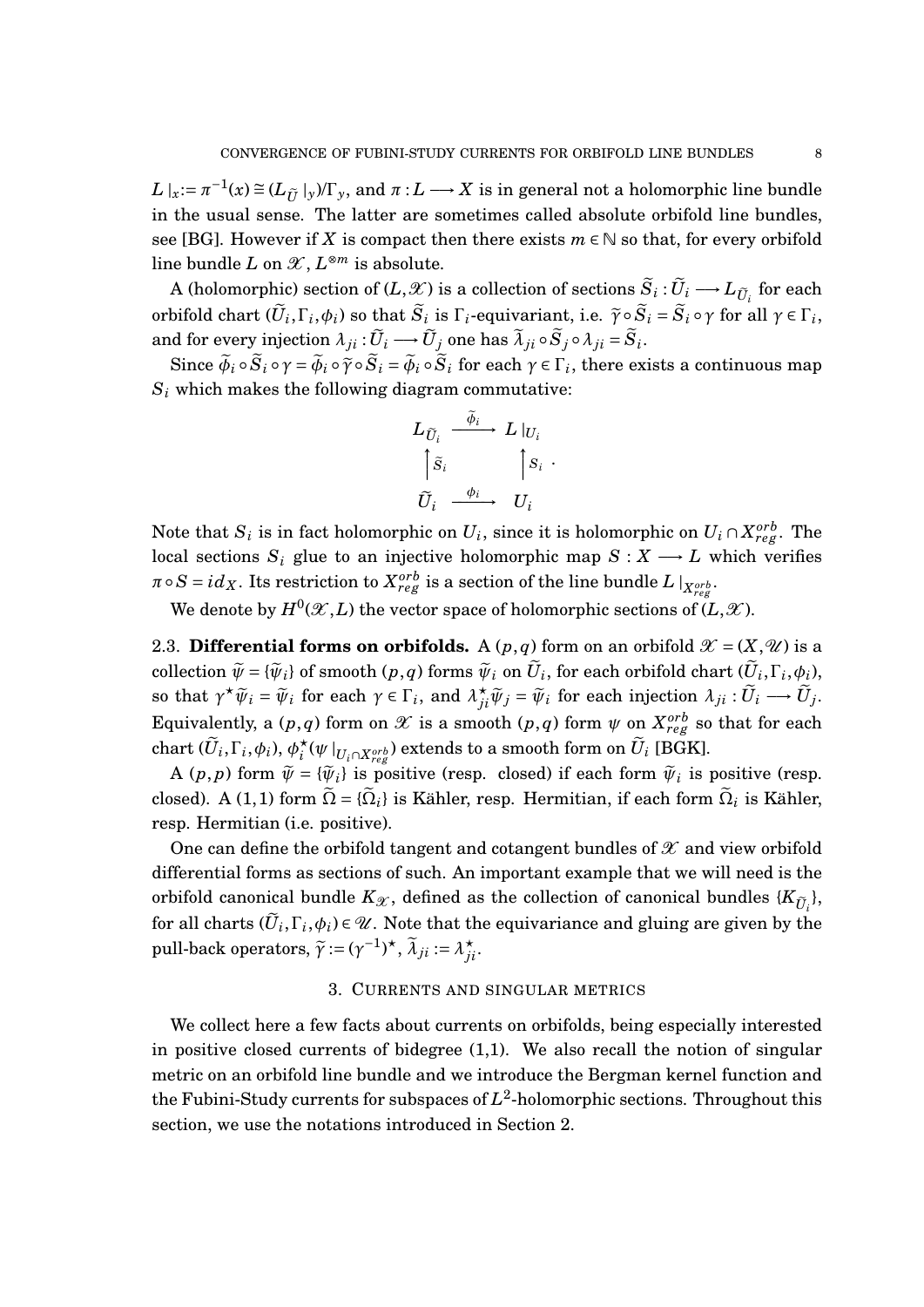3.1. **Currents on orbifolds.** A current of bidegree  $(p,q)$  on an orbifold  $\mathcal{X} = (X,\mathcal{U})$ is a collection  $\widetilde{T} = \{\widetilde{T}_i\}$  of currents  $\widetilde{T}_i$  of bidegree  $(p, q)$  on  $\widetilde{U}_i$ , for each orbifold chart  $(\widetilde{U}_i,\Gamma_i,\phi_i),$  so that  $\gamma_{\star}\widetilde{T}_i=\widetilde{T}_i$  for each  $\gamma\in\Gamma_i,$  and  $(\lambda_{ji})_{\star}\widetilde{T}_i=\widetilde{T}_j\left.\right|_{\lambda_{ji}(\widetilde{U}_i)}$  for each injection  $\lambda_{ji} : \widetilde{U}_i \longrightarrow \widetilde{U}_j.$  A current  $\widetilde{T}$  of bidegree  $(p, p)$  is positive (resp. closed) if each current  $\widetilde{T}_i$  is positive (resp. closed). A sequence of currents  $\widetilde{T}^k = \{\widetilde{T}_{\substack{i,j\in\mathbb{N},\\ \sim}}\}$  ,  $k\geq 1$ , converges weakly to a current  $\widetilde{T} = \{\widetilde{T}_i\}$  if, for each  $i$ , the sequence of current  $\widetilde{T}^k_{i}$  converges weakly on  $\widetilde{U}_i$ to  $\tilde{T}_i$  as  $k \to \infty$ .

Let us define the action of an orbifold current  $\widetilde{T} = {\{\widetilde{T}_i\}}$  of bidegree  $(p, q)$  on a  $(n$  $p, n - q$ ) test form  $\widetilde{\theta} = {\{\widetilde{\theta}_i\}}$  (where  $\mathrm{supp} \widetilde{\theta} \Subset X$ ). Fix a partition of unity  $\{\chi_l\}_{l \geq 1}$  on  $X$  so that  $\chi_l$  has compact support contained in  $U_{i_l}$  and set

$$
\langle \widetilde{T}, \widetilde{\theta} \rangle = \sum_{l=1}^{\infty} \frac{1}{m_{i_l}} \langle \widetilde{T}_{i_l}, (\chi_l \circ \phi_{i_l}) \widetilde{\theta}_{i_l} \rangle,
$$

where  $m_i = |\Gamma_i|$ . Note that the standard calculus with currents works as usual. For  $i$  instance, one checks that the current  $d\widetilde{T}:=\{d\widetilde{T}_i\}$  verifies  $\langle d\widetilde{T},\widetilde{\theta}\rangle=(-1)^{p+q+1}\langle \widetilde{T},d\widetilde{\theta}\rangle.$ 

If  $U_i \subset X_{reg}$  the current  $(\phi_i)_\star \widetilde{T}_i$  is well defined on  $U_i$ , since  $\phi_i$  is proper. We show that these currents glue to a global current on  $X_{reg}$ :

**Proposition 3.1.** Let  $\widetilde{T} = {\{\widetilde{T}_i\}}$  be a current of bidegree  $(p,q)$  on an orbifold  $\mathcal{X} =$  $(X, \mathcal{U})$ *. There exists a current T of bidegree*  $(p, q)$  *on*  $X_{reg}$  *so that for every chart*  $(\widetilde{U}_i, \Gamma_i, \phi_i)$  with  $U_i \subset X_{reg}$  we have  $T|_{U_i} = \frac{1}{m}$  $\frac{1}{m_i}(\phi_i)_\star \widetilde{T}_i$ , where  $m_i = |\Gamma_i|$ .

*Proof.* Let  $T_i := \frac{1}{m}$  $\frac{1}{m_i}(\phi_i)_\star \widetilde{T}_i$ . If  $\lambda_{ji}$  :  $\widetilde{U}_i \longrightarrow \widetilde{U}_j$  is an injection with  $U_i \subset U_j \subset X_{reg}$  we have to show that  $T_j|_{U_i} = T_i$ . If  $V := \lambda_{ji}(\widetilde{U}_i)$  we have by (7) that

$$
\phi_j^{-1}(U_i) = \bigcup_{[\gamma']} \gamma' V,
$$

where the union is disjoint and  $[\gamma'] = \gamma' \lambda_{ji}(\Gamma_i)$  denotes the coset of  $\gamma'$  in  $\Gamma_j/\lambda_{ji}(\Gamma_i)$ . This implies that the map  $\hat{\phi}_j := \phi_j\|_V : V \longrightarrow U_i$  is an analytic cover with topological degree  $m_i = |\lambda_{ji}(\Gamma_i)|$  and

$$
T_i = \frac{1}{m_i} (\phi_i)_\star \widetilde{T}_i = \frac{1}{m_i} (\hat{\phi}_j)_\star \circ (\lambda_{ji})_\star \widetilde{T}_i = \frac{1}{m_i} (\hat{\phi}_j)_\star (\widetilde{T}_j|_V).
$$

If  $\theta$  is a  $(n-p, n-q)$  test form supported in  $U_i$  then

$$
\langle T_j |_{U_i}, \theta \rangle = \frac{1}{m_j} \langle \widetilde{T}_j, \phi_j^{\star} \theta \rangle = \frac{1}{m_j} \sum_{[\gamma']} \langle \widetilde{T}_j |_{\gamma' V}, (\phi_j^{\star} \theta) |_{\gamma' V} \rangle
$$
  

$$
= \frac{1}{m_j} \sum_{[\gamma']} \langle \gamma_{\star}'(\widetilde{T}_j |_{V}), (\phi_j^{\star} \theta) |_{\gamma' V} \rangle = \frac{1}{m_j} \sum_{[\gamma']} \langle \widetilde{T}_j |_{V}, \hat{\phi}_j^{\star} \theta \rangle = \langle T_i, \theta \rangle.
$$

 $\Box$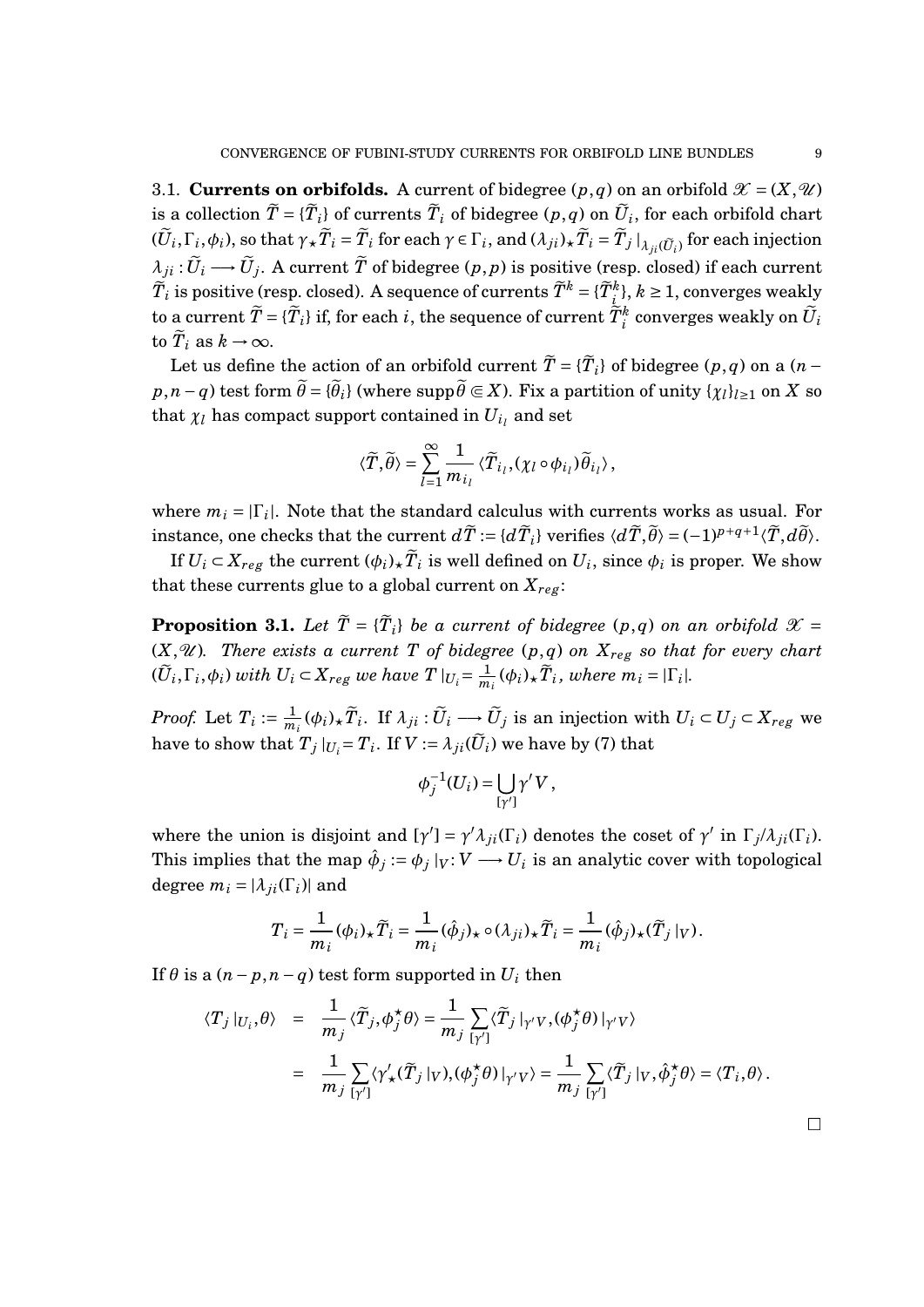Let  $\widetilde{\mathcal{T}}$ , resp.  $\mathcal{T}$ , denote the set of positive closed currents of bidegree (1,1) on X, resp. on  $X_{reg}$ . Proposition 3.1 provides a map **F** :  $\widetilde{\mathcal{T}}$  →  $\mathcal{T}$ , **F**( $\widetilde{T}$ ) = *T*, which is continuous with respect to weak<sup>\*</sup> convergence of currents. We will prove that **F** is in fact bijective and has continuous inverse. For this, we show first the following:

**Proposition 3.2.** *Let*  $\mathcal{X} = (X, \mathcal{U})$  *be an orbifold. Then each point*  $x \in X$  *has a neighborhood*  $U \subset X$  *such that for every current*  $T \in \mathcal{T}$  *there is a psh function v on U with*  $dd^c v = T$  *on*  $U \cap X_{reg}$ .

*Proof.* The conclusion is clear if  $x \in X_{reg}$ , so we assume  $x \in X_{sing}$ . Fix an orbifold chart  $(\widetilde{U}_i, \Gamma_i, \phi_i)$  with  $x \in U_i = \phi_i(\widetilde{U}_i)$  and set  $m_i = |\Gamma_i|$ ,  $\Sigma = U_i \cap X_{sing}$ . Let  $V \subset \widetilde{U}_i$  be an open set so that all its connected components are simply connected and  $\phi_i^{-1}$  $i^{-1}(x)$  ⊂ *V*. Since  $\phi_i$  is proper and *X* is locally irreducible, there exists a neighborhood  $U \subset U_i$  of  $x$  so that  $U \setminus \Sigma$  is connected and  $\phi_i^{-1}$  $i^{-1}(U)$  ⊂ *V*.

Let  $T \in \mathcal{T}$ . Since codim  $\Sigma \ge 2$  and  $\phi_i$  is finite we have codim  $\phi_i^{-1}$  $i^{-1}(\Sigma) \geq 2$ . Hence the positive closed (1, 1) current  $R = \phi_i^*$  $\int\limits_{i}^{\star}(T\mid_{U_{\underline{i}}\setminus\Sigma})$  on  $\widetilde{U}_{i}\setminus\phi_{i}^{-1}$  $i^{\text{-1}}$ (Σ) extends to a positive  $\tilde{U}_i$ . Moreover  $\gamma^{\star}R = R$  on  $\tilde{U}_i$ . Indeed, since  $\phi_i \circ \gamma = \phi_i$  this holds on the set  $\widetilde{U}_i \setminus \phi_i^{-1}$  $\overline{L}_i^{-1}$ (Σ) which is Γ<sub>*i*</sub>-invariant, hence it holds on  $U_i$ . By the assumption on *V*, we have  $\overline{R} = dd^c u'$  for some psh function *u'* on *V*. As  $\phi_i^{-1}$  $\int_{i}^{-1}(U)$  is  $\Gamma_i$ -invariant we can define

$$
u=\frac{1}{m_i}\sum_{\gamma\in\Gamma_i}u'\circ\gamma\in PSH(\phi_i^{-1}(U)),\text{ so }dd^cu=\frac{1}{m_i}\sum_{\gamma\in\Gamma_i}\gamma^{\star}R=R.
$$

Note that  $u \circ \gamma = u$  for all  $\gamma \in \Gamma_i$ . Thus  $u = v \circ \phi_i$  for some upper semicontinuous function *v* on *U*. As  $\phi_i : \phi_i^{-1}$  $i$ <sup>-1</sup>( $U\setminus\Sigma$ )  $\longrightarrow$   $U\setminus\Sigma$  is proper and  $v(y)$  =  $u(z)$  for any  $z\in \phi_i^{-1}$  $i^{-1}(y)$ , it follows that *v* is psh on  $U\setminus\Sigma$ . Since *v* is upper semicontinuous, we have  $v \in PSH(U)$ [D2, Theorem 1.7] .

If *S* is a positive closed (1,1) current on  $U \setminus \Sigma$  then  $(\phi_i)_\star \circ \phi_i^*$  $i<sup>k</sup>$ *S* = *mi*<sup>*S*</sup>. Indeed, if *θ* is a test form supported in  $U \setminus \Sigma$  we may assume that  $S = dd^c \rho$  for a psh function  $\rho$ near the support of *θ*, and

(8) 
$$
\langle (\phi_i)_\star \circ \phi_i^\star S, \theta \rangle = \langle dd^c(\rho \circ \phi_i), \phi_i^\star \theta \rangle = m_i \langle dd^c \rho, \theta \rangle = m_i \langle S, \theta \rangle.
$$

Then  $\phi_i^{\star}$  $\phi_i^{\star} T = R = dd^c(v \circ \phi_i) = \phi_i^{\star}$  $\int_i^{\star} (dd^c v)$  on  $\phi_i^{-1}$  $i$ <sup>-1</sup>(*U* ∖ ∑) implies *T* = *dd*<sup>*c*</sup>*v* on *U* ∖ ∑. □

**Proposition 3.3.** *The map*  $\mathbf{G} : \mathcal{T} \longrightarrow \widetilde{\mathcal{T}}$ *,*  $\mathbf{G}(T) = \{\phi_i^{\star}\}$  $\int_{i}^{*}(T|_{U_{i}})$ }*, where*  $(\widetilde{U}_{i},\Gamma_{i},\phi_{i})$  are the *orbifold charts of*  $\mathcal{X}$ *, is well defined, continuous with respect to weak*<sup>\*</sup> *convergence, and it is the inverse of* **F***.*

*Proof.* We can define  $\widetilde{T}_i := \phi_i^{\star}$  $\sum_{i}^{\star}(T\mid_{U_{i}})$  as the positive closed (1,1) current on  $\widetilde{U}_{i}$  with local potentials  $v \circ \phi_i$ , where  $v$  are the local potentials of  $T$  near each point of  $U_i$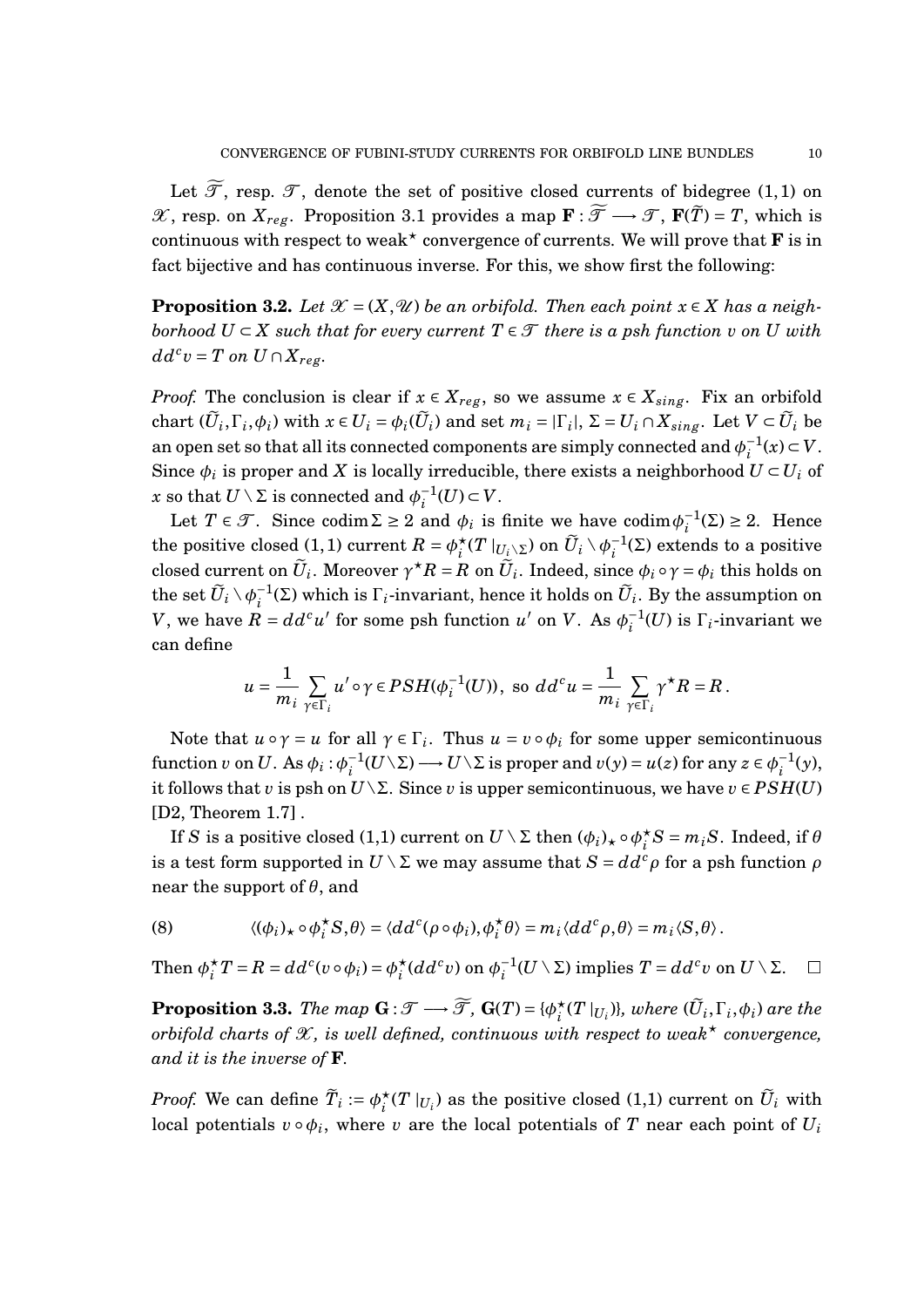provided by Proposition 3.2. Clearly,  $\gamma^{\star} \tilde{T}_i = \tilde{T}_i$  for all  $\gamma \in \Gamma_i$ . If  $\lambda_{ji} : \tilde{U}_i \longrightarrow \tilde{U}_j$  is an injection then, with the notation  $\hat{\phi}_j$  from the proof of Proposition 3.1,

$$
\lambda_{ji}^{\star}(\tilde{T}_j \mid_{\lambda_{ji}(\tilde{U}_i)}) = \lambda_{ji}^{\star}((\phi_j^{\star}T) \mid_{\lambda_{ji}(\tilde{U}_i)}) = \lambda_{ji}^{\star}(\hat{\phi}_j^{\star}(T \mid_{U_i})) = \phi_i^{\star}(T \mid_{U_i}) = \tilde{T}_i.
$$

 $\text{Hence } \mathbf{G}(T) \in \widetilde{\mathcal{F}}. \text{ By (8), } (\phi_i)_\star \widetilde{T}_i = m_i T \mid_{U_i}, \text{ where } m_i = |\Gamma_i|, \text{ so } \mathbf{F} \circ \mathbf{G}(T) = T.$ 

We note that  $G$  is surjective. Indeed, if  $\widetilde{T} = {\{\widetilde{T}_i\}} \in \widetilde{\mathcal{F}}$  and  $x \in U_i$ , we can repeat the argument in the proof of Proposition 3.2 to show that there exists a small neighborhood  $U \subset U_i$  of x and  $v \in PSH(U)$  so that  $\widetilde{T}_i = dd^c(v \circ \phi_i)$  on  $\phi^{-1}(U)$  and  $\frac{1}{m_i}(\phi_i)_{\star}\widetilde{T}_i =$  $dd^cv$  on  $U\cap X_{reg}.$  Setting  $T:=\mathbf{F}(\widetilde{T})$  we have for  $U_i\subset X_{reg},$   $T|_{U}=\frac{1}{m}$  $\frac{1}{m_i}(\phi_i)_\star \widetilde{T}_i \mid_U = dd^c v,$ so  $\widetilde{T} = \mathbf{G}(T)$ .

To prove the continuity of  $\mathbf{G},$  assume that  $T^j,$   $T \in \mathcal{T}$  and the sequence  $T^j$  converges weakly to *T*. Fix an orbifold chart  $(\widetilde{U}_i, \Gamma_i, \phi_i)$  and let  $\Sigma = U_i \cap X_{sing}$ . Then  $\phi_i^*$  $i^{\star}T^{j}$ converges weakly to  $\phi_i^{\star}$  $\frac{1}{i}T$  on  $\widetilde{U}_i \setminus \phi_i^{-1}$ <sup>-1</sup>(Σ). Since codim $φ_i^{-1}$  $i^{-1}(\Sigma) \geq 2$ , Oka's inequality for currents [FS] implies that the sequence of currents  $\{\phi_i^*$  $_{i}^{\star}T^{j}\}_{j}$  has locally bounded mass  $\widetilde{U}_i$ . As any limit point equals  $\phi_i^\star$  $\sum\limits_{i=-\infty}^{+\infty}T$  on  $\widetilde{U}_{i}\setminus \phi_{i}^{-1}$  $i^{-1}(\Sigma)$ , we conclude that the sequence  $\phi_i^{\star}$  $_{i}^{\star}T^{j}$  converges weakly to  $\phi_{i}^{\star}$  $i$ <sup>\*</sup> $T$ </sup> on  $U_i$ .

**Definition 3.4.** A Kähler current on *X* is a positive closed (1,1) current *T* on  $X_{reg}$ with the property that for every  $x \in X$  there exist a neighborhood *U* of *x* and a strictly psh function *v* on *U* so that  $T = dd^c v$  on  $U \cap X_{reg}$ .

We note that if the local potentials of a Kähler current  $T$  are  $C^\infty$ -smooth then  $X$ is a called a Kähler space, cf. [O] (see also [EGZ, Sec. 5.2]). Propositions 3.2 and 3.3 yield the following:

**Proposition 3.5.** *If*  $\mathcal{X} = (X, \mathcal{U})$  *is a Kähler orbifold then X carries a Kähler current*  $\emph{whose local potentials are continuous near each $\mathbf{x}\in X$ and smooth near each $\mathbf{x}\in X^{orb}$,}$ 

*Proof.* Let  $\tilde{\Omega} = {\{\tilde{\Omega}_i\}}$  be a Kähler form on  $\mathscr{X}$  and let  $\Omega = \mathbf{F}(\tilde{\Omega}) \in \mathscr{T}$ . Proposition 3.3 and its proof shows that every  $x \in X$  has a neighborhood  $U \subset U_i$ , for some orbifold chart  $(\widetilde{U}_i, \Gamma_i, \phi_i)$ , for which there exists a continuous function  $v \in PSH(U)$  so that  $u = v \circ \phi_i$ is smooth strictly psh on  $\phi_i^{-1}$  $\widetilde{\Omega}_i^{-1}(U)$ ,  $\widetilde{\Omega}_i = dd^c u$  on  $\phi_i^{-1}$  $i_l^{-1}(U)$  and  $\Omega = dd^c v$  on  $U \cap X_{reg}$ . Moreover *v* is smooth if  $x \in X_{reg}^{orb}$ . To see that *v* is strictly psh, consider any local embedding  $U \hookrightarrow \mathbb{C}^N$  with coordinates  $z = (z_1, \ldots, z_N)$ , so  $\phi_i : \phi_i^{-1}$  $i_l^{-1}(U) \longrightarrow \mathbb{C}^N$ . Since  $\widetilde{\Omega}_i$  is Kähler and  $dd^c\|\phi_i\|^2$  is a smooth real form, by shrinking  $U$  we can find  $\varepsilon > 0$ so that  $\widetilde{\Omega}_i > \varepsilon dd^c \|\phi_i\|^2$  on  $\phi_i^{-1}$  $\frac{1}{i}(U)$ . This shows that  $v \circ \phi_i - \varepsilon \|\phi_i\|^2$  is psh on  $\phi_i^{-1}$  $i^{-1}(U)$ , hence the function  $\rho(z) = v(z) - \varepsilon ||z||^2$  is psh on *U*. As  $\rho$  extends to a psh function in the ambient space, it follows that the function *v* is strictly psh on *U*.

We note that the notion of (positive) orbifold current is more restrictive than that of a (positive) current on  $X_{reg}$ . Indeed, an orbifold differential form determines a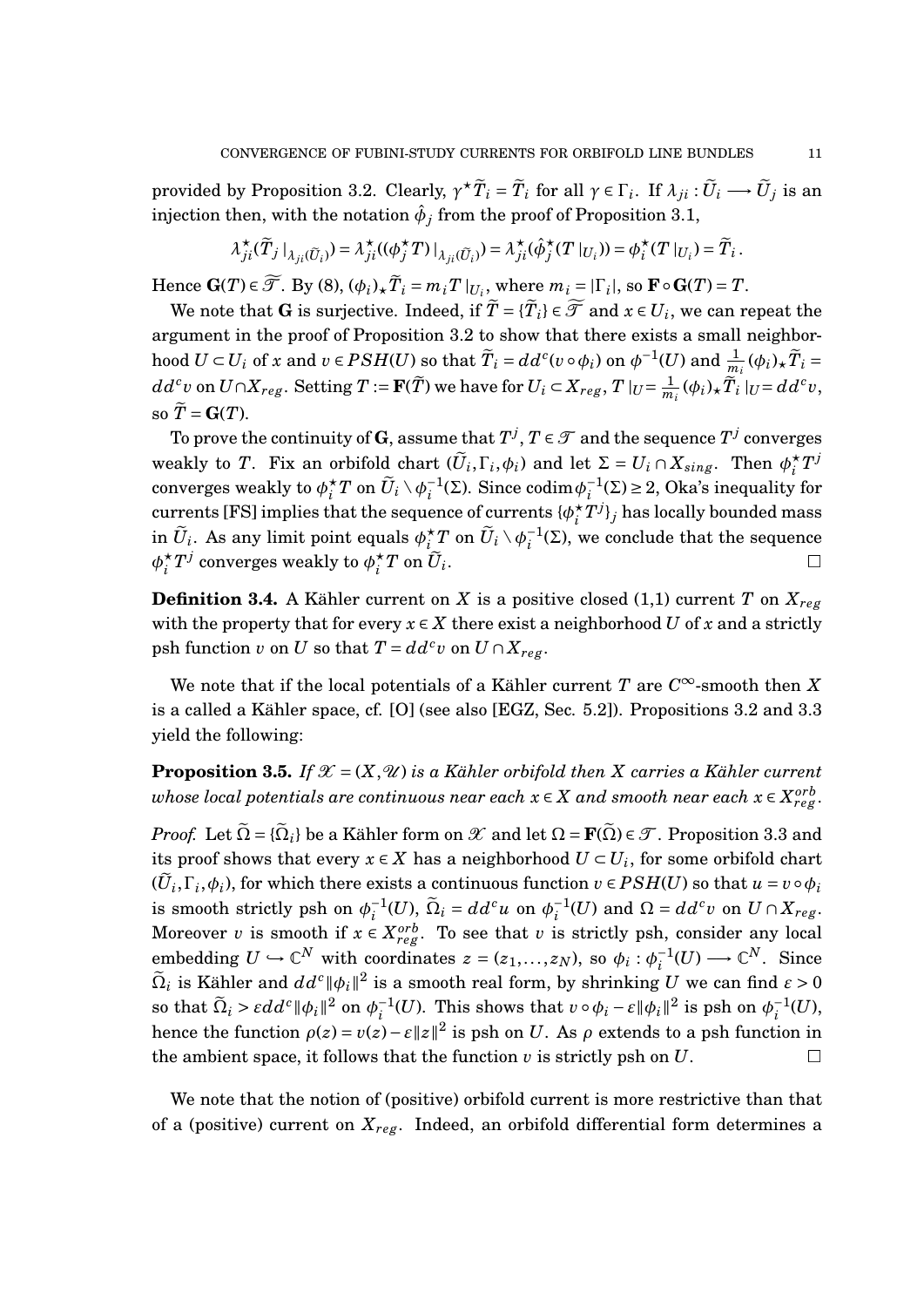smooth form on  $X_{reg}^{orb}$  whose coefficients may blow up at points of  $X_{reg} \setminus X_{reg}^{orb}$ . For instance, consider the (global) orbifold structure on  $\mathbb{C}^2$  given by the analytic cover  $\phi: \mathbb{C}^2 \longrightarrow \mathbb{C}^2$ ,  $\phi(z_1, z_2) = (z_1^2)$  $_1^2$ , *z*<sub>2</sub>), whose orbifold singular locus is the line {*x*<sub>1</sub> = 0}. Then  $\theta = \frac{i}{|x_1|} dx_1 \wedge d\overline{x}_1$  is a smooth positive (1,1) orbifold form, since  $\phi^* \theta = 4i dz_1 \wedge d\overline{z}_1$  is smooth.

A current *T* on  $X_{reg}$  arising from an orbifold current acts on such forms  $\theta$  in the following way: assuming that  $\text{supp}\theta \subset U \subset X_{reg}$  for some orbifold chart  $(\tilde{U}, \Gamma, \phi)$ , we have  $T|_{U} = \frac{1}{m}$  $\frac{1}{m}$   $\phi$   $_{\star}$   $\widetilde{T}$  for some current  $\widetilde{T}$  on  $\widetilde{U}$ , where  $m = |\Gamma|$ . Hence we set  $\langle T, \theta \rangle :=$ 1  $\frac{1}{m}$   $\langle \tilde{T}, \phi^{\star}\theta \rangle$ . Returning to the previous example, we see that  $T = \frac{i}{|x_1|} dx_2 \wedge d\overline{x}_2$  is a positive (1,1) current on  $\mathbb{C}^2$  which does not arise from an orbifold current since  $\int_K T$  ∧  $\theta$  = + $\infty$ , where *K* is the bidisk in  $\mathbb{C}^2$ .

3.2. **Singular Hermitian metrics on orbifold line bundles.** We refer to [D3] for the notion of singular Hermitian metric on a holomorphic line bundle over a complex manifold or complex space (see also [MM2, p. 97]).

Let  $(L,\mathscr{X})$  be an orbifold line bundle over the orbifold  $\mathscr{X} = (X,\mathscr{U})$ . A singular Hermitian metric on *L* is a collection  $\tilde{h} = {\tilde{h}}_i$  of singular Hermitian metrics on the line bundles  $(L_{\tilde{U}_i}, U_i)$ , for every orbifold chart  $(U_i, \Gamma_i, \phi_i)$ , such that:

(*i*)  $\tilde{h}_i$  is  $\Gamma_i$ -invariant: for every  $\gamma \in \Gamma_i$  with induced linear map  $\tilde{\gamma}: L_{\tilde{U}_i}|_x \longrightarrow L_{\tilde{U}_i}|_{\gamma x}$ we have  $\widetilde{h}_i(\widetilde{\gamma}\ell, \widetilde{\gamma}\ell') = \widetilde{h}_i(\ell, \ell')$  for all  $\ell, \ell' \in L_{\widetilde{U}_i}|_x, x \in \widetilde{U}_i$ .

 $(i i)$   $\tilde{h}_i$  satisfy the following gluing condition: if  $\lambda_{ji}$  :  $\tilde{U}_i$   $\longrightarrow$   $\tilde{U}_j$  is an injection with associated bundle map  $\tilde{\lambda}_{ji}: L_{\tilde{U}_j}|_{\lambda_{ji}(\tilde{U}_i)} \to L_{\tilde{U}_i}$  then  $\tilde{h}_i(\tilde{\lambda}_{ji}\ell, \tilde{\lambda}_{ji}\ell') = \tilde{h}_j(\ell, \ell')$  for all  $\ell, \ell' \in L_{\tilde{U}_j} \mid_{\lambda_{ji}(x)} \text{ and } x \in \tilde{U}_i.$ 

The curvature current

$$
c_1(L,\widetilde{h}) := \{c_1(L_{\widetilde{U}_i},\widetilde{h}_i)\}\
$$

is a well defined real closed (1,1) orbifold current. Indeed:

(*i*)  $c_1(L_{\tilde{U}_i}, h_i)$  is  $\Gamma_i$ -invariant: by shrinking  $U_i$  we may assume that  $L_{\tilde{U}_i}$  has a holomorphic frame  $\tilde{e}_i$  on  $\tilde{U}_i$ , so  $\tilde{h}_i(\tilde{e}_i, \tilde{e}_i) = e^{-2\psi_i}$  for some function  $\psi_i \in L^1_{loc}(\tilde{U}_i)$ . As  $\widetilde{\gamma}e_i$  is also a frame on  $\widetilde{U}_i$ , we have  $\widetilde{\gamma}e_i(x) = f(x)\widetilde{e}_i(\gamma x)$  for some non-vanishing holomorphic function f on  $\tilde{U}_i$  and  $|f|^2 e^{-2\psi_i \circ \gamma} = \tilde{h}_i(\tilde{\gamma}\tilde{e}_i, \tilde{\gamma}\tilde{e}_i) = \tilde{h}_i(\tilde{e}_i, \tilde{e}_i) = e^{-2\psi_i}$ . Hence  $dd^c \psi_i \circ \gamma = dd^c \psi_i$ , so  $\gamma^* c_1(L_{\tilde{U}_i}, \tilde{h}_i) = c_1(L_{\tilde{U}_i}, \tilde{h}_i)$ .

(*ii*) If  $\lambda_{ji} : \widetilde{U}_i \longrightarrow \widetilde{U}_j$  is an injection then  $\lambda_{ji}^{\star}(c_1(L_{\widetilde{U}_j}, \widetilde{h}_j)|_{\lambda_{ji}(\widetilde{U}_i)}) = c_1(L_{\widetilde{U}_i}, \widetilde{h}_i)$ : if  $\widetilde{e}_j$  is a frame of  $L_{\tilde{U}_j}$  over some set  $\lambda_{ji}(V)$  where  $V \subset \tilde{U}_i$  is open, then  $\tilde{\lambda}_{ji} \tilde{e}_j$  is a frame of  $L_{\tilde{U}_i}$  over *V*, so  $\tilde{\lambda}_{ji} \tilde{e}_j(\lambda_{ji}(x)) = f(x) \tilde{e}_i(x)$  for some non-vanishing holomorphic function *f* on *V*. Thus

$$
|f|^2 e^{-2\psi_i} = \widetilde{h}_i(\widetilde{\lambda}_{ji}\widetilde{e}_j\lambda_{ji}, \widetilde{\lambda}_{ji}\widetilde{e}_j\lambda_{ji}) = \widetilde{h}_j(\widetilde{e}_j\lambda_{ji}, \widetilde{e}_j\lambda_{ji}) = e^{-2\psi_j \circ \lambda_{ji}} \text{ on } V,
$$

which shows that  $\lambda_{ji}^{\star}(dd^c \psi_j) = dd^c \psi_i$  on *V*.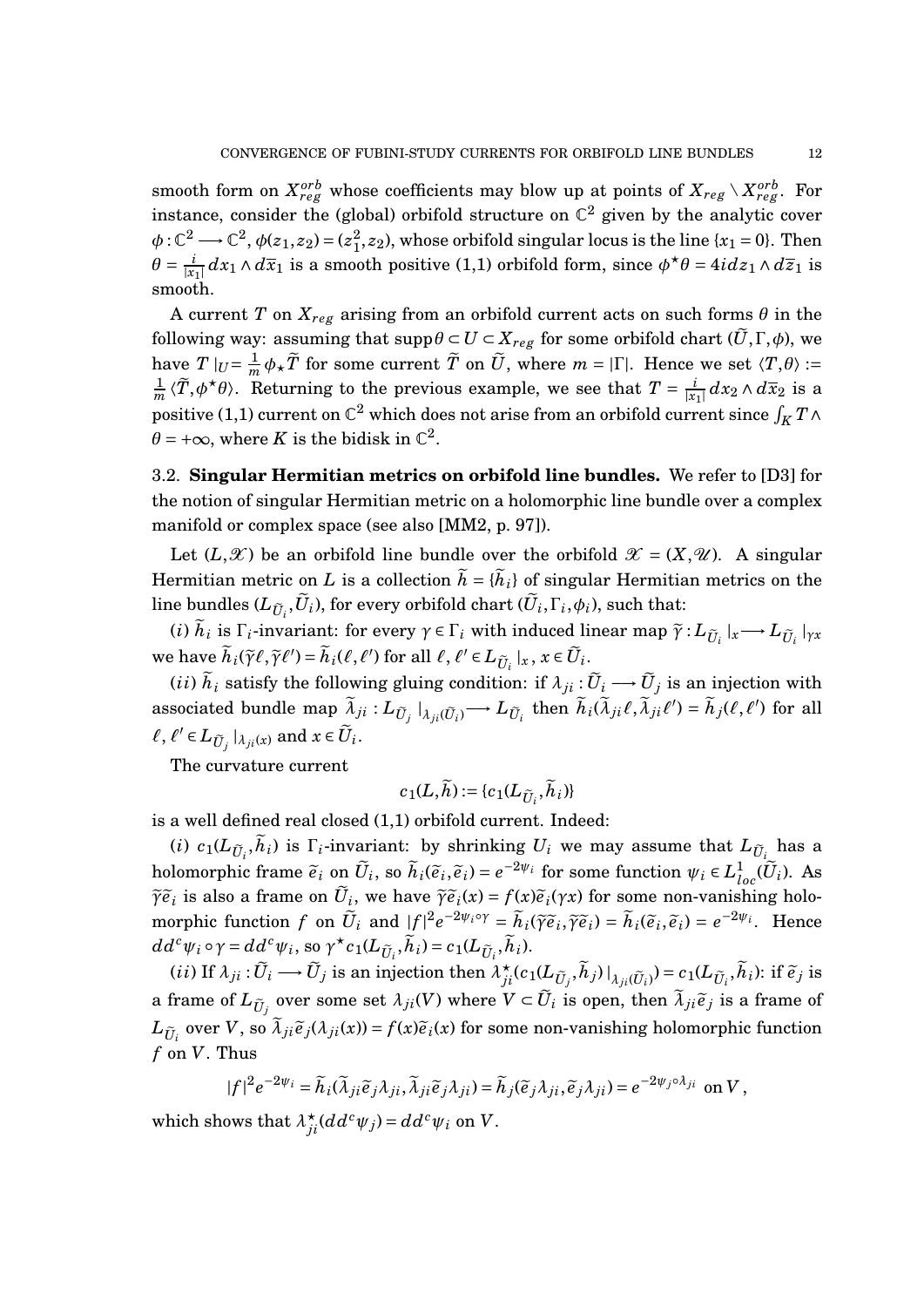We say that the metric  $\tilde{h}$  is (semi)positively curved if its curvature  $c_1(L,\tilde{h})$  is a positive current.

**Lemma 3.6.** Let  $(L, \mathcal{X})$  be an orbifold line bundle over the orbifold  $\mathcal{X} = (X, \mathcal{U})$  en*dowed with a singular Hermitian metric*  $\tilde{h} = {\{\tilde{h}_i\}}$  *and let*  $S = {\{\tilde{S}_i\}}$  *be a section of L. There exists a function on* X, denoted by  $|S|_{\tilde{z}}^2$  $\frac{2}{\hbar}$ , so that for every orbifold chart  $(U_i,\Gamma_i,\phi_i)$ we have  $|S|_{\widehat{\imath}}^2$  $\frac{2}{\tilde{h}} \circ \phi_i = |\tilde{S}_i|^2_{\tilde{h}}$  $\widetilde{h}_i := \widetilde{h}_i(\widetilde{S}_i, \widetilde{S}_i)$ .

*Proof.* Note that the function  $|\tilde{S}_i|^2_{\tilde{h}}$  $\frac{2}{\tilde{h}_i}$  is  $\Gamma_i$ -invariant, as

$$
\widetilde{h}_i\big(\widetilde{S}_i(\gamma(x)),\widetilde{S}_i(\gamma(x))\big)=\widetilde{h}_i\big(\widetilde{\gamma}\widetilde{S}_i(x),\widetilde{\gamma}\widetilde{S}_i(x)\big)=\widetilde{h}_i\big(\widetilde{S}_i(x),\widetilde{S}_i(x)\big),\ \forall\ \gamma\in\Gamma_i.
$$

Hence there exists as function  $f_i$  on  $U_i$  so that  $|\widetilde{S}_i|_{\widehat{h}}^2$  $\frac{2}{\widetilde{h}_i} = f_i \circ \phi_i$ . We have to show that if  $\lambda_{ji}$  :  $\widetilde{U}_i \longrightarrow \widetilde{U}_j$  is an injection then  $f_j|_{U_i} = f_i$ . Indeed,

$$
f_j \circ \phi_i(x) = f_j \circ \phi_j \circ \lambda_{ji}(x) = \tilde{h}_j(\tilde{S}_j(\lambda_{ji}(x)), \tilde{S}_j(\lambda_{ji}(x)))
$$
  
=  $\tilde{h}_i(\tilde{\lambda}_{ji}\tilde{S}_j(\lambda_{ji}(x)), \tilde{\lambda}_{ji}\tilde{S}_j(\lambda_{ji}(x))) = \tilde{h}_i(\tilde{S}_i(x), \tilde{S}_i(x)) = f_i \circ \phi_i(x),$   
very  $x \in \tilde{U}_i$ .

for every  $x \in U_i$ .

**Remark 3.7.** If  $x \in X_{reg}^{orb}$  there exists an orbifold chart  $\phi_i : \widetilde{U}_i \longrightarrow U_i$  so that  $x \in U_i$ and  $\phi_i$  is biholomorphic. Thus  $L \mid_{U_i} \cong (\phi_i^{-1})$  $\tilde{L}^{-1}_{ij} L_{\tilde{U}_i}$  is a holomorphic line bundle with a singular Hermitian metric  $h_i$  induced by  $h_i$ . It follows that the holomorphic line bundle  $L\mid_{X_{reg}^{orb}}$  has a singular Hermitian metric  $h$  induced by  $\widetilde{h}$  and

$$
|S|_{h}^{2} := h(S, S) = |S|_{\tilde{h}}^{2} |_{X_{reg}^{orb}}
$$

for every orbifold section  $S: X \longrightarrow L$ . Moreover, the curvature current

$$
c_1(L\mid_{X_{reg}^{orb}}, h) = \mathbf{F}(c_1(L,\widetilde{h}))\mid_{X_{reg}^{orb}},
$$

where **F** is the map constructed in Proposition 3.1.

3.3. **Bergman kernel and Fubini-Study currents.** Let  $(L,\mathcal{X})$  be an orbifold line bundle over  $\mathcal{X} = (X, \mathcal{U})$  endowed with a singular Hermitian metric  $\tilde{h} = {\tilde{h}}_i$ , and let  $\widetilde{\Omega} = \{\widetilde{\Omega}_i\}$  be a Hermitian form on  $\mathscr{X}$ . Here  $\mathscr{U} = \{(\widetilde{U}_i, \Gamma_i, \phi_i)\}, \ U_i = \phi_i(\widetilde{U}_i), \ m_i = |\Gamma_i|.$ We denote by  $h$  the singular Hermitian metric induced by  $\tilde{h}$  on the holomorphic line bundle *L*  $|_{X_{reg}^{orb}}$ . By Proposition 3.1,  $\widetilde{\Omega}$  induces a positive (1,1) current  $\Omega$  on  $X_{reg},$ which clearly is a smooth Hermitian form on  $X_{reg}^{orb}$  with  $\phi_i^{\star}$  $\sum_{i}^{*}$ ( $\Omega$ <sub>*lU<sub>i</sub>*</sub>) =  $\widetilde{\Omega}_i$ .

The space  $H^0_{(2)}(\mathscr{X},L)$  of  $L^2$ -holomorphic sections with respect to this metric data is defined as follows. Fix a partition of unity  $\{\chi_l\}_{l \geq 1}$  on  $X$  so that  $\chi_l$  has compact  ${\rm support~contained~in}~U_{i_l}$  and  ${\rm set}$ 

$$
\|S\|^2=\sum_{l=1}^\infty\frac{1}{m_{i_l}}\int_{\widetilde U_{i_l}}(\chi_l\circ\phi_{i_l})|\widetilde S_{i_l}|^2_{\widetilde h_{i_l}}\widetilde\Omega^n_{i_l}\,,\text{ where }S=\{\widetilde S_i\}\in H^0(\mathcal X,L)\,.
$$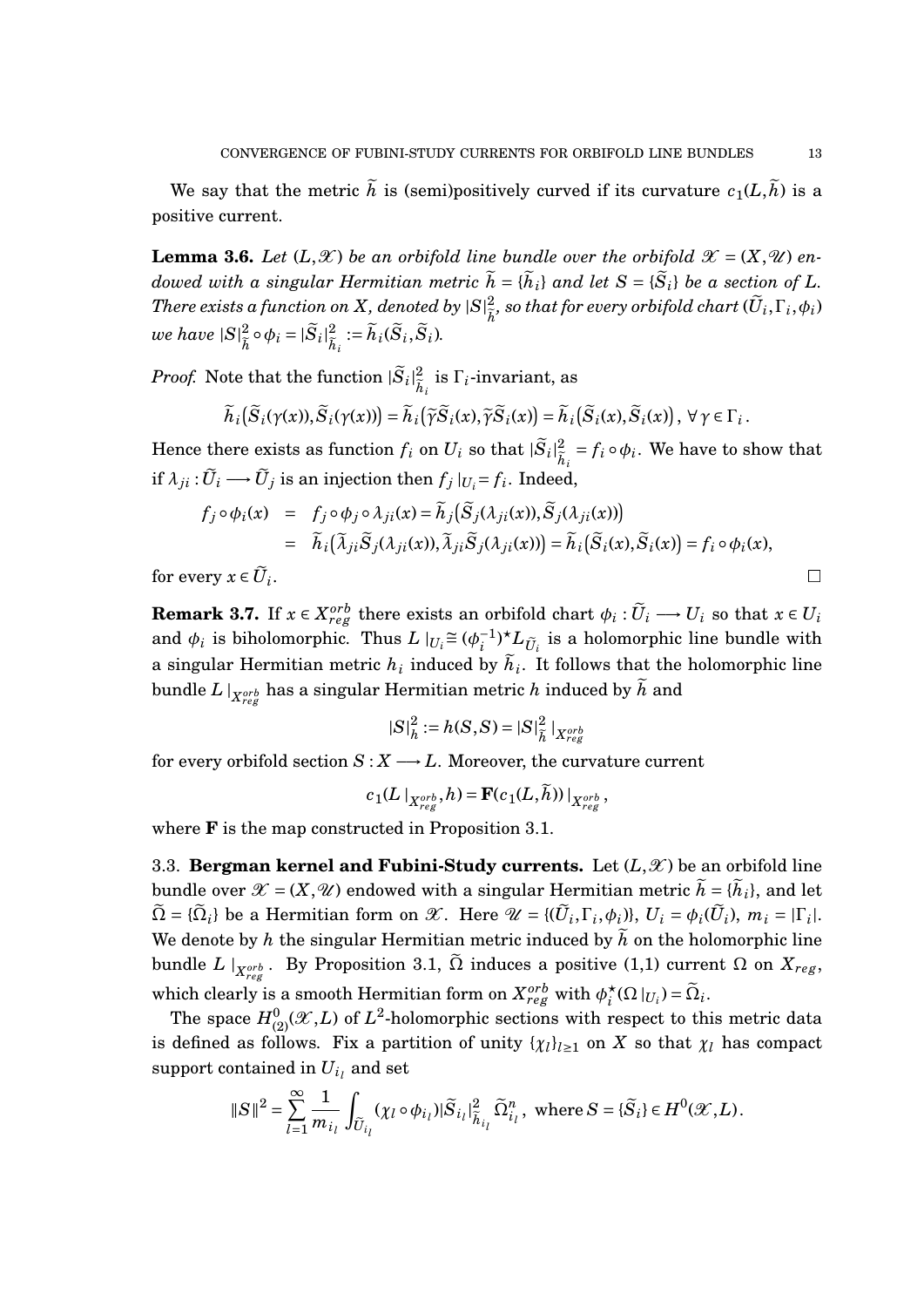Define

$$
H^0_{(2)}(\mathcal{X},L) = \{ S \in H^0(\mathcal{X},L) : ||S||^2 < +\infty \},
$$

endowed with the obvious inner product. If  $A_i = U_i \cap X_{sing}^{orb}$  and  $\widetilde{A}_i = \phi_i^{-1}$  $i^{-1}(A_i)$ , we note that

$$
\frac{1}{m_{i_l}}\int_{\widetilde{U}_{i_l}\backslash \widetilde{A}_{i_l}}(\chi_l\circ \phi_{i_l})|\widetilde{S}_{i_l}|^2_{\widetilde{h}_{i_l}}\widetilde{\Omega}_{i_l}^n=\int_{U_{i_l}\backslash A_{i_l}}\chi_l\left|S\right|^2_{\widetilde{h}}\Omega^n.
$$

It follows that

$$
\left\|S\right\|^2 = \int_{X_{reg}^{orb}} |S|^2_{\widetilde{h}} \Omega^n = \int_{X_{reg}^{orb}} |S|^2_{h} \Omega^n,
$$

where  $|S|_{\widetilde\tau}^2$ *h*e is the function from Lemma 3.6, and the same holds for the inner product.

 $\mathrm{Since} \ H^0_{(2)}(\mathscr{X},L)$  is separable, let  $\{S_j\}_{j\geq 1}$  be an orthonormal basis and denote by  $P$ the function defined on *X* by

(9) 
$$
P = \sum_{j=1}^{\infty} |S_j|_{\tilde{h}}^2.
$$

This function is independent of the choice of basis (see Lemma 3.8) and it is called  $\mathop{\rm the}\nolimits\mathop{\rm Bergman}\nolimits\mathop{\rm kernol}\nolimits\mathop{\rm function}\nolimits\mathop{\rm associated}\nolimits\mathop{\rm to}\nolimits\mathop{\rm the}\nolimits\mathop{\rm space}\nolimits H^0_{(2)}({\mathscr X},L).$ 

The *orbifold Fubini-Study current*  $\tilde{\alpha} = {\tilde{\alpha}_i}$  is defined as follows: given a chart  $(\widetilde{U}_i, \Gamma_i, \phi_i)$  we may assume that  $L_{\widetilde{U}_i}$  has a holomorphic frame  $\widetilde{e}_i$  on  $\widetilde{U}_i$ . If  $S_j = \{\widetilde{S}_{j,i}\}$ we write  $\widetilde{S}_{j,i} = s_{j,i}\widetilde{e}_i$  for some holomorphic functions  $s_{j,i}$  on  $\widetilde{U}_i$ , and we set

(10) 
$$
\widetilde{\alpha}_i = \frac{1}{2} d d^c \log \left( \sum_{j=1}^{\infty} |s_{j,i}|^2 \right),
$$

where  $d^c = \frac{1}{2\pi}$  $\frac{1}{2\pi i}(\partial - \overline{\partial})$ . To explain the terminology, let us assume that  $H^0_{(2)}(\mathscr{X}, L)$ is finite dimensional and non-trivial. Denote by  $ω_{FS}$  the Fubini-Study metric on  $\mathbb{P}(H^0_{(2)}(\mathscr{X},L)^*)$  induced by the  $L^2$  inner product on  $H^0_{(2)}(\mathscr{X},L)$ . Consider the Kodaira map

$$
\Phi: X \dashrightarrow \mathbb{P}(H^0_{(2)}(\mathcal{X}, L)^*), \quad x \mapsto \big\{ S \in H^0_{(2)}(\mathcal{X}, L) : S(x) = 0 \big\}.
$$

Then  $\tilde{\alpha} = {\{\tilde{\alpha}_i\}}$ ,  $\tilde{\alpha}_i = (\Phi \circ \phi_i)^* \omega_{FS}$ , is the orbifold Fubini-Study current.

For the convenience of the reader, we include a proof of some properties of these notions in our setting.

**Lemma 3.8.** If the singular metrics  $\tilde{h}_i$  have locally upper bounded weights, then: *(i)*  $\tilde{a}$  *is a well defined positive closed current of bidegree (1,1) on*  $\mathcal{X}$ *.* 

*(ii)* The function P is independent of the choice of basis  ${S_j}_{j \geq 1}$  and

(11) 
$$
P(x) = \max\{|S|^2_{\tilde{h}}(x): S \in H^0_{(2)}(\mathcal{X}, L), \|S\| = 1\}, \ \forall x \in X.
$$

 $(iii) On each chart,  $\log P \circ \phi_i \in L^1_{loc}(\tilde{U}_i, \tilde{\Omega}_i^n)$  and$ 

 $2\tilde{\alpha}_i = 2c_1(L\mid_{\widetilde{U}_i}, \widetilde{h}_i) + dd^c \log P \circ \phi_i,$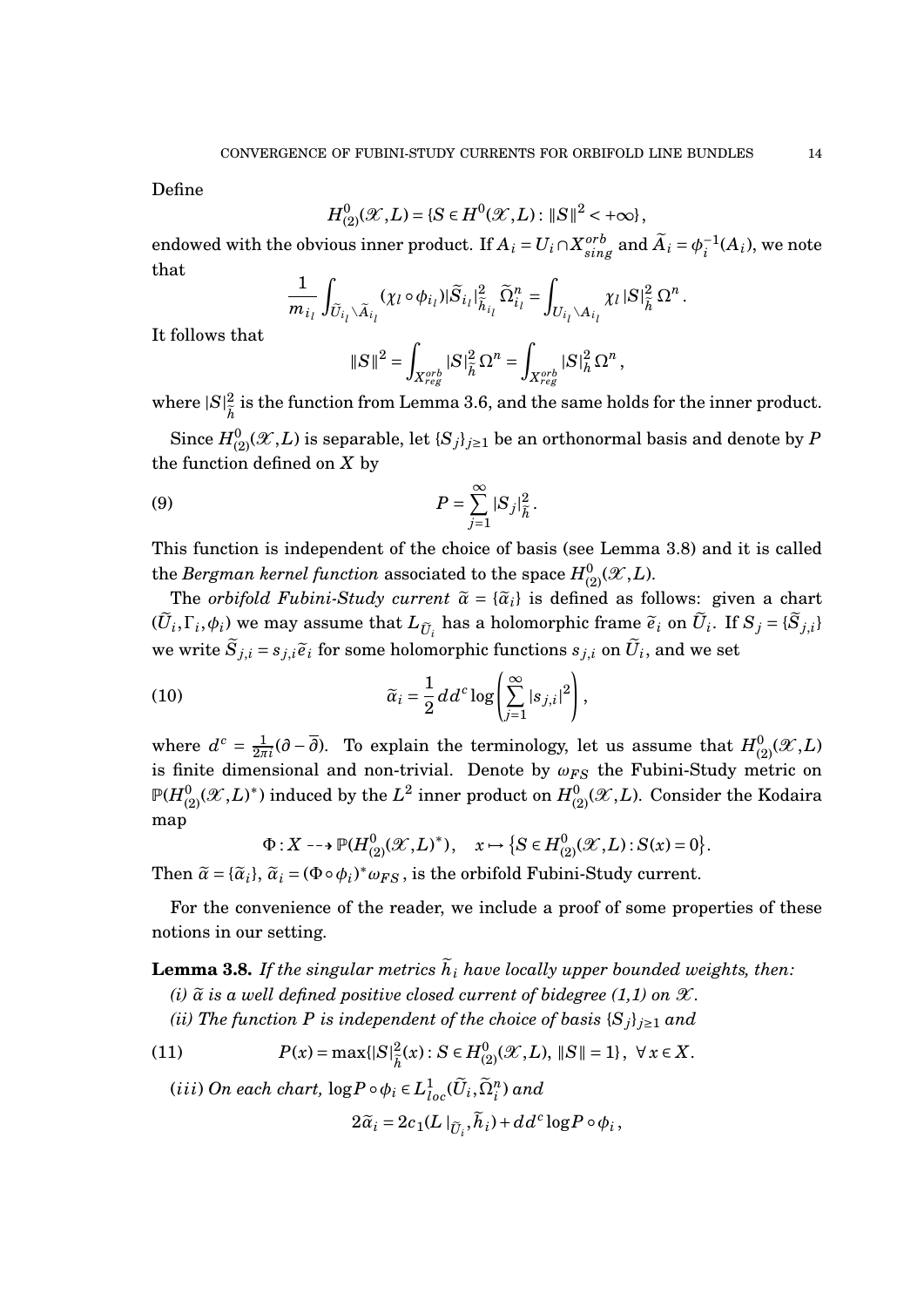*so*  $\tilde{\alpha}$  *is independent of the choice of basis*  $\{S_i\}_{i \geq 1}$ *.* 

*Proof.* By the Riesz-Fischer theorem we have that  $S \in H_{(2)}^{0}(\mathscr{X},L)$  if and only if there exists a sequence  $a = \{a_j\} \in l^2$  so that  $S = S_a$ , where  $S_a = \sum_{j=1}^{\infty} a_j S_j$  and  $||S_a|| = ||a||_2$ .

Given a chart  $U_i \subset X$  so that  $L_{\tilde{U}_i}$  has a holomorphic frame  $\tilde{e}_i$  on  $\tilde{U}_i$ , we write  $S_j = \{\widetilde{S}_{j,i}\}, S_a = \{\widetilde{S}_{a,i}\}, \widetilde{S}_{j,i} = s_{j,i}\widetilde{e}_i, \widetilde{S}_{a,i} = s_{a,i}\widetilde{e}_i$ , with holomorphic functions  $s_{j,i}, s_{a,i}$ on  $\widetilde{U}_i$ , and  $|\widetilde{e}_i|^2_{\widetilde{h}}$  $\frac{2}{\tilde{h}_i} = e^{-2\psi_i}$ . It follows that  $s_{a,i} = \sum_{j=1}^{\infty} a_j s_{j,i}$  and the series converges  $\text{locally uniformly on } \widetilde{U}_i. \text{ Indeed, if } K_1 \Subset K_2 \subset \widetilde{U}_i \text{ are compact sets then, since } \psi_i \text{ is }$ locally upper bounded, we have

$$
\max_{K_1} \Big| \sum_{j=N}^{M} a_j s_{j,i} \Big|^2 \leq C_1 \int_{K_2} \Big| \sum_{j=N}^{M} a_j s_{j,i} \Big|^2 \widetilde{\Omega}_i^n \leq C_2 \int_{K_2} \Big| \sum_{j=N}^{M} a_j \widetilde{S}_{j,i} \Big|_{\widetilde{h}_i}^2 \widetilde{\Omega}_i^n
$$
  

$$
\leq C_2 m_i \int_{\phi_i(K_2) \cap X_{reg}^{orb}} \Big| \sum_{j=N}^{M} a_j S_j \Big|_{\widetilde{h}}^2 \Omega^n
$$
  

$$
\leq C_2 m_i \Big\| \sum_{j=N}^{M} a_j S_j \Big\|^2 = C_2 m_i \sum_{j=N}^{M} |a_j|^2.
$$

As this holds for every sequence  $a \in l^2$  we see that  $\{s_{j,i}(z)\}_{j\geq 1} \in l^2$  for all  $z \in \tilde{U}_i$ . Using this and the same argument from the proof of [CM, Lemma 3.1] we show that the series  $\sum_{j=1}^{\infty} |s_{j,i}|^2$  converges locally uniformly on  $\widetilde{U}_i$ , so its logarithm is a psh function and the current  $\tilde{\alpha}_i$  is a positive closed current on  $\tilde{U}_i$ . The proof that  $\tilde{\alpha} \in \widetilde{\mathcal{T}}$  is similar to the one showing that  $c_1(L,\tilde{h})$  is a well-defined orbifold current.

By Lemma 3.6 we see that

$$
P \circ \phi_i = \sum_{j=1}^{\infty} |\widetilde{S}_{j,i}|_{\widetilde{h}_i}^2 = e^{-2\psi_i} \sum_{j=1}^{\infty} |s_{j,i}|^2,
$$

which implies (*iii*). To prove (*ii*) we let  $x \in U_i$ , for  $U_i$  as above. If  $a \in l^2$ ,  $||a||_2 = 1$ , and  $S_a = \sum_{j=1}^{\infty} a_j S_j$  then on  $\widetilde{U}_i$ , by the Cauchy-Schwarz inequality,

$$
|S_a|^2_{\tilde{h}}\circ\phi_i=|\widetilde{S}_{a,i}|^2_{\tilde{h}_i}\leq \sum_{j=1}^\infty |\widetilde{S}_{j,i}|^2_{\tilde{h}_i}=P\circ\phi_i\,.
$$

Moreover, if  $y \in \phi_i^{-1}$  $i^{-1}(x)$  set

$$
a = \left\{ c^{-1} \overline{s_{j,i}(y)} \right\}_{j \ge 1}, \ c := \left( \sum_{j=1}^{\infty} |s_{j,i}(y)|^2 \right)^{1/2}.
$$

Then  $||a||_2 = 1$ ,  $\widetilde{S}_{a,i}(y) = c\widetilde{e}_i$ , so  $|S_a|^2_{\widetilde{h}}$  $\frac{2}{\tilde{h}}(x) = |\tilde{S}_{a,i}(y)|^2_{\tilde{h}}$  $\frac{2}{h_i} = |c|^2 e^{-2\psi_i(y)} = P(x).$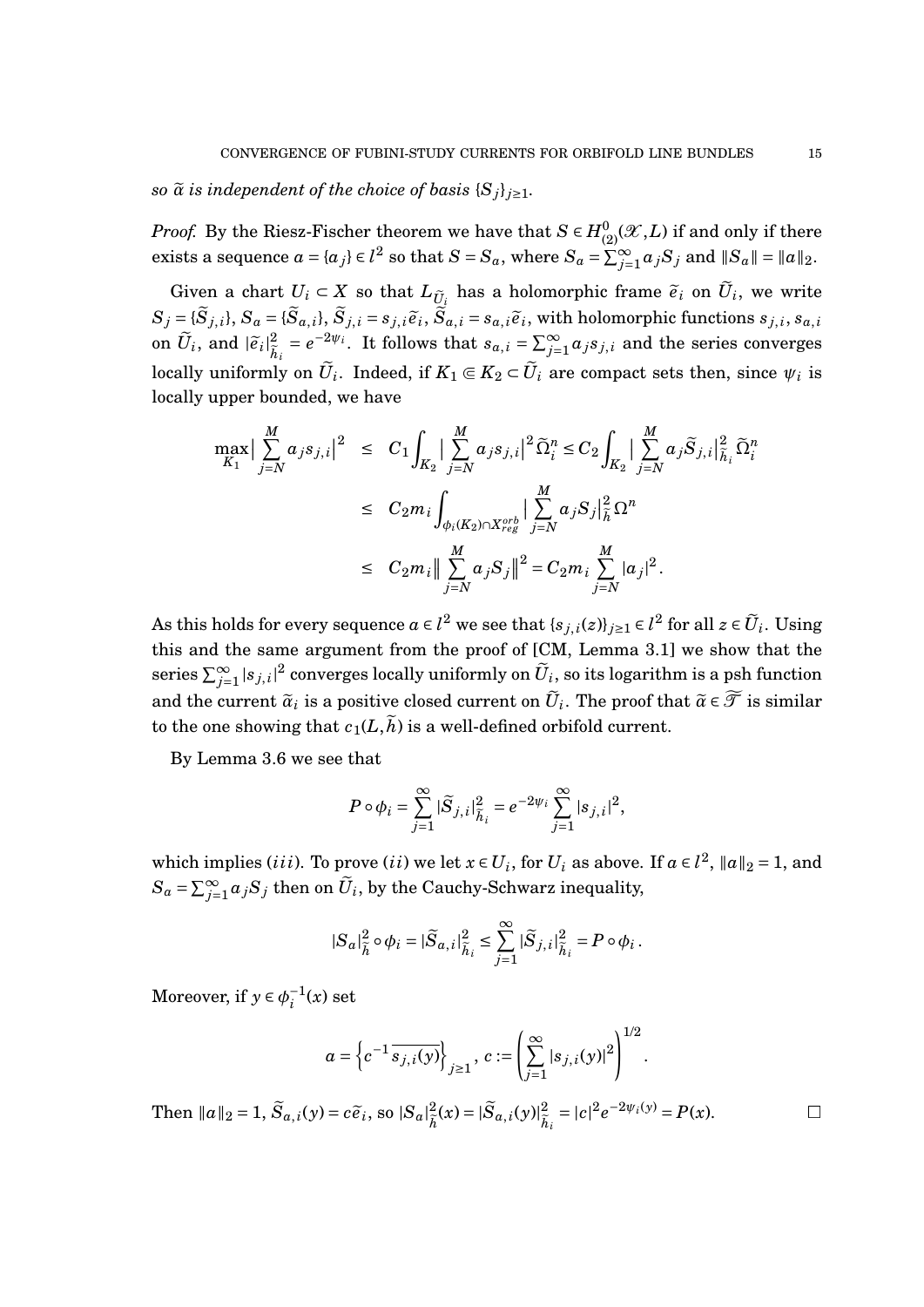## 4. PROOFS OF THEOREMS 1.1, 1.4 AND 1.5

Now we will prove the main results. In Section 4.1 we examine the extension of holomorphic square integrable sections defined on the orbifold regular locus. This yields the fact that the logarithm of the Bergman kernel is locally the difference of two psh functions. In Section 4.2 we recall the *L* 2 estimates for *∂* in the form we use them. In Section 4.3 we prove the weak asymptotics of the Bergman kernel, 1  $\frac{1}{p}$   $\log P_p$  → 0 as  $p$  →  $\infty,$  in  $L^1_{loc},$  and deduce Theorems 1.1, 1.4 and 1.5.

4.1. **Extension of holomorphic sections.** We begin with two lemmas, which are formulated in a general context. Let  $(L,\mathscr{X})$  be an orbifold line bundle over  $\mathscr{X} = (X,\mathscr{U})$ endowed with a singular metric  $\tilde{h} = {\tilde{h}}_i$ , and let  $\tilde{\Omega} = {\tilde{\Omega}}_i$  be a Hermitian form on  $\mathscr{X}$ .  $\mathbf{A}$ s before, we set  $\mathcal{U} = \{(\widetilde{U}_i, \Gamma_i, \phi_i)\}, U_i = \phi_i(\widetilde{U}_i), m_i = |\Gamma_i|.$  Let  $h$  be the singular metric induced by  $\widetilde{h}$  on the line bundle  $L\mid_{X^{orb}_{reg}},$  and  $\Omega$  be the Hermitian form induced by  $\widetilde{\Omega}$ on  $X_{reg}^{orb}.$ 

**Lemma 4.1.** Assume that the singular metrics  $\tilde{h}_i$  have weights that are locally upper *bounded and that*

$$
S\in H^0(X^{orb}_{reg},L\mid_{X^{orb}_{reg}}),\,\,\|S\|^2=\int_{X^{orb}_{reg}}|S|^2_h\,\Omega^n<+\infty.
$$

*Then*  $S$  *extends to a holomorphic section of*  $L$  *over*  $\mathscr X$  *and*  $S \in H^0_{(2)}(\mathscr X,L)$ *.* 

*Proof.* Without loss of generality, we can consider an orbifold chart so that  $L_{\tilde{U}_i}$  has a holomorphic frame  $\tilde{e}_i$  on  $\tilde{U}_i$  and we let  $|\tilde{e}_i|^2_{\tilde{h}}$  $\frac{2}{\tilde{h}_i} = e^{-2\psi_i}$ . Set  $A_i = U_i \cap X_{sing}^{orb}$  and  $\widetilde{A}_i = \phi_i^{-1}$  $\widetilde{\gamma}^{-1}(A_i)$ . The action of  $\gamma \in \Gamma_i$  on  $L_{\widetilde{U}_i}$  is defined by  $\widetilde{\gamma}(\widetilde{e}_i(y)) = h_i(\gamma)\widetilde{e}_i(\gamma y)$ , where  $h_i$ is a group homomorphism of  $\Gamma_i$  to the group of roots of order  $m_i$  of unity.

Using the notation from Section 2.2, it follows that if  $y \in \tilde{U}_i \setminus \tilde{A}_i$  we can define  $\tilde{S}_i(y)$ as the unique element of the set  $\widetilde{\phi}_i^{-1}(S(\phi_i(y)))$  that lies in the fiber  $L_{\widetilde{U}_i}|_y$ , and  $\widetilde{S}_i$  is a holomorphic section of  $L_{\tilde{U}_i}$  over  $\tilde{U}_i \setminus \tilde{A}_i$ . Writing  $\tilde{S}_i = f \, \widetilde{e}_i$ , we see that

$$
\widetilde{\phi}_i^{-1}(S(\phi_i(y))) = \{f(y)h_i(\gamma)\widetilde{e}_i(\gamma y) : \gamma \in \Gamma_i\},\
$$

so  $\widetilde{\gamma}(\widetilde{S}_i(y)) = f(y)h_i(\gamma)\widetilde{e}_i(\gamma y) = \widetilde{S}_i(\gamma(y))$ . Since  $\psi_i$  is locally upper bounded we have for any compact  $K \subset \widetilde{U}_i$ ,

$$
\int_{K\setminus \widetilde A_i}|f|^2\widetilde\Omega_i^n\leq C_K\int_{K\setminus \widetilde A_i}|\widetilde S_i|^2_{\widetilde h_i}\widetilde\Omega_i^n\leq C_K m_i\int_{\phi_i(K)\setminus A_i}|S|^2_h\Omega^n<+\infty.
$$

By Skoda's lemma [MM2, Lemma 2.3.22], we conclude that  $\tilde{S}_i$  extends to an equivariant holomorphic section of  $L_{\tilde{U}_i}$  over  $\tilde{U}_i$ . If  $\lambda_{ji} : \tilde{U}_i \longrightarrow \tilde{U}_j$  is an injection we have  $\lambda_{ji}(\tilde{U}_i \setminus \tilde{A}_i) = \lambda_{ji}(\tilde{U}_i) \setminus \tilde{A}_j$ . Indeed, for  $y \in \tilde{U}_i$  we have that the stabilizer of  $\lambda_{ji}(y)$  is  $(\Gamma_j)_{\lambda_{ji}(y)} = \lambda_{ji}((\Gamma_i)_y)$  (see (7)). Using this we verify that the gluing condition  $\widetilde{\lambda}_{ji} \circ \widetilde{S}_j \circ \lambda_{ji} = \widetilde{S}_i$  holds on  $\widetilde{U}_i \setminus \widetilde{A}_i$ , hence on  $\widetilde{U}_i$ .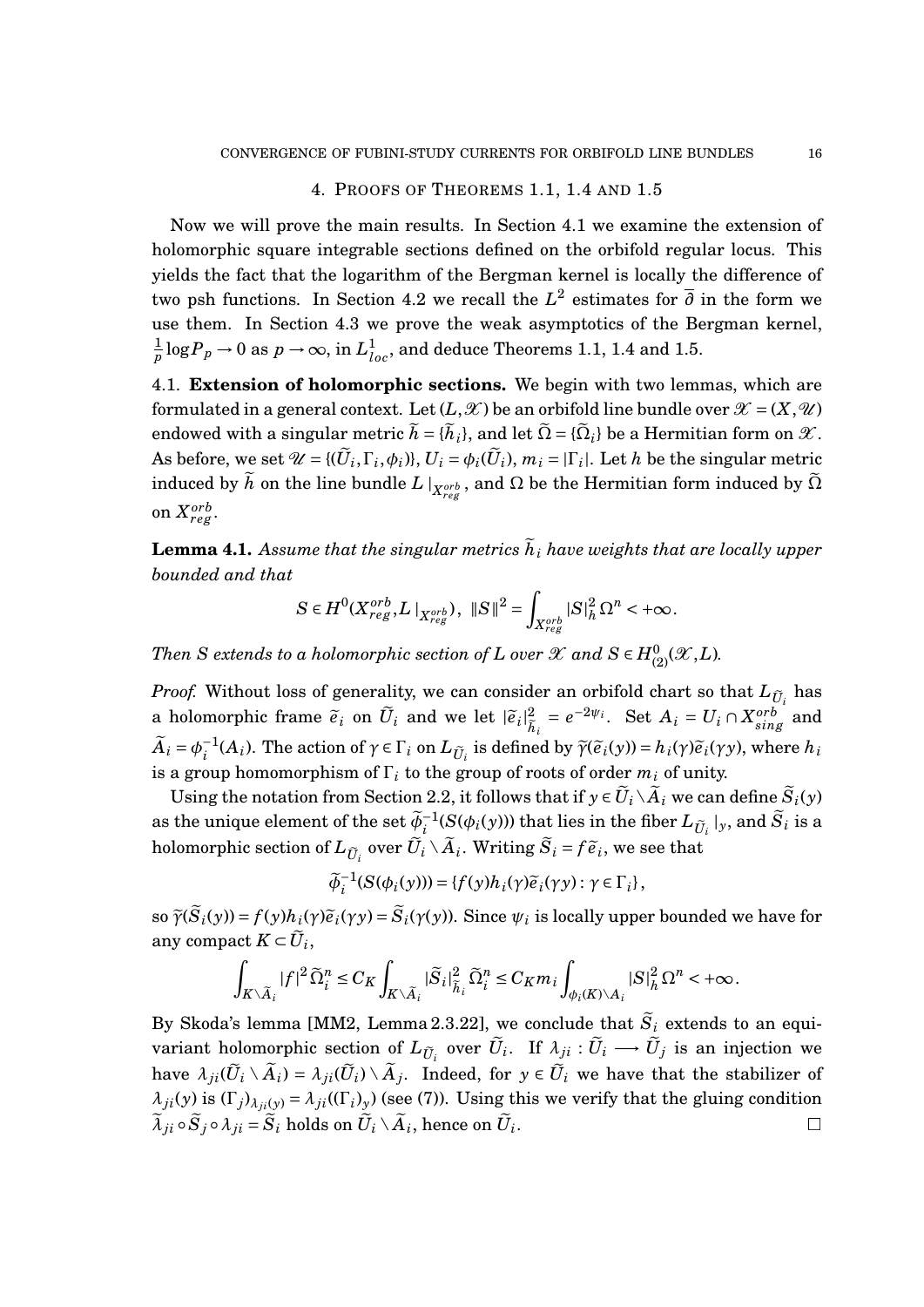**Lemma 4.2.** Assume that the current  $c_1(L, \tilde{h}) \ge 0$  and let  $\tilde{\alpha} = {\tilde{\alpha}}_i$  be the Fubini-Study  $current\ associated\ to\ H_{(2)}^{0}(\mathscr{X},L).$  Then every point  $x\in X$  has a neighborhood  $U$  con*tained in some chart*  $U_i$  *on which there exist psh functions*  $v = v_x(\tilde{a})$ ,  $u = u_x(c_1(L, \tilde{h}))$ , *so that*  $\widetilde{a}_i = dd^c(v \circ \phi_i), \ c_1(L \mid_{\widetilde{U}_i}, \widetilde{h}_i) = dd^c(u \circ \phi_i) \ hold \ on \ \phi_i^{-1}$ *i* (*U*)*, and* 2*v* −2*u* = log*P holds on U.*

**Corollary 4.3.** *The function* log*P is locally the difference of two psh functions near each point of X.*

*Proof of Lemma 4.2.* Let  $x \in U_i$ . Assuming that  $\tilde{e}_i$  is a frame for  $L_{\tilde{U}_i}$  we write  $|\tilde{e}_i|^2_{\tilde{h}_i}$  $h_i$ =  $e^{-2\psi_i}$ , where  $\psi_i \in PSH(\widetilde{U}_i)$ . By (10) and Lemma 3.8 we have

$$
\widetilde{\alpha}_i = dd^c v_i, \ v_i = \frac{1}{2} \log \left( \sum_{j=1}^{\infty} |s_{j,i}|^2 \right) \in PSH(\widetilde{U}_i), 2v_i - 2\psi_i = \log P \circ \phi_i.
$$

Letting  $\tilde{v} = m_i^{-1} \sum_{\gamma \in \Gamma_i} v_i \circ \gamma$ ,  $\psi = m_i^{-1} \sum_{\gamma \in \Gamma_i} \psi_i \circ \gamma$ , we obtain  $\Gamma_i$ -invariant psh functions so that  $\tilde{\alpha}_i = dd^c \tilde{v}$ ,  $c_1(L\mid_{\tilde{U}_i}, \tilde{h}_i) = dd^c \psi$ . Hence  $\tilde{v} = v \circ \phi_i$ ,  $\psi = u \circ \phi_i$ , for psh functions v, u on  $U_i$ . Since  $\phi_i \circ \gamma = \phi_i$  we have  $2v_i \circ \gamma - 2\psi_i \circ \gamma = \log P \circ \phi_i$ , so  $2\widetilde{v} - 2\psi = \log P \circ \phi_i$ .  $\Box$ 

4.2. **Demailly's estimates for** *∂***.** In order to prove our theorems we need the following variants of the existence theorem for *∂* in the case of singular Hermitian metrics due to Demailly [D1]. Let  $(M, \Omega)$  be a Hermitian manifold of dimension *n*,  $(L, h)$  be a singular Hermitian holomorphic line bundle. Let  $\theta \ge 0$  be a (1,1)-current and let  $\theta_{abs}$ be the absolute continuous component in the Lebesgue decomposition of *θ*. For any  $a \in \Lambda^{n,1}T^*_x X \otimes L_x$ ,  $x \in M$ , we define  $|a|_{\Omega,\theta} \in [0,\infty]$  to be the smallest number satisfying

$$
|\langle \alpha, \beta \rangle|^2 \leq |\alpha|_{\Omega, \theta}^2 \langle \theta_{abs} \wedge \Lambda_{\Omega} \beta, \beta \rangle, \quad \text{for all } \beta \in \Lambda^{n,1} T_x^* X \otimes L_x,
$$

where  $\Lambda_{\Omega}$  is the interior product with  $\Omega$ . This number is independent of the metric: if  $\Omega_1$  is another metric on  $M$ , then  $|a|^2_{\Omega_1,\theta}\Omega_1^n=|a|^2_{\Omega,\theta}\Omega^n$ , cf. [D1, Lemme 3.2 (3.2)]. Note also that for any  $\alpha \in \Lambda^{n,0} T^*_x X \otimes L_x$ ,  $x \in M$ , we have  $|\alpha|^2$  $\Omega_1^2 \Omega_1^n = |\alpha|_{\Omega}^2 \Omega^n$ , cf. [D1, Remarque 4.5]. Hence for (*n*,1)-forms the estimate in the following theorem is independent of the Kähler metric.

**Theorem 4.4** ([D1, Théorème 5.1]). *Let*  $(M, \Omega)$  *be a Kähler manifold of dimension n which admits a complete Kähler metric. Let* (*L*,*h*) *a singular Hermitian holomorphic line bundle such that*  $\theta = c_1(L,h) \geq 0$ *. Then for any form*  $g \in L^2_{\pi}$ *n*,1 (*M*,*L*,*loc*) *satisfying*

$$
\overline{\partial}g=0\,,\quad \int_M|g|_{\Omega,\theta}^2\,\Omega^n<+\infty
$$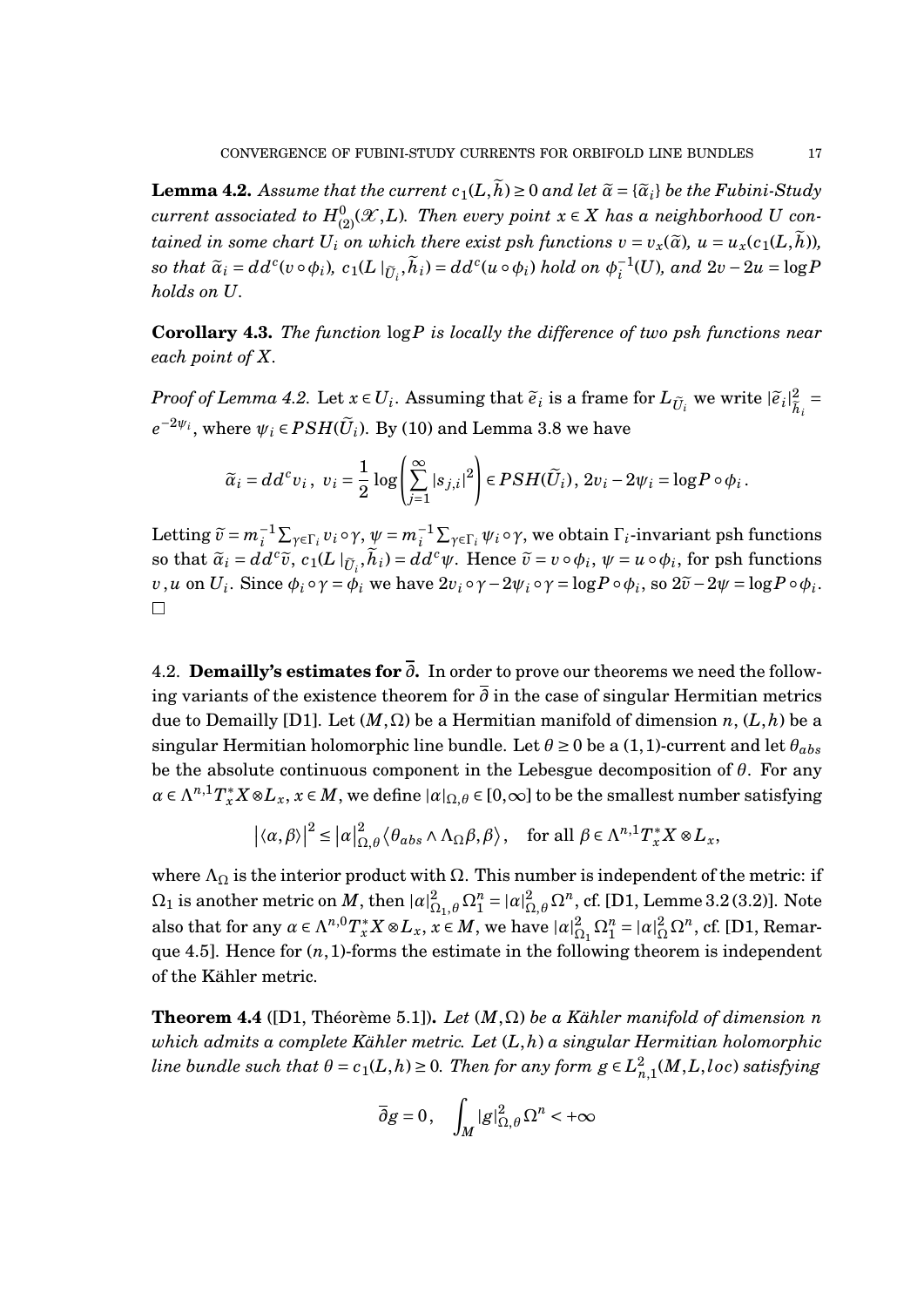*there exists*  $u \in L^2$ *n*,0 (*M*,*L*,*loc*) *with ∂u* = *g and*

$$
\int_M |u|_{\Omega}^2 \Omega^n \le \int_M |g|_{\Omega,\theta}^2 \Omega^n.
$$

**Corollary 4.5.** *Let* (*M*,Ω) *be a Kähler manifold of dimension n which admits a complete Kähler metric. Let* (*L*,*h*) *a singular Hermitian holomorphic line bundle and let*  $\lambda : M \to [0, +\infty)$  *be a continuous function such that*  $c_1(L, h) \geq \lambda \Omega$ *. Then for any form*  $g \in L^2_n$ *n*,1 (*M*,*L*,*loc*) *satisfying*

$$
\overline{\partial}g = 0, \quad \int_M \lambda^{-1} |g|^2 \Omega^n < +\infty
$$

*there exists*  $u \in L^2$ *n*,0 (*M*,*L*,*loc*) *with ∂u* = *g and*

$$
\int_M |u|^2 \Omega^n \le \int_M \lambda^{-1} |g|^2 \Omega^n.
$$

*Proof.* We have  $c_1(L, h)_{abs} \geq \lambda \Omega$ , so by [D1, Remarque 4.2],  $|a|_{\Omega}^2$  $\Omega_{\Omega,\theta} \leq \lambda(x)^{-1} |\alpha|^2$ , for any  $\alpha \in \Lambda^{n,1} T^*_x X \otimes L_x$  (with the conventions  $\frac{1}{0} = +\infty$ ,  $0 \cdot \infty = 0$ ). Hence the conclusion follows immediately from Theorem 4.4.

**Corollary 4.6.** *Let*  $(M, \Omega)$  *be a Kähler manifold such that*  $Ric_{\Omega} \geq 0$ *. Assume that M carries a complete Kähler metric. Let* (*L*,*h*) *a singular Hermitian holomorphic line bundle and let*  $\lambda : M \to [0, +\infty)$  *be a continuous function such that*  $c_1(L, h) \geq \lambda \Omega$ *. Then for any form*  $g \in L^2_{0}$ 0,1 (*M*,*L*,*loc*) *satisfying*

$$
\overline{\partial}g = 0, \quad \int_M \lambda^{-1} |g|^2 \Omega^n < +\infty
$$

*there exists*  $u \in L^2_{0}$  $_{0,0}^{2}(M,L,loc)$  with  $\overline{\partial }u=g$  and

$$
\int_M |u|^2 \Omega^n \le \int_M \lambda^{-1} |g|^2 \Omega^n.
$$

*Proof.* We apply Corollary 4.5 to the line bundle  $(F, h^F) = (L \otimes K_X^*)$  $\chi^*$ , *h* ⊗ *h*<sup>K</sup><sup> $x$ </sup>), where *h*<sup>*K*<sup>\*</sup><sub>*x*</sub></sup> is the metric induced by Ω. Obviously, *c*<sub>1</sub>(*F*,*h*<sup>*F*</sup>) ≥ *λ*Ω. There exists a natural isometry

$$
\Psi = \sim : \Lambda^{0,q}(T^*X) \otimes L \longrightarrow \Lambda^{n,q}(T^*X) \otimes F,
$$
  

$$
\Psi s = \tilde{s} = (w^1 \wedge \ldots \wedge w^n \wedge s) \otimes (w_1 \wedge \ldots \wedge w_n),
$$

where  $\{w_j\}_{j=1}^n$  is a local holomorphic frame of  $T^{(1,0)}X$  and  $\{w^j\}_{j=1}^n$  is the dual frame. The operator  $\Psi$  commutes with the action of  $\overline{\partial}$ . For a form  $g \in L^2_{0}$  $_{0,1}^{2}(M,L,loc)$  with  $\overline{\partial}g = 0$ ,  $\int_M \lambda^{-1} |g|^2 \Omega^n < +\infty$  we have  $\widetilde{g} \in L^2$  $\frac{2}{n,1}(M,L,loc)$ ,  $\overline{\partial}\widetilde{g} = 0$  and  $\int_M \lambda^{-1}|\widetilde{g}|^2 \Omega^n <$ +∞. By Corollary 4.5, there exists  $\tilde{u} \in L^2_n$  $\frac{2}{n,0}(M,L,loc)$  with  $\overline{\partial}\widetilde{u} = \widetilde{g}$  and  $\int_M |\widetilde{u}|^2 \Omega^n \leq$  $\int_M \lambda^{-1} |\tilde{g}|^2 \Omega^n$ . Then  $u = \Psi^{-1} \tilde{u}$  satisfies the conclusion.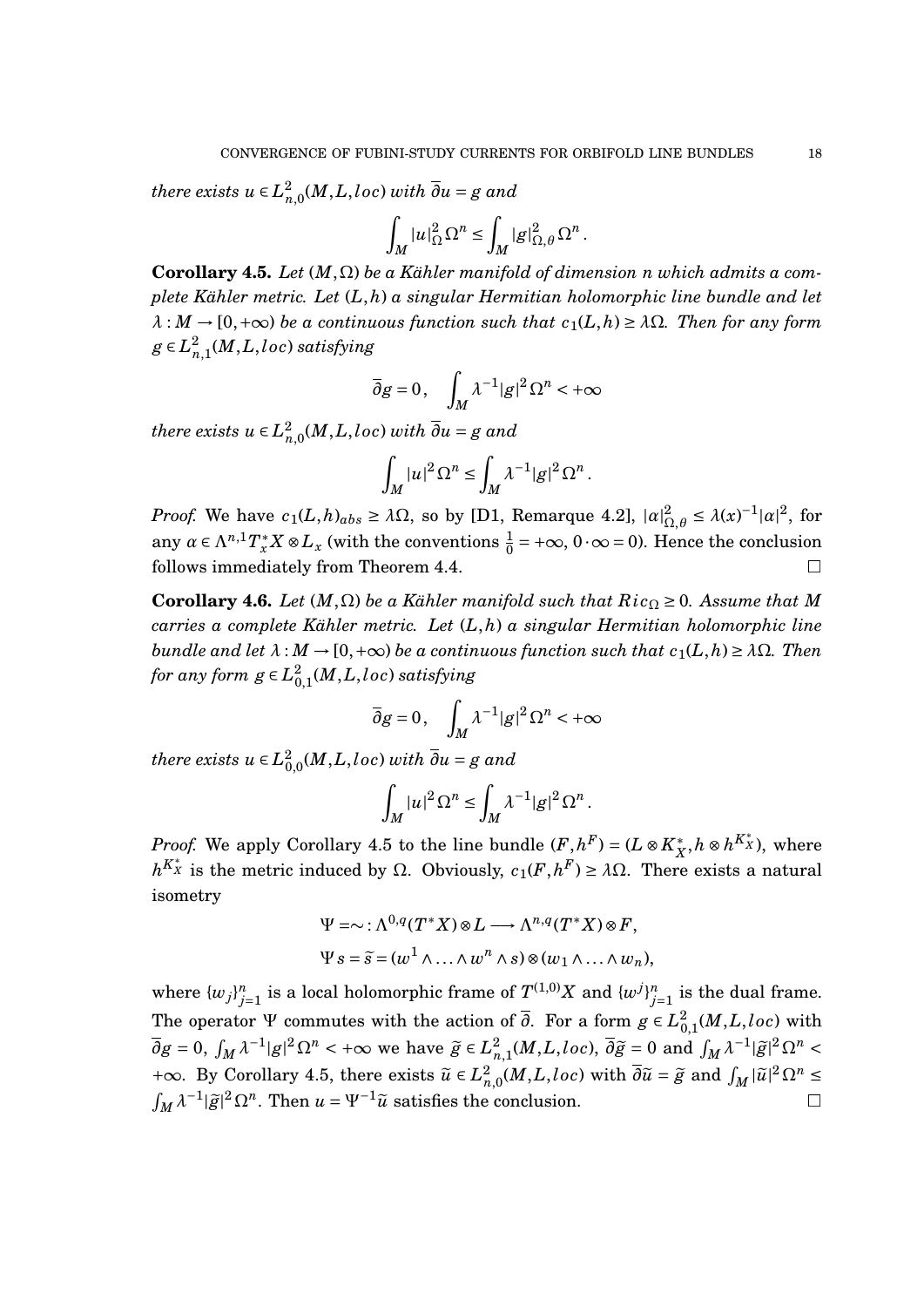4.3. **Proofs of Theorems 1.1, 1.4, 1.5.** Theorem 1.1 will follow from Lemmas 4.1, 4.2, and from:

**Theorem 4.7.** In the setting of Theorem 1.1, we have that  $\frac{1}{p} \log P_p \to 0$  as  $p \to \infty$ , in  $L^1_{loc}(G \cap X_{reg}^{orb}, \Omega^n)$ .

*Proof.* Let  $X'$  =  $X_{reg}^{orb}$  and recall that  $L\mid_{X'}$  is a holomorphic line bundle with a metric  $h$ induced by  $\widetilde{h}$ . We denote by  $h_p$  the metric induced by  $h$  and  $h^{K_{X'}}$  on  $(L\mid_{X'})^p\otimes K_{X'}$ . By  $\text{Lemma 4.1, } P_p \text{ is the Bergman kernel function of the space } H^0_{(2)}(X', (L\mid_{X'})^p \otimes K_{X'}) = 0.$  $H^0_{(2)}(\mathscr{X}, L^p\otimes K_{\mathscr{X}})$ , where the norm is denoted by  $\|\cdot\|.$ 

We let  $x \in G \cap X'$  and  $U_\alpha \subset G \cap X'$  be a coordinate neighborhood of  $x$  on which there exists a holomorphic frame  $e_\alpha$  of  $L\mid_{X'}$  and  $e_\alpha'$  $\alpha'$ <sub>α</sub> of  $K_{X'}$ . Let  $\psi_\alpha$  be a psh weight of *h* and  $\rho_\alpha$  be a smooth weight of  $h^{K_{X'}}$  on  $U_\alpha$ . Fix  $r_0 > 0$  so that the ball  $V := B(x, 2r_0) \Subset U_\alpha$ and let  $U := B(x, r_0)$ .

Following the arguments of  $[D4, CM]$  we will show that there exist constants  $C > 0$ ,  $p_0 \in \mathbb{N}$  so that

(12) 
$$
-\frac{\log C}{p} \leq \frac{1}{p} \log P_p(z) \leq \frac{\log(Cr^{-2n})}{p} + 2 \left( \max_{B(z,r)} \psi_\alpha - \psi_\alpha(z) \right)
$$

holds for all  $p > p_0$ ,  $0 < r < r_0$  and  $z \in U$  with  $\psi_\alpha(z) > -\infty$ . By (12) it follows that 1  $\frac{1}{p} \log P_p \to 0$  in  $L^1(U,\Omega^n)$ , as in [CM, Theorem 5.1].

 $\text{For the upper estimate, fix } z \in U \text{ with } \psi_\alpha(z) > -\infty \text{ and } r < r_0. \text{ Let } S \in H^0_{(2)}(X', (L\mid_{X'} \mathcal{C}))$  $P^p \otimes K_{X'}$ ) with  $||S|| = 1$  and write  $S = s e_{\alpha}^{\otimes p} \otimes e_{\alpha'}^{\otimes p}$ *α* . Then

$$
\begin{array}{rcl} |S(z)|_{h_p}^2 & = & |s(z)|^2 e^{-2p\psi_{\alpha}(z) - 2\rho_{\alpha}(z)} \le e^{-2p\psi_{\alpha}(z)} \frac{C_1}{r^{2n}} \int_{B(z,r)} |s|^2 \Omega^n \\ & \le \frac{C_2}{r^{2n}} \exp\left(2p\left(\max_{B(z,r)} \psi_{\alpha} - \psi_{\alpha}(z)\right)\right) \int_{B(z,r)} |s|^2 e^{-2p\psi_{\alpha} - 2\rho_{\alpha}} \Omega^n \\ & \le \frac{C_2}{r^{2n}} \exp\left(2p\left(\max_{B(z,r)} \psi_{\alpha} - \psi_{\alpha}(z)\right)\right), \end{array}
$$

where  $C_2$  is a constant that depends only on  $x$ . Hence by Lemma 3.8

$$
\frac{1}{p} \log P_p(z) = \frac{1}{p} \max_{\|S\|=1} \log |S(z)|_{h_p}^2 \le \frac{\log (C_2 r^{-2n})}{p} + 2 \left( \max_{B(z,r)} \psi_\alpha - \psi_\alpha(z) \right).
$$

We prove next the lower estimate from  $(12)$ . We proceed like in the proof of [CM, Theorem 5.1] by using an argument of [D5, Section 9] to show that there exist a constant *C*<sub>1</sub> > 0 and  $p_0 \in \mathbb{N}$  such that for all  $p > p_0$  and all  $z \in U$  with  $\psi_\alpha(z) > -\infty$  $\mathbf{C}$  there is a section  $S_{z,p} \in H_{(2)}^{0}(X', (L\mid_{X'})^p \otimes K_{X'}) = H_{(2)}^{0}(\mathscr{X}, L^p \otimes K_{\mathscr{X}})$  with  $S_{z,p}(z) \neq 0$  and

(13) 
$$
||S_{z,p}||^2 \le C_1 |S_{z,p}(z)|_{h_p}^2.
$$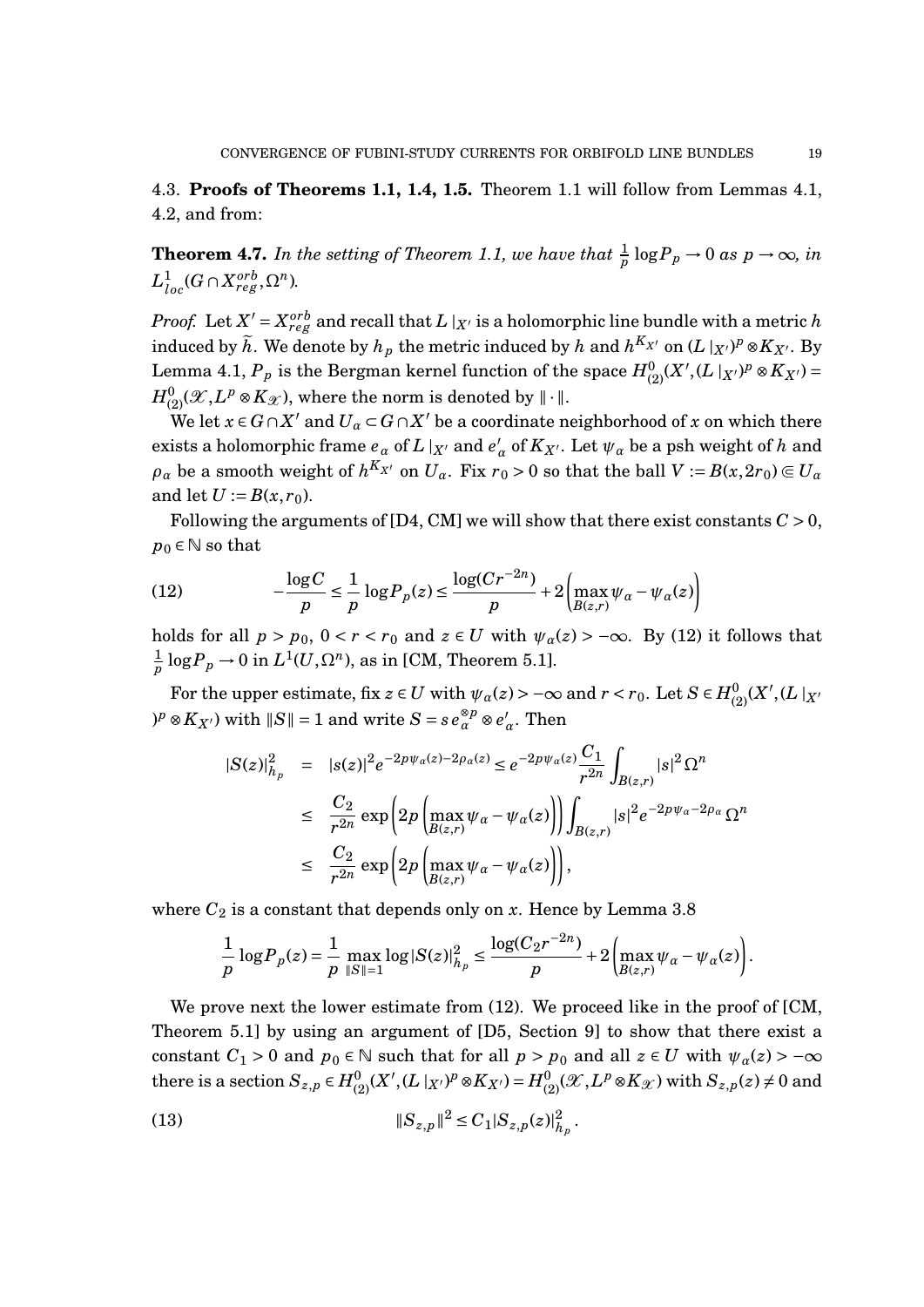Observe that (11) and (13) yield the desired lower estimate

$$
\frac{1}{p} \log P_p(z) = \frac{1}{p} \max_{\|S\|=1} \log |S(z)|_{h_p}^2 \ge -\frac{\log C_1}{p}.
$$

Let us prove the existence of  $S_{z,p}$  as above. By the Ohsawa-Takegoshi extension theorem [OT] there exists a constant  $C' > 0$  (depending only on *x*) such that for any *z* ∈ *U* and any *p* there exists a function  $v_{z,p}$  ∈  $\mathcal{O}(V)$  with  $v_{z,p}(z) \neq 0$  and

.

(14) 
$$
\int_{V} |v_{z,p}|^{2} e^{-2p\psi_{\alpha}} \Omega^{n} \leq C' |v_{z,p}(z)|^{2} e^{-2p\psi_{\alpha}(z)}
$$

We shall now solve the  $\overline{\partial}$ -equation with  $L^2$ -estimates in order to extend  $v_{z,p}$  to a  $\text{section of } (L\mid_{X'})^p \otimes K_{X'} \text{ over } X'. \text{ Let } \theta \in \mathscr{C}^\infty(\mathbb{R}) \text{ be a cut-off function such that } 0 \leq \theta \leq 1,$  $\theta(t) = 1$  for  $|t| \le \frac{1}{2}$ ,  $\theta(t) = 0$  for  $|t| \ge 1$ . Define the quasi-psh function  $\varphi_z$  on  $X'$  by

(15) 
$$
\varphi_z(y) = \begin{cases} 2n\theta\left(\frac{|y-z|}{r_0}\right) \log \frac{|y-z|}{r_0}, & \text{for } y \in U_\alpha, \\ 0, & \text{for } y \in X' \setminus B(z,r_0). \end{cases}
$$

Then there exists  $C > 0$  such that  $dd^c \varphi_z \geq -C\Omega$  on  $X'$  for all  $z \in U$ . Since the function  $\varepsilon$  > 0 is continuous, there exists a constant  $a'$  > 0 such that

$$
c_1(L \mid_{X'}, h) \ge a' \Omega
$$
 on a neighborhood of  $\overline{V}$ .

Therefore there exist  $a > 0$ ,  $p_0 \in \mathbb{N}$  such that for all  $p \geq p_0$  and all  $z \in U$ 

$$
c_1((L|_{X'})^p, h^p e^{-\varphi_z}) \ge 0 \text{ on } X',
$$
  

$$
c_1((L|_{X'})^p, h^p e^{-\varphi_z}) \ge ap \Omega \text{ on a neighborhood of } \overline{V}.
$$

Let  $\lambda$  :  $X' \to [0, +\infty)$  be a continuous function such that  $\lambda = ap$  on  $\overline{V}$  and

$$
c_1((L\mid_{X'})^p,h^pe^{-\varphi_z})\geq \lambda\Omega.
$$

Consider the form

$$
g_{z,p} \in L^2_{n,1}(X', (L\mid_{X'})^p), \, g_{z,p} = \overline{\partial}(v_{z,p}\theta\left(\frac{|y-z|}{r_0}\right)e_\alpha^{\otimes p} \otimes e_\alpha').
$$

For simplicity, let  $h_p$  also denote the metric induced on  $(L\mid _{X^{\prime}})^p\otimes \Lambda^{n,1}(T^*X^{\prime})$  by  $h$  and Ω. Then

$$
\int_{X'} \frac{1}{\lambda} |g_{z,p}|^2_{h_p} e^{-\varphi_z} \Omega^n = \int_V \frac{1}{\lambda} |g_{z,p}|^2_{h_p} e^{-\varphi_z} \Omega^n = \frac{1}{ap} \int_V |g_{z,p}|^2_{h_p} e^{-\varphi_z} \Omega^n < +\infty.
$$

Note that the integral at the right is finite by (14), since  $\psi_{\alpha}(z)$  > - $\infty$  and

$$
\int_{V} |g_{z,p}|_{h_p}^2 e^{-\varphi_z} \Omega^n \leq C''' \int_{V} |v_{z,p}|^2 |\overline{\partial} \theta(\frac{|y-z|}{r_0})|^2 e^{-2p\psi_{\alpha}} e^{-\varphi_z} \Omega^n \leq C'' \int_{V} |v_{z,p}|^2 e^{-2p\psi_{\alpha}} \Omega^n,
$$

where  $C'''$ ,  $C'' > 0$  are constants that depend only on *x*.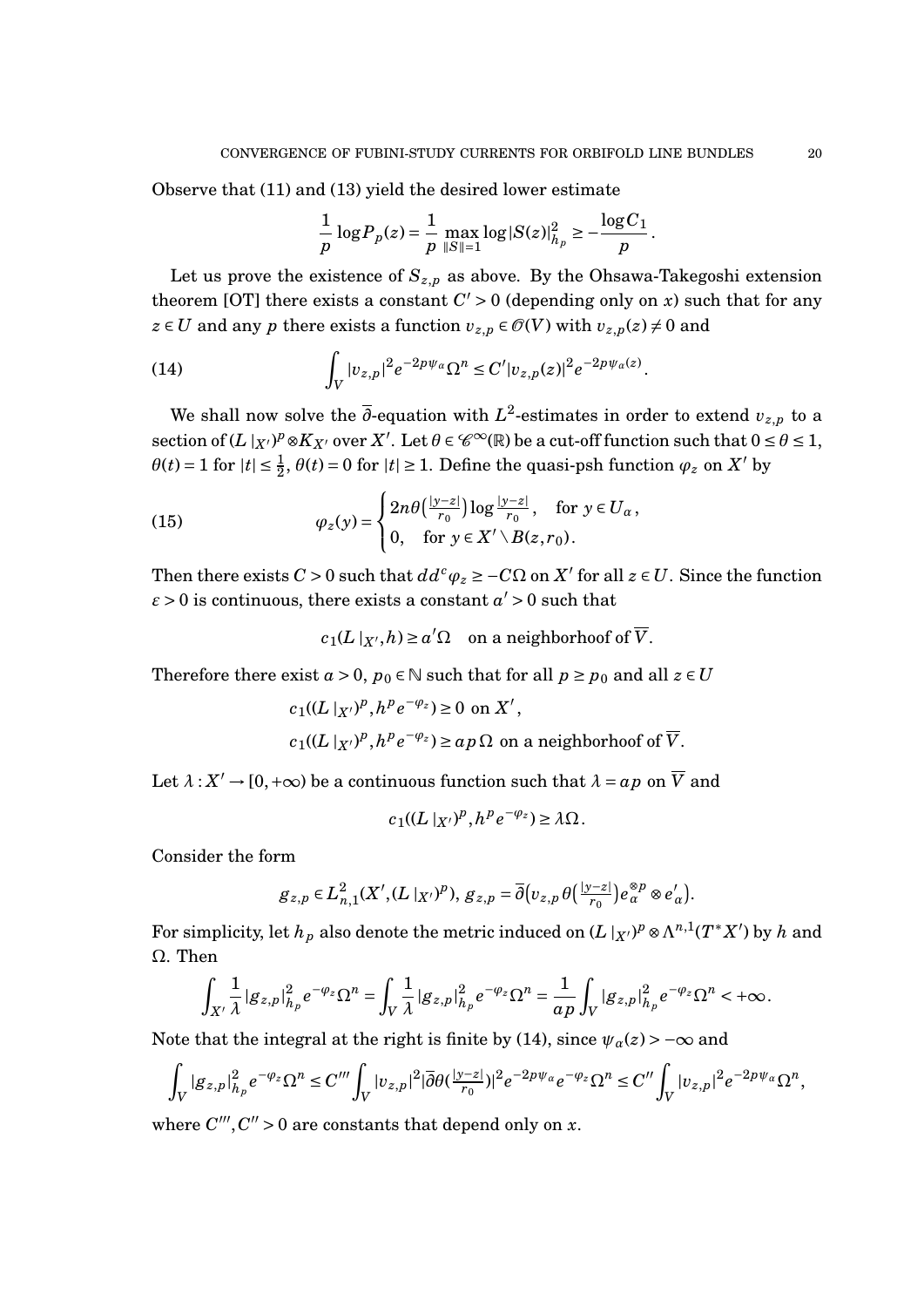By the hypotheses of Theorem 1.1,  $X'$  carries a complete Kähler metric. Thus, the hypotheses of Corollary 4.5 are satisfied for the Kähler manifold  $(X', \Omega)$ , the semipositive line bundle  $((L\vert_{X'})^p, h^pe^{-\varphi_z})$  and the form  $g_{z,p}$ , for all  $p \ge p_0$  and  $z \in U$ . So there exists  $u_{z,p} \in L^2$  $\frac{2}{n,0}(X', (L\mid_{X'})^p)$  such that  $\overline{\partial} u_{z,p} = g_{z,p}$  and

$$
(16) \qquad \int_{X'} |u_{z,p}|^2_{h_p} e^{-\varphi_z} \Omega^n \leq \int_{X'} \frac{1}{\lambda} |g_{z,p}|^2_{h_p} e^{-\varphi_z} \Omega^n \leq \frac{C''}{a p} \int_V |v_{z,p}|^2 e^{-2p\psi_\alpha} \Omega^n.
$$

Near  $z$ ,  $e^{-\varphi_z(y)} = r_0^{2n}$  $\int_0^{2n} |y - z|^{-2n}$  is not integrable, thus (16) implies that  $u_{z,p}(z) = 0$ . Define

$$
S_{z,p} := v_{z,p} \,\theta\left(\frac{|y-z|}{r_0}\right) e_{\alpha}^{\otimes p} \otimes e_{\alpha}' - u_{z,p} \,.
$$

Then  $\overline{\partial}S_{z,p} = 0$ ,  $S_{z,p}(z) = v_{z,p}(z)e_{\alpha}^{\otimes p} \otimes e_{\alpha}^{\dagger}$  $a'_{\alpha}(z) \neq 0$ ,  $S_{z,p} \in H_{(2)}^{0}(X', (L \mid_{X'})^{p} \otimes K_{X'})$ . Since  $\varphi_z \leq 0$  on  $\hat{X}$ <sup>'</sup>, we have by (16) and (14)

$$
\begin{aligned} \|S_{z,p}\|^2 &= \int_{X'} |S_{z,p}|^2_{h_p} \Omega^n &\leq 2 \bigg( C'''\int_V |v_{z,p}|^2 e^{-2p\psi_\alpha} \Omega^n + \int_{X'} |u_{z,p}|^2_{h_p} e^{-\varphi_z} \Omega^n \bigg) \\ &\leq 2C' \bigg( C'''+\frac{C''}{a p} \bigg) |v_{z,p}(z)|^2 e^{-2p\psi_\alpha(z)} \leq C_1 |S_{z,p}(z)|^2_{h_p}, \end{aligned}
$$

with a constant  $C_1 > 0$  that depends only on *x*. This concludes the proof of (13).  $\square$ 

*Proof of Theorem 1.1.* Let us write  $\gamma_p = {\{\widetilde{\gamma}_{p,i}\}}$ , where  $\widetilde{\gamma}_{p,i}$  is the corresponding Fubini-Study current on  $\widetilde{U}_i$  defined as in (10). We fix  $x \in G$  and let  $(\widetilde{U}_i,\Gamma_i,\phi_i)$  be an orbifold chart so that  $x \in U_i \subset G$  and  $L_{\tilde{U}_i}$ ,  $K_{\tilde{U}_i}$  have holomorphic frames on  $\tilde{U}_i$ . Set  $A_i =$  $U_i \cap X_{sing}^{orb}$  and  $\widetilde{A}_i = \phi_i^{-1}$  $i^{-1}(A_i)$ .

(*i*) Lemma 4.2 (and its proof) shows that there exist psh functions  $v_p$ , *u* and a continuous function  $\rho$  on  $U_i$  so that  $\rho \circ \phi_i$  is smooth,

$$
\widetilde{\gamma}_{p,i}=dd^c(v_p\circ\phi_i),\ c_1(L_{\widetilde{U}_i},\widetilde{h}_i)=dd^c(u\circ\phi_i),\ c_1(K_{\widetilde{U}_i},\widetilde{h}_i^{K_{\widetilde{U}_i}})=dd^c(\rho\circ\phi_i),
$$

and  $2v_p - 2(pu + \rho) = \log P_p$ . Hence on  $\widetilde{U}_i$ ,

$$
\frac{1}{p}v_p\circ\phi_i-u\circ\phi_i=\frac{1}{2p}\log P_p\circ\phi_i+\frac{1}{p}\rho\circ\phi_i
$$

.

By Theorem 4.7 we have  $\frac{1}{p} \log P_p \circ \phi_i \to 0$ , so  $\frac{1}{p} v_p \circ \phi_i \to u \circ \phi_i$ , in  $L^1_{loc}(\widetilde{U}_i \setminus \widetilde{A}_i)$ . It follows that the sequence  $\{\frac{1}{n}\}$  $\frac{1}{p} v_p \circ \phi_i \}$  is locally uniformly upper bounded in  $\widetilde{U}_i \setminus \widetilde{A}_i$ .

If  $y \in \tilde{A}_i$  we may assume that there exist coordinates *z* on some neighborhood  $V \subset \widetilde{U}_i$  of  $y = 0$  so that  $V \cap \widetilde{A}_i$  is contained in the cone  $\{|z_n| \le \max(|z_1|, \ldots, |z_{n-1}|)\}.$ Applying the maximum principle on complex lines parallel to the  $z<sub>n</sub>$  axis, we see that there exist a neighborhood  $V_1 \subset V$  of y and a compact set  $K \subset V \setminus \widetilde{A}_i$  so that  $\sup_{V_1} v_p \circ \phi_i \leq \sup_K v_p \circ \phi_i$ . Hence  $\{\frac{1}{p}\}$  $\frac{1}{p}v_p\circ \phi_i$ } is uniformly upper bounded on  $V_1.$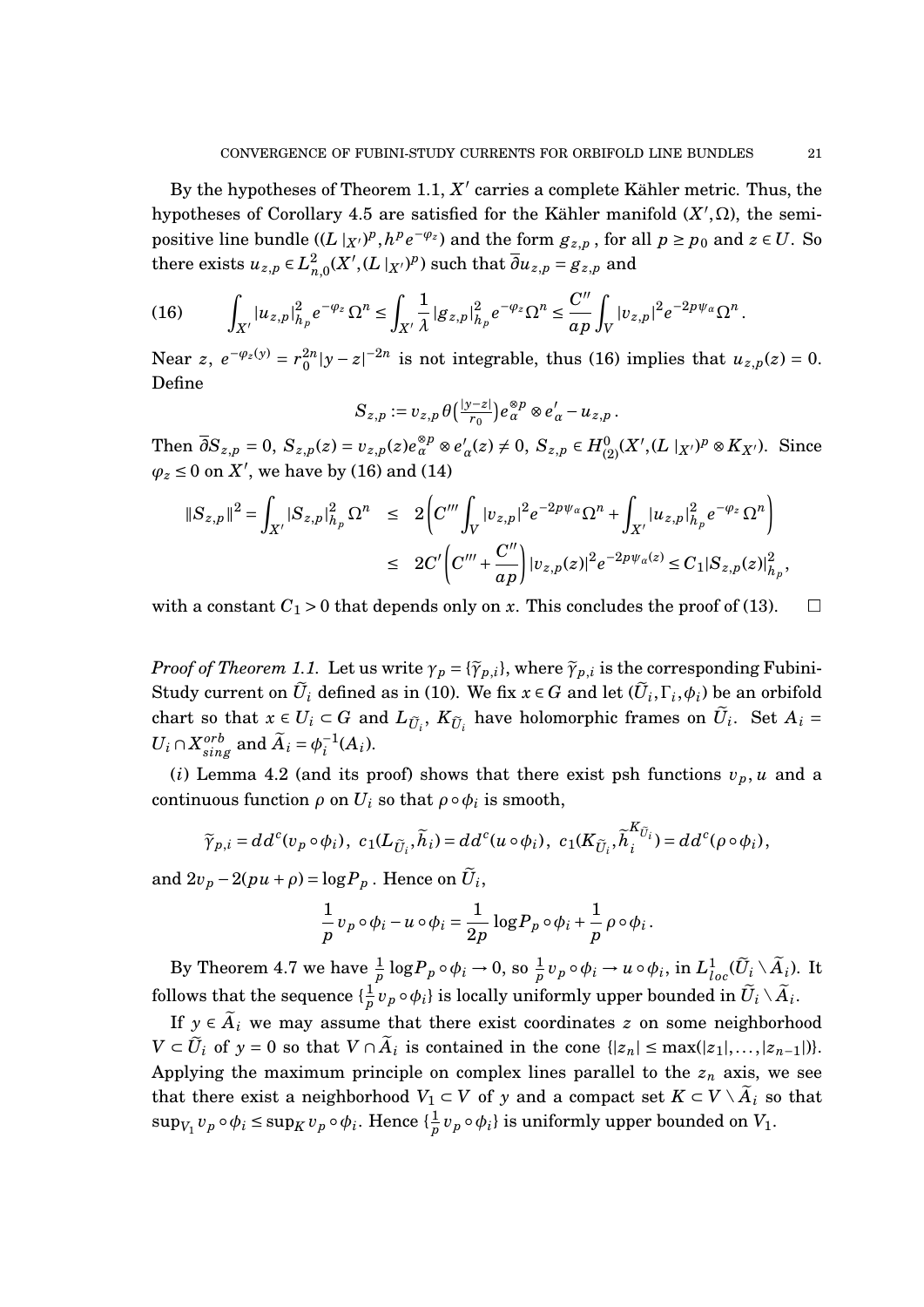We conclude that the sequence  $\{\frac{1}{n}\}$  $\frac{1}{p} v_p \circ \phi_i$ } is locally uniformly upper bounded in  $\widetilde{U}_i$ . Hence it is relatively compact in  $L^1_{loc}(\widetilde{U}_i)$  and it converges to  $u\circ \phi_i$  in  $L^1_{loc}(\widetilde{U}_i)$ , since it does so outside  $\widetilde{A}_i$  (see [Ho, Theorem 3.2.12]). This implies that  $\frac{1}{p}\widetilde{\gamma}_{p,i} \to c_1(L_{\widetilde{U}_i}, \widetilde{h}_i)$ weakly on  $U_i$ , which yields  $(i)$ .

(*ii*) The proof of (*i*) implies that  $\frac{1}{p} \log P_p \circ \phi_i \to 0$  in  $L^1_{loc}(\widetilde{U}_i)$ . We may assume that there is an embedding  $U_i \hookrightarrow \mathbb{C}^N.$  If  $K \Subset U_i$  and  $z$  denote the coordinates on  $\mathbb{C}^N$  then

$$
\int_K |\log P_p| (dd^c \|z\|^2)^n = \frac{1}{m_i} \int_{\phi_i^{-1}(K)} |\log P_p \circ \phi_i| (dd^c \| \phi_i\|^2)^n,
$$

where  $m_i = |\Gamma_i|$ . Since  $(dd^c \|\phi_i\|^2)^n$  is smooth, it follows that  $\frac{1}{p} \log P_p \to 0$  in  $L^1_{loc}(U_i)$ with respect to the area measure of *X*.

To prove Theorem 1.4, we will need the following theorem:

**Theorem 4.8.** In the setting of Theorem 1.4, we have that  $\frac{1}{p} \log P_p \to 0$  as  $p \to \infty$ , in  $L^1_{loc}(G \cap X_{reg}^{orb}, \Omega^n)$ .

 $Proof.$  By Lemma 4.1,  $P_p$  is the Bergman kernel function of  $H^0_{(2)}(X', (L\mid_{X'})^p)$  =  $H^0_{(2)}(\mathscr X, L^p),$ where the norm is denoted by  $\|\cdot\|$ . We repeat the proof of Theorem 4.7 by using the same notations and replacing  $(n, q)$ -forms with  $(0, q)$ -forms. Hence the only nonformal difference is the proof of the analogue of lower estimate from (12). More precisely, we have to show that there exist a constant  $C_1 > 0$  and  $p_0 \in \mathbb{N}$  such that  $\int$  for all  $p > p_0$  and all  $z \in U$  with  $\psi_\alpha(z) > -\infty$  there is a section  $S_{z,p} \in H^0_{(2)}(X', (L\mid_{X'})^p)$ with  $S_{z,p}(z) \neq 0$  and satifying (13).

Let  $v_{z,p} \in \mathcal{O}(V)$  with  $v_{z,p}(z) \neq 0$  satisfying (14), given by the Ohsawa-Takegoshi theorem, and define the quasi-psh function  $\varphi_z$  as in (15). We solve the  $\overline{\partial}$ -equation with  $L^2$ -estimates in order to extend  $v_{z,p}(z)e_{\alpha}^{\otimes p}(z)$  to the desired section of  $(L\mid_{X'})^p$ over  $X'$ . To this end, we proceed exactly as in the proof of Theorem 4.7, and use Corollary 4.6 instead of Corollary 4.5.

*Proof of Theorem 1.4.* We follow the proof of Theorem 1.1 and apply Theorem 4.8 instead of Theorem 4.7.

*Proof of Theorem 1.5.* Since  $(L, \mathcal{X}, \tilde{h})$  is a positive orbifold line bundle, [MM2, Theorem 5.4.19] yields  $\frac{1}{p} \log P_p \to 0$  in  $L^1_{loc}(X^{orb}_{reg},\Omega^n)$  as  $p\to\infty$ , so the proof of Theorem 1.1 applies again.

In the case of Theorem 1.5 the convergence of the induced Fubini-Study metric to the initial metric is quite explicit. Namely, it is shown in [MM2, Theorem 5.4.19] that there exists  $c > 0$  such that for any  $\ell \in \mathbb{N}$ , there exists  $C_{\ell} > 0$  with

$$
\left|\frac{1}{p}(\Phi_p^*\omega_{FS})(x)-\omega(x)\right|_{\mathscr{C}^\ell}\leq C_\ell\Big(\frac{1}{p}+p^{\ell/2}\exp\big(-c\sqrt{p}\,d(x,X_{sing}^{orb})\big)\Big),\ p\gg1.
$$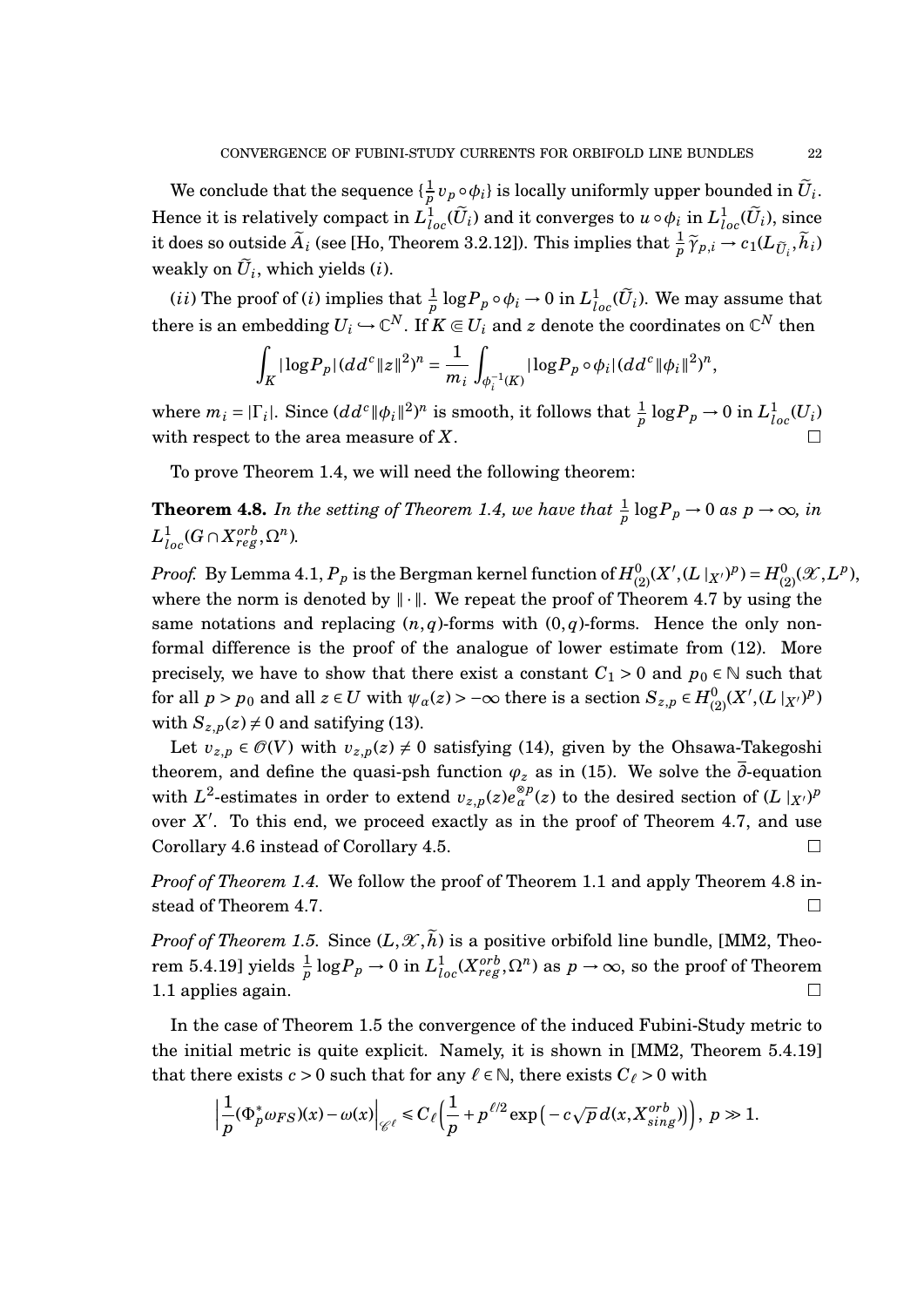We end the section with two lemmas which imply Proposition 1.2.

 ${\bf Lemma \ 4.9.} \ Let \ \mathscr{X} = (X, \mathscr{U}) \ be \ a \ compact \ K\ddot{a}hler \ orbifold. \ Then \ X^{orb}_{reg} \ carries \ a \ com$ *plete Kähler metric.*

*Proof.* We will adapt the arguments of [O] to our context. Let  $\omega$  be a Kähler current on *X* whose local potentials are continuous near each  $x \in X$  and smooth near each  $x \in X_{reg}^{orb}$  (cf. Proposition 3.5). Let us consider a Hermitian metric *η* on the complex  $a$  (see e.g. [MM2, Definition 3.4.12]). Now,  $X_{reg}^{orb} = X \setminus X_{sing}^{orb}$  and  $X_{sing}^{orb}$  is an analytic set containing  $X_{sing}$ . Repeating the proof from [O, Proposition 1.1] we find a smooth proper function  $\psi: X_{reg}^{orb} \to (-\infty, 0]$  and a constant  $A_0 > 0$  such that for all  $A > A_0, \ \eta_A = i\partial\overline{\partial}\psi + A\eta$  is a Hermitian metric on  $X^{orb}_{reg}$  and the gradient of  $\psi$  with respect to  $\eta_A$  is bounded. Since *X* is compact, there exists  $\alpha > 0$  such that  $\omega \ge \alpha \eta$ on  $X_{reg}$ . Set  $\omega_A = i\partial \overline{\partial} \psi + (A/\alpha)\omega$ , so  $\omega_A \ge \eta_A$ . Hence, for *A* sufficiently large,  $\omega_A$ is a Kähler metric and the gradient of  $\psi$  with respect to  $\omega_A$  is bounded, thus  $\omega_A$  is  $\Box$ complete.  $\Box$ 

**Lemma 4.10.** *Let X be a reduced Stein space of dimension n and let Y be a (closed) analytic subset of X containing the singular locus*  $X_{sing}$ *. Then*  $X \setminus Y$  *carries a complete Kähler metric.*

*Proof.* A result of Narasimhan [N, Theorem 5] states that a reduced Stein space *X* of dimension *n* admits a holomorphic mapping  $\iota : X \to \mathbb{C}^{2n+1}$ , which is one-to-one, proper and regular on  $X_{reg}$ . Hence  $X \setminus Y$  is biholomorphic to  $\iota(X) \setminus \iota(Y)$ . Since  $\iota$  is proper,  $\iota(Y)$  is an analytic subset of  $\mathbb{C}^{2n+1}$ . By a theorem of Grauert [G, Satz A, p. 51],  $\mathbb{C}^{2n+1}\backslash\iota(Y)$  admits a complete Kähler metric. Its restriction to the closed submanifold  $\iota(X) \setminus \iota(Y) \cong X \setminus Y$  is a complete Kähler metric.

**Example 4.11.** Let us state some interesting particular cases of our results.

(*i*) Let *X* be a Stein manifold of dimension *n*. Let  $\varphi$  be a psh function on *X* which is strictly psh on an open set *G*. Consider the Hilbert spaces

$$
H_{(2)}^{n,0}(X,p\,\varphi) = \left\{ s \text{ holomorphic } n\text{-form}: \int_X i^{n^2} s \wedge \overline{s} \, e^{-2p\,\varphi} < \infty \right\}.
$$

Thus  $H_{(2)}^{n,0}(X, p\,\varphi)$  =  $H_{(2)}^{n,0}(X,L^p),$  where  $(L,h)$  is the trivial line bundle endowed with the metric  $h = e^{-\varphi}$ . Let  $\{S_i^p\}$ *j*} be an orthonormal basis of  $H_{(2)}^{n,0}(X, pφ)$ . Let  $Ω^n$  be a volume element on *X* and define  $f_i^p$  $j^p = i^{n^2} S_j^p$  $\frac{p}{j}$  ∧  $\overline{S_j^p}$  $j^p/\Omega^n$ . The Fubini-Study current as- ${\rm sociated\ to}\ H^{n,0}_{(2)}(X,p\varphi) \hbox{ is }\gamma_p=\frac{1}{2}$  $\frac{1}{2}dd^c\log(\sum_{j=1}^{\infty}|f_j^p)$  $j^{(p)}$ <sup></sup>). By Theorem 1.1 and Proposition 1.2 (ii), we have  $\frac{1}{p}\gamma_p \rightarrow dd^c\varphi$  weakly as currents on *G* as  $p \rightarrow \infty$ .

 $(i)$  Let  $X$  be a Stein space of pure dimension  $n$ . Assume that  $X$  has only orbifold singularities, i. e. *X* admits an orbifold structure such that  $X_{sing}^{orb} = X_{sing}$  . Let  $\varphi$  be a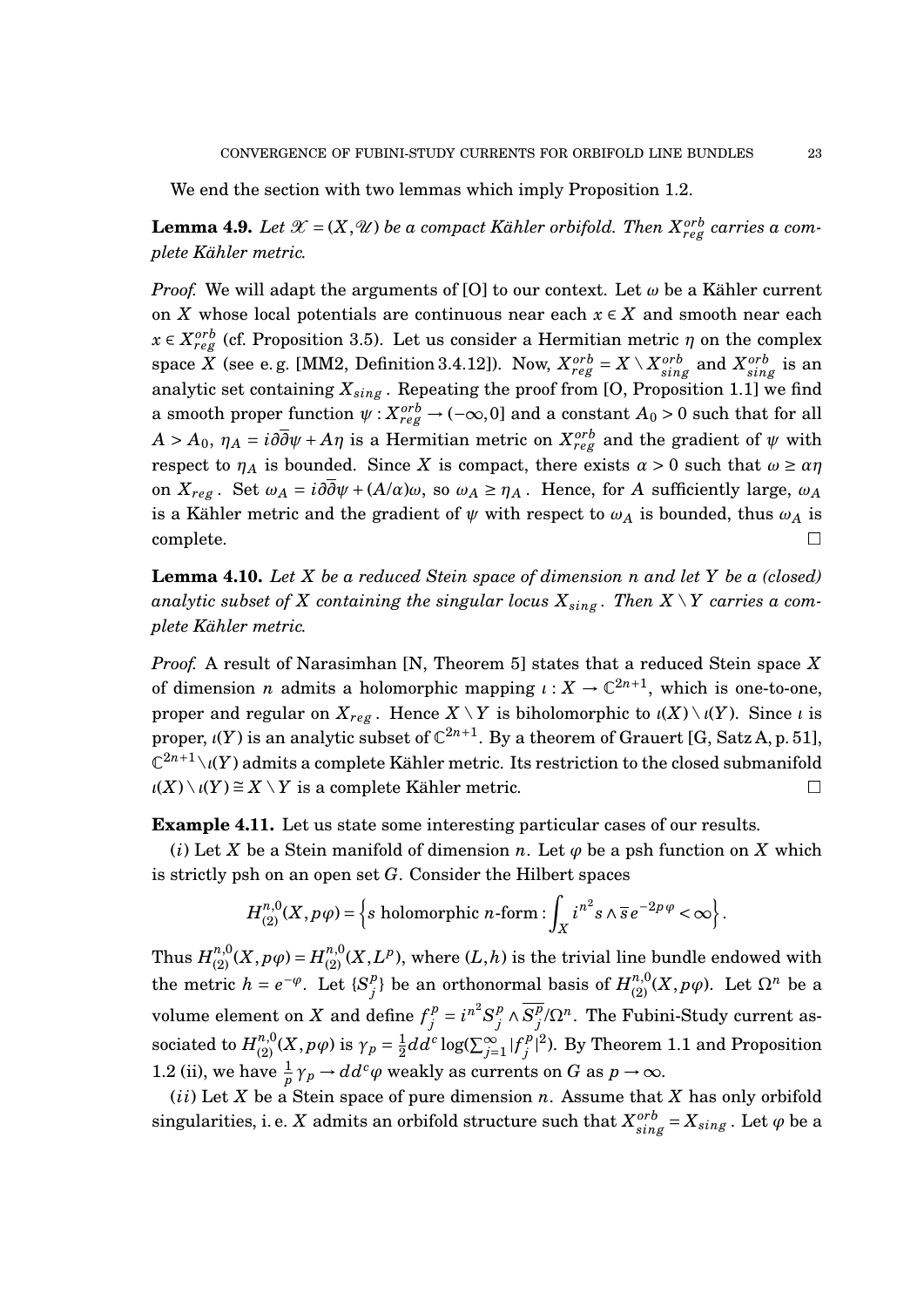psh function on *X* which is strictly psh on an open set *G*. Consider the Hilbert spaces

$$
H_{(2)}^{n,0}(X,p\varphi) = \left\{ s \text{ holomorphic } n \text{-form on } X_{reg} : \int_{X_{reg}} i^{n^2} s \wedge \overline{s} e^{-2p\varphi} < \infty \right\}.
$$

By defining the Fubini-Study currents as above with the help of a volume element  $\Omega^n$  on  $X_{reg}$  we obtain that  $\frac{1}{p}\gamma_p\to dd^c\varphi$  weakly as currents on  $G_{reg}=G\cap X_{reg}$  as  $p \rightarrow \infty$ .

(*iii*) Let *X* be a complete Kähler manifold,  $(L,h) \rightarrow X$  a holomorphic line bundle endowed with a singular Hermitian metric *h* with  $c_1(L, h) \geq 0$  in the sense of currents. Assume that  $c_1(L, h)$  is strictly positive on an open set *G*. Denote by  $\gamma_p$ the Fubini-Study current associated to  $H_{(2)}^{n,0}(X,L^p)$ . Then, as  $p \to \infty$ ,  $\frac{1}{p}$  $\frac{1}{p}\log P_p\to 0$ in  $L^1_{loc}(G)$  and  $\frac{1}{p}\gamma_p \to c_1(L,h)$  weakly as currents on  $G$ . Note that actually the full asymptotic expansion of the Bergman kernel (4) on *G* was obtained in [HsM], in the case that *h* is smooth.

## 5. DISTRIBUTION OF ZEROS OF RANDOM SECTIONS

In this section we prove Theorem 1.6. For the convenience of the reader, we recall here the results of Shiffman and Zelditch [SZ1, SZ3] that are needed to prove Theorem 1.6. As noted in [SZ3], their calculations hold in a general setting.

Let  $(L,\mathscr{X},\tilde{h})$  be an orbifold line bundle over the *n*-dimensional orbifold  $\mathscr{X}$ , endowed with a singular Hermitian metric  $\tilde{h}$ , and let  $\tilde{\Omega}$  be a Hermitian form on  $\mathscr{X}$ . No further assumptions on  $\mathscr{X}, \tilde{\Omega}, \tilde{h}$  are made at this time.

If  $S = \{\widetilde{S}_i\} \in H^0(\mathscr{X}, L)$ ,  $S \neq 0$ , we denote by  $[\widetilde{S}_i = 0]$  the current of integration (with  $\text{multiplicities)}$  over the analytic hypersurface  $\{\widetilde{S}_i=0\} \subset \widetilde{U}_i,$  and we set  $[S=0]=\{[\widetilde{S}_i=0]: 0\}$ 0]}  $\in \widetilde{\mathcal{T}}$ .

5.1. **Expectation and variance estimate.** Suppose  $V \subset H^0_{(2)}(\mathcal{X}, L)$  is a *finite dimensional* vector subspace of  $L^2$ -holomorphic sections, and let  $\{S_1, \ldots, S_d\}$  be an orthonormal basis of V, where  $d = \dim V$ . The Bergman kernel function P and Fubini-Study current  $\tilde{a}$  are defined as in Section 3.3 (see (9) and (10)). Note that, for every  $\text{orbifold chart } (\widetilde{U}_i, \Gamma_i, \phi_i), \log P \circ \phi_i \in L^1_{loc}(\widetilde{U}_i, \widetilde{\Omega}_i^n) \text{ since it is locally the difference of a }$ psh function and the weight of the metric  $h_i$ .

Following the framework in [SZ1], we identify the unit sphere  $\mathscr S$  of  $\mathscr V$  to the unit sphere  $S^{2d-1}$  in  $\mathbb{C}^d$  by

$$
a = (a_1, \ldots, a_d) \in \mathbf{S}^{2d-1} \longrightarrow S_a = \sum_{j=1}^d a_j S_j \in \mathcal{S},
$$

and we let  $\lambda$  be the probability measure on  $\mathscr S$  induced by the normalized surface measure on  $S^{2d-1}$ , denoted also by  $\lambda$  (i.e.  $\lambda(S^{2d-1}) = 1$ ).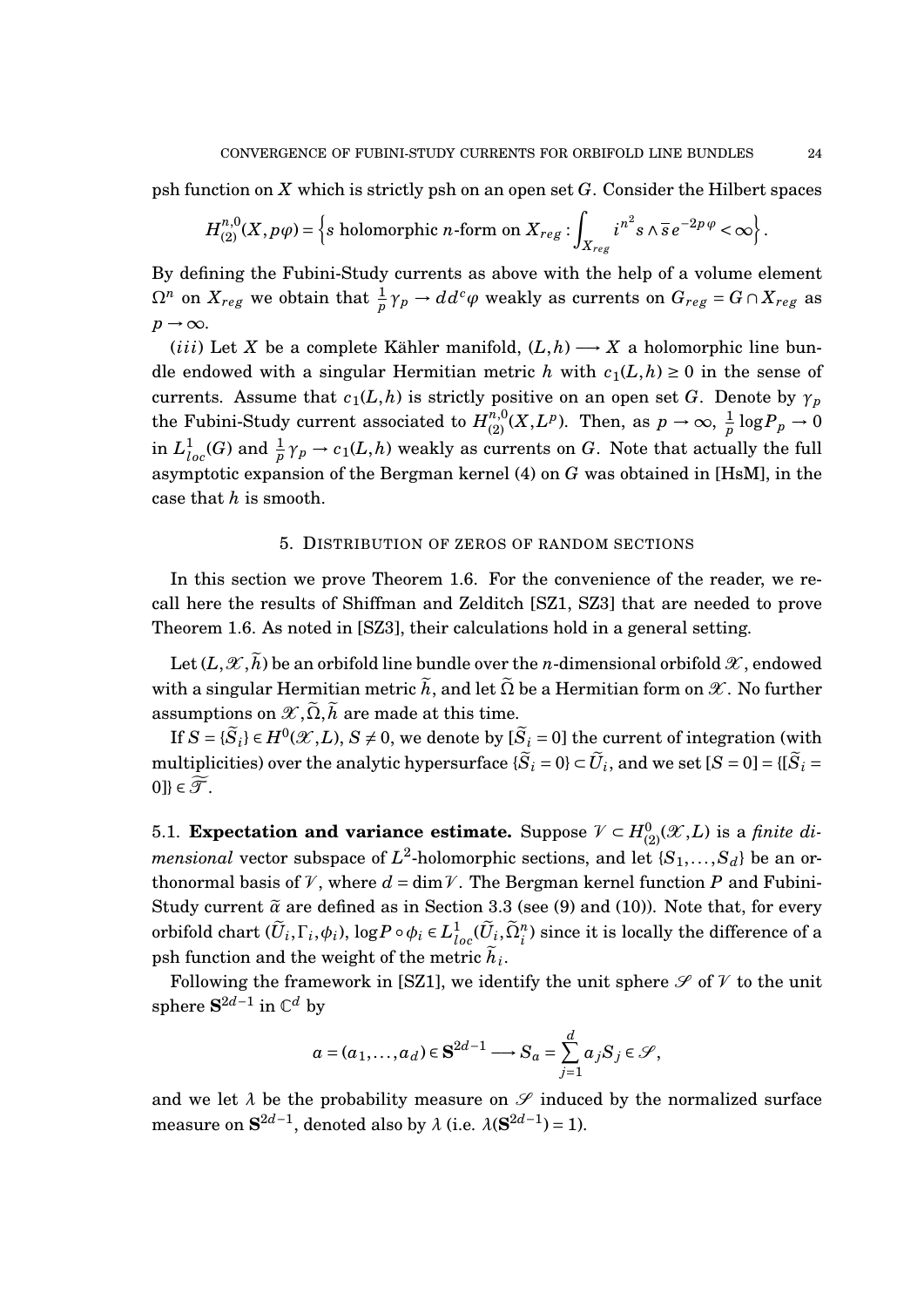Consider the function

$$
Y(a) = \langle [S_a = 0] - \widetilde{\alpha}, \widetilde{\theta} \rangle, \ a \in \mathbf{S}^{2d-1},
$$

where  $\tilde{\theta}$  is a  $(n-1,n-1)$  test form on  $\mathcal{X}$ . The results in [SZ1, Sec. 3.1, 3.2] are the following:

$$
(17) \qquad \int_{\mathbf{S}^{2d-1}} Y(a) d\lambda(a) = 0,
$$

(18) 
$$
\int_{\mathbf{S}^{2d-1}} |Y(a)|^2 d\lambda(a) \leq A C_{\tilde{\theta}}, \text{ where } A = \frac{1}{\pi^2} \int_{\mathbb{C}^2} (\log |z_1|)^2 e^{-|z_1|^2 - |z_2|^2} dz,
$$

*dz* is the Lebesgue measure on  $\mathbb{C}^2$ , and  $C_{\tilde{\theta}}$  is a constant depending only on  $\tilde{\theta}$ . Equation (17) says that the expectation of the current-valued random variable  $a \rightarrow [S_a = 0]$ is the Fubini-Study current  $\tilde{\alpha}$ .

5.2. **Almost everywhere convergence.** We assume now that  $(\mathscr{X}, \tilde{\Omega})$  is a *compact Kähler* orbifold and  $(E_p, \mathcal{X}, \tilde{h}_p)$  are singular Hermitian orbifold line bundles with the following property: there exists a constant  $C > 0$  so that  $\langle c_1(E_p, \tilde{h}_p), \tilde{\Omega}^{n-1} \rangle \leq Cp$ , for all  $p > 0$ .

Let  $V^p\subset H_{(2)}^0(\mathscr{X},E_p)$  be vector subspaces of  $L^2$ -holomorphic sections with corresponding Fubini-Study currents  $\tilde{\alpha}_p$ . Consider the unit sphere  $\mathscr{S}^p \subset \mathscr{V}^p$  with the probability measure  $\lambda_p$  induced as above by the normalized area measure on the unit sphere  $S^{2d_p-1}$  in  $\mathbb{C}^{d_p}$  via the identification  $\mathscr{S}^p \equiv S^{2d_p-1}$ , where  $d_p = \dim \mathcal{V}^p$ . Finally, consider the probability space  $\mathscr{S}_{\infty} = \prod_{p=1}^{\infty} \mathscr{S}^p$  endowed with the probability measure  $\lambda_{\infty} = \prod_{p=1}^{\infty} \lambda_p$ .

The result of [SZ1, Sec. 3.3] is that, for  $\lambda_{\infty}$ -a.e. sequence  $\{\sigma_p\}_{p\geq 1} \in \mathcal{S}_{\infty}$ ,

(19) 
$$
\lim_{p \to \infty} \frac{1}{p} \left( [\sigma_p = 0] - \tilde{\alpha}_p \right) = 0,
$$

weakly in the sense of currents on  $\mathscr X$ . Their argument is as follows. Since

$$
\langle [\sigma_p=0],\widetilde{\Omega}^{n-1}\rangle=\langle \widetilde{\alpha}_p,\widetilde{\Omega}^{n-1}\rangle=\langle c_1(E_p,\widetilde{h}_p),\widetilde{\Omega}^{n-1}\rangle\leq Cp\,,
$$

it suffices to show that, for a fixed test form  $\tilde{\theta}$ , one has

$$
\lim_{p\to\infty}\frac{1}{p}\left\langle [\sigma_p=0]-\widetilde{\alpha}_p,\widetilde{\theta}\right\rangle=0,
$$

for  $\lambda_{\infty}$ -a.e.  $\sigma = {\{\sigma_p\}}_{p \geq 1} \in \mathcal{S}_{\infty}$ . Setting

$$
Y_p(\sigma) = \frac{1}{p} \langle [\sigma_p = 0] - \widetilde{\alpha}_p, \widetilde{\theta} \rangle,
$$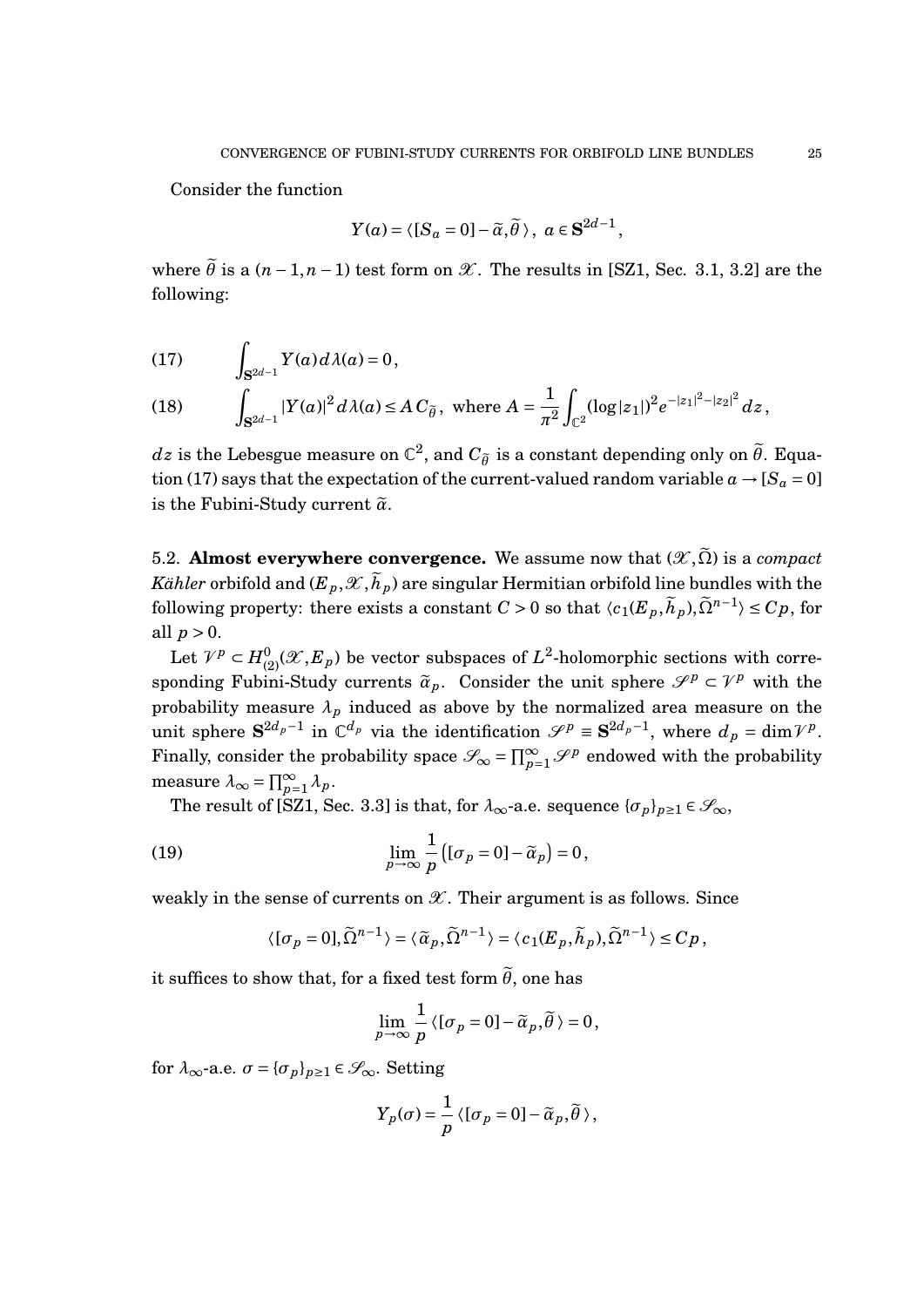it follows by (18) that

$$
\int_{\mathscr{S}_{\infty}}\left(\sum_{p=1}^{\infty}|Y_p|^2\right)d\lambda_{\infty}=\sum_{p=1}^{\infty}\int_{\mathscr{S}^p}|Y_p|^2\,d\lambda_p\leq A\,C_{\widetilde{\theta}}\,\sum_{p=1}^{\infty}\frac{1}{p^2}<+\infty,
$$

which yields the desired conclusion.

*Proof of Theorem 1.6.* This follows from (19) and from Theorems 1.1, 1.4, 1.5, and Corollary 1.3.  $\Box$ 

## **REFERENCES**

- [ALR] A. Adem, J. Leida and Y. Ruan, *Orbifolds and Stringy Topology*, Cambridge Tracts in Mathematics, vol. 171, Cambridge University Press, 2007, 149 p.
- [BG] C. Boyer and K. Galicki, *Sasakian Geometry*, Oxford Mathematical Monographs, Oxford University Press, 2008, 631 p.
- [BGK] C. Boyer, K. Galicki and J. Kollár, *Einstein metrics on spheres*, Ann. of Math. (2) **162** (2005), 557–580.
- [Ca] D. Catlin, *The Bergman kernel and a theorem of Tian*, in *Analysis and geometry in several complex variables (Katata, 1997)*, 1–23, Trends Math., Birkhäuser, Boston, 1999.
- [CM] D. Coman and G. Marinescu, *Equidistribution results for singular metrics on line bundles*, preprint, 2011.
- [DLM1] X. Dai, K. Liu, and X. Ma, *On the asymptotic expansion of Bergman kernel*, J. Differential Geom. **72** (2006), 1–41; announced in C. R. Math. Acad. Sci. Paris **339** (2004), 193–198.
- [DLM2] X. Dai, K. Liu, and X. Ma, *A remark on weighted Bergman kernels on orbifolds*, Math. Res. Lett. **19** (2012), 143–148.
- [D1] J. P. Demailly, *Estimations L* <sup>2</sup> *pour l'opérateur ∂ d'un fibré holomorphe semipositif au– dessus d'une variété kählérienne complète*, Ann. Sci. École Norm. Sup. **15** (1982), 457–511.
- [D2] J. P. Demailly, *Mesures de Monge-Ampère et caractérisation géométrique des variétés algébriques affines*, Mém. Soc. Math. France (N.S.) No. 19 (1985), 1–125.
- [D3] J. P. Demailly, *Singular Hermitian metrics on positive line bundles*, in *Complex algebraic varieties (Bayreuth, 1990)*, Lecture Notes in Math. 1507, Springer, Berlin, 1992, 87–104.
- [D4] J. P. Demailly, *Regularization of closed positive currents and intersection theory*, J. Algebraic Geom. **1** (1992), 361–409.
- [D5] J. P. Demailly, *A numerical criterion for very ample line bundles*, J. Differential Geom. **37** (1993), 323–374.
- [DMS] T. C. Dinh, G. Marinescu and V. Schmidt, *Asymptotic distribution of zeros of holomorphic sections in the non compact setting*, J. Stat. Phys. **148** (2012), no. 1, 113-136.
- [DS] T. C. Dinh and N. Sibony, *Distribution des valeurs de transformations méromorphes et applications*, Comment. Math. Helv. **81** (2006), 221–258.
- [D] S. K. Donaldson, *Scalar curvature and projective embeddings. I.*, J. Differential Geom. **59** (2001), no. 3, 479–522.
- [EGZ] P. Eyssidieux, V. Guedj and A. Zeriahi, *Singular Kähler-Einstein metrics*, J. Amer. Math. Soc. **22** (2009), 607–639.
- [FS] J. E. Fornæss and N. Sibony, *Oka's inequality for currents and applications*, Math. Ann. **301** (1995), 399–419.
- [GK] A. Ghigi and J. Kollár, *Kähler-Einstein metrics on orbifolds and Einstein metrics on spheres*, Comment. Math. Helv. **82** (2007), 877–902.